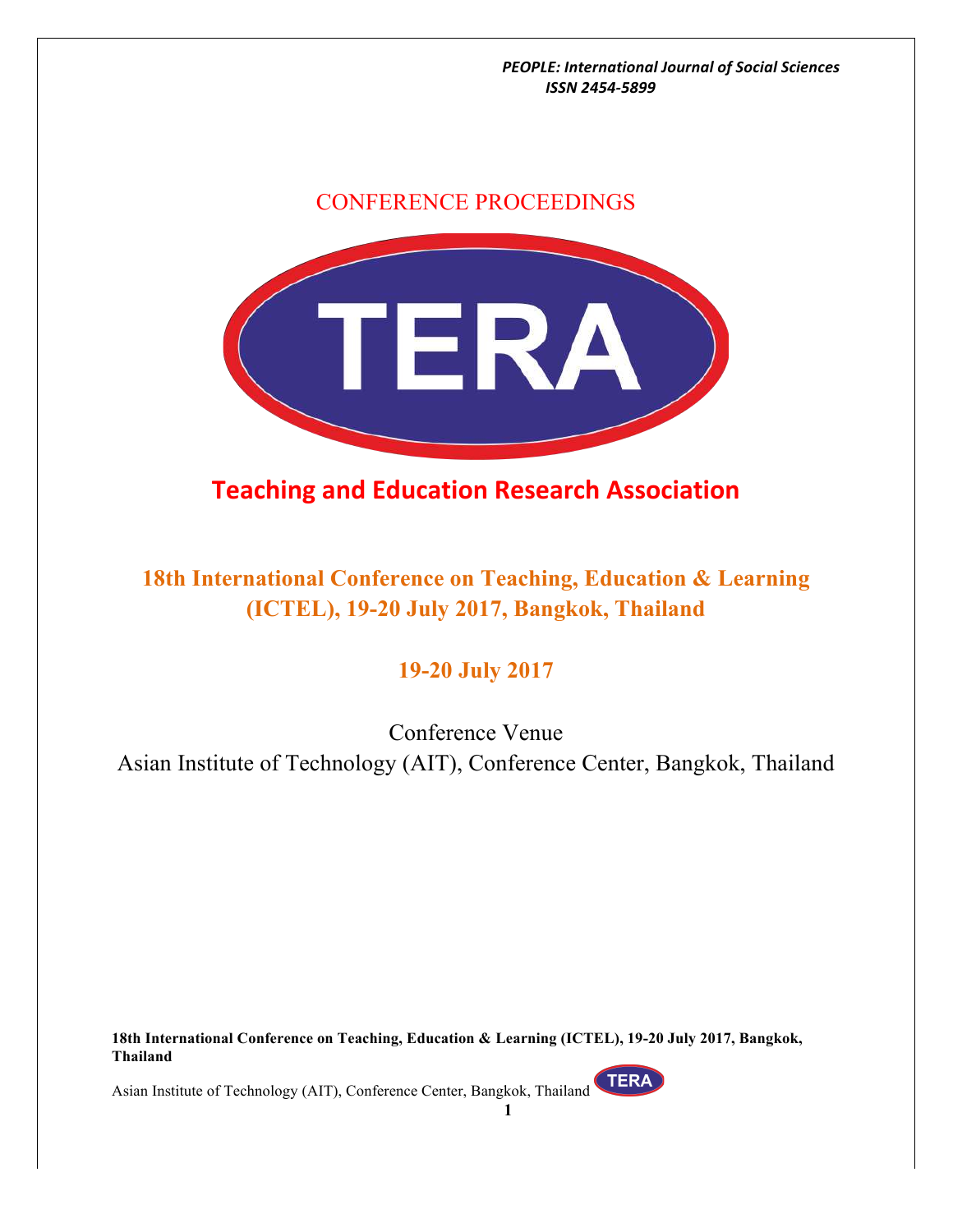### **KEYNOTE SPEAKER**



**Potjanee Kamolrat, Ph.D.**

**University Lecturer, Srinakharinwirot University International College for Sustainability Studies, Bangkok, Thailand**

**18th International Conference on Teaching, Education & Learning (ICTEL), 19-20 July 2017, Bangkok, Thailand**

Asian Institute of Technology (AIT), Conference Center, Bangkok, Thailand

TERA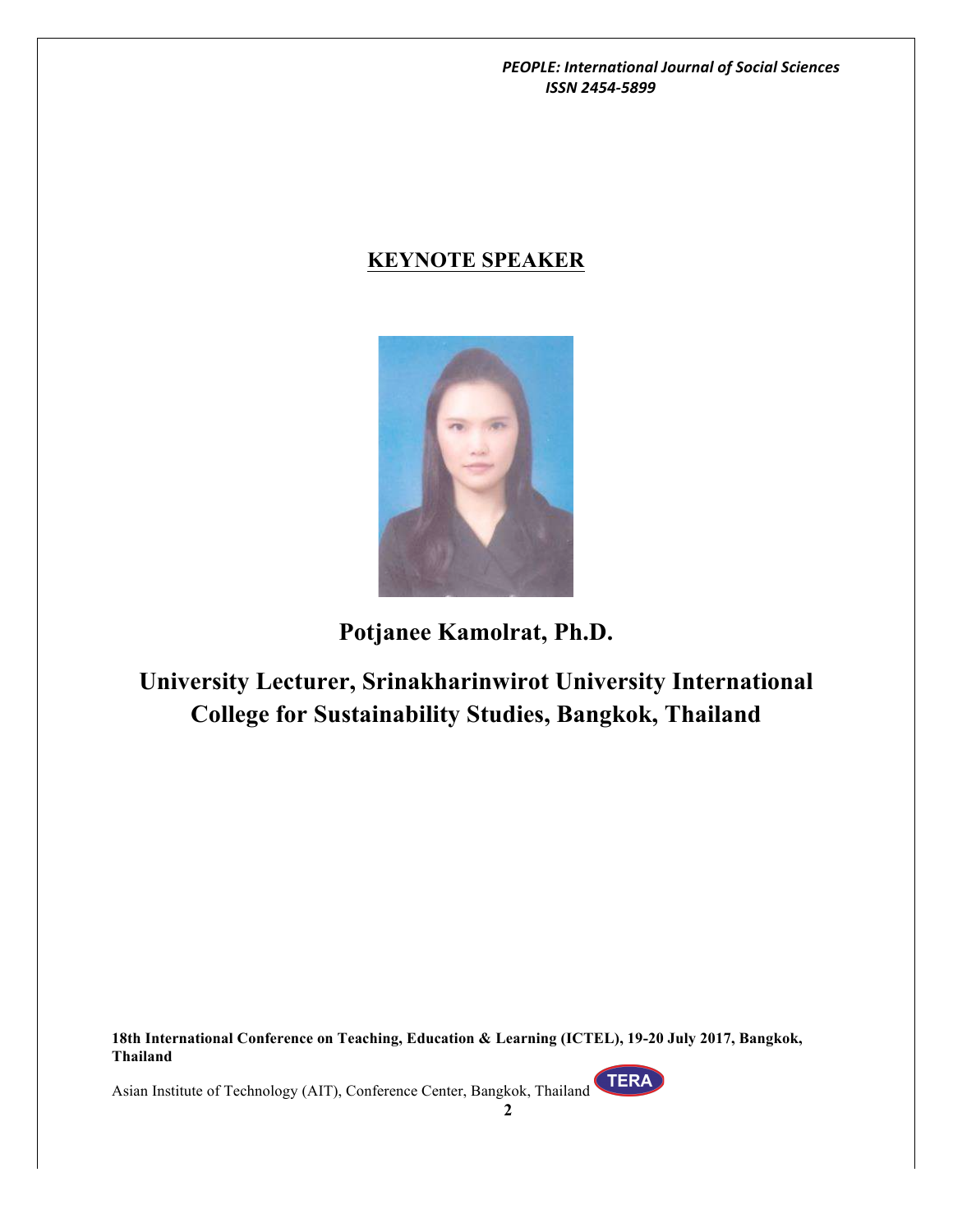| Elif                   | <b>Elicitation Versus Spoon-Feeding</b>                                             |
|------------------------|-------------------------------------------------------------------------------------|
| <b>GICICTEL1706052</b> |                                                                                     |
|                        | <b>Elif</b>                                                                         |
|                        | Department of English, Gazi University, Ankara, Turkey                              |
|                        |                                                                                     |
|                        | <b>Abstract</b>                                                                     |
|                        | Why language learners can not speak English although they start learning in         |
|                        | primary school? What can it be the logic behind learning foreign language? Can      |
|                        | EFL teachers WHO were educated in GTM apply eclectic method in their classes?       |
|                        | To be able to answer all these questions , we should change our attitude towards    |
|                        | English. Language is not a tool that help people pass the exam. People should learn |
|                        | the language to use it. Language learning doesn't mean knowing the rules and        |
|                        | getting high grades in exams. As a trainee we are the ones who make a new           |
|                        | start.How will it be happen? Instead of memorisation, elicitation should be used    |
|                        | especially for young learners because they learn hollistically and grammer rules    |
|                        | are too abstract for them. If teachers give children a chance to use their capacity |
|                        | and if they learn questioning, comparing new learning with the previous             |
|                        | knowledge, they won't afraid to ask and make mistake. This doesn't mean that        |
|                        | grammer rules are useless, of course language rules are an important component of   |
|                        | languages. The problem is that our education system doesn't teach language rules    |
|                        | ,it just gives formula and students memorise this structure. Even some teachers     |
|                        | don't know why they use these structures or can't explain some of them. To give a   |
|                        | specific example, I asked my high school teacher that why we use gerund after look  |
|                        | forward to and be accustomed to but she didn't answer she just said it is an        |
|                        | exception. However, there is no exceptions in language. Instead there are rules. In |
|                        | addition, as an English teacher we should know the rules because one mistake        |
|                        | might be a big mistake.If our education system and teachers focus on the correct    |
|                        | usage of form, learner can not come up wiith anything original. Education should    |
|                        | enhance creativity rather than spoon-feeding.As Picasso said "All children are      |
|                        | born, the problem is to remain an artist as we grow up.                             |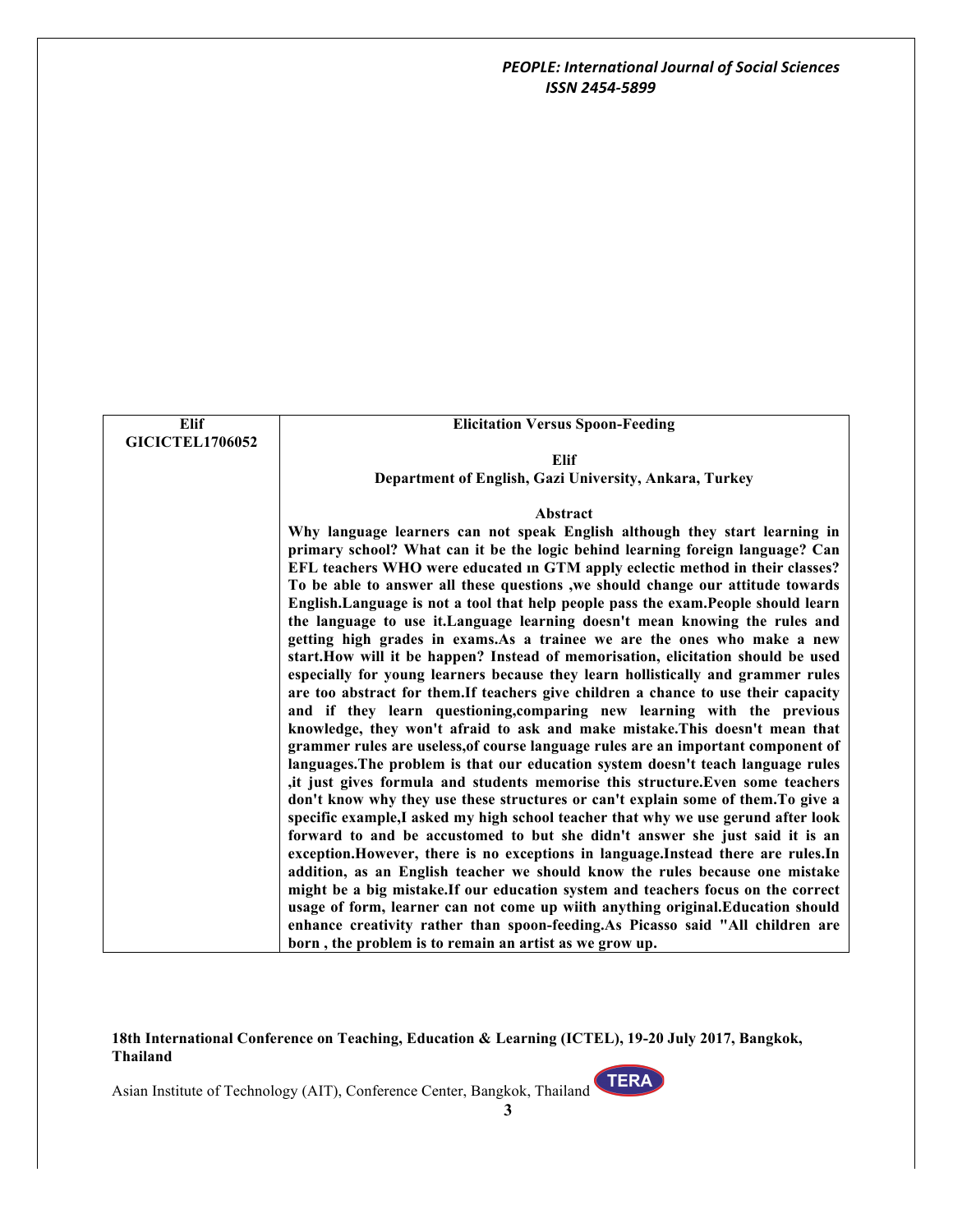#### **Motivation in Classroom**

|                                                | <b>Motivation in Classroom</b>                                                                                                                                    |
|------------------------------------------------|-------------------------------------------------------------------------------------------------------------------------------------------------------------------|
|                                                |                                                                                                                                                                   |
|                                                | Prof. Dr.ErhanEroğlu<br><b>Communication Management and Design, Anadolu University, Eskişehir, Turkey</b>                                                         |
|                                                |                                                                                                                                                                   |
|                                                | Abstract                                                                                                                                                          |
|                                                | The study aims to tell the teachers that even with the best materials and methods,                                                                                |
|                                                | teaching does not goes in its track without the key element, motivation. It is not a                                                                              |
|                                                | lapse to claim that people get the best out of themselves when they are eager to do                                                                               |
|                                                | the job. The source of motivation is mostly different for the learners than those                                                                                 |
|                                                | what the educators think. They might try hard to strengthen the motivation in                                                                                     |
|                                                | their classrooms, however, most of the times their efforts collapse without                                                                                       |
| Prof. Dr.ErhanEroğlu<br><b>GICICTEL1706053</b> | communicating with the students on the matter as they assume that all the learners                                                                                |
|                                                | are motivated by the same/ similar factors. This study aims to find out the                                                                                       |
|                                                | learners' motivation reasons. To achieve that students have been asked about the                                                                                  |
|                                                | factors which are crucial to make them motivated to learn and be engaged in the                                                                                   |
|                                                | learning settings. The results show that the learners are dealing with lots of other                                                                              |
|                                                | details than the educators might list and they state that in the absence of those                                                                                 |
|                                                | factors they take a dislike to be attentive in the classroom.                                                                                                     |
|                                                | Keyword: Motivation, Interaction, Communication                                                                                                                   |
|                                                | <b>Greatness in Teaching</b>                                                                                                                                      |
|                                                | DilekEroğlu                                                                                                                                                       |
|                                                | Foreign Languages Department, Anadolu University Eskişehir, Turkey                                                                                                |
|                                                |                                                                                                                                                                   |
|                                                | Abstract                                                                                                                                                          |
|                                                | Educating people is a though job. You need to know your audiences'needs,                                                                                          |
|                                                | learning styles, learning barriers, strategies, motivational levels, desires etc                                                                                  |
|                                                | different than eachother. Though the teachers do try hard to get the best out of                                                                                  |
| DilekEroğluGICICTEL                            | their learners,, it doesnot guarantee the success or reaching the intended point.                                                                                 |
| 1706054                                        | However, do the educators really know the nature of their learners? What are the                                                                                  |
|                                                | learners' expectations? What makes them more involved and enthusiastic in<br>learning? The aim of this study is trying to find out whether the students feel that |
|                                                | their teachers know them well or the teachers assume they know their students                                                                                     |
|                                                | needs, motivation sources or learning types. To gather the data, a qualitative                                                                                    |
|                                                | method have been used and interviews with the students were done to find out                                                                                      |
|                                                | whether they feel they are understood well or not. The results are really intersting                                                                              |
|                                                | and worth listening.                                                                                                                                              |
|                                                | <b>Keywords: Teaching, Quality, Students' Perceptions</b>                                                                                                         |
|                                                | <b>Perfectness in Teaching</b>                                                                                                                                    |
|                                                |                                                                                                                                                                   |
|                                                | DilekTuranEroğlu                                                                                                                                                  |
|                                                | Foreign Languages Department, Anadolu University Eskişehir, Turkey                                                                                                |
|                                                | Abstract                                                                                                                                                          |
|                                                | Educating people is not an easy job. You need to know your audiences' needs,                                                                                      |
|                                                | learning styles, learning barriers, learning strategies, motivational levels, desires                                                                             |
|                                                | etc. which are different than each other. Though the teachers try hard to get the                                                                                 |
| DilekTuranEroğlu                               | best out of their learners, it does not guarantee the success or reaching the                                                                                     |

#### **18th International Conference on Teaching, Education & Learning (ICTEL), 19-20 July 2017, Bangkok, Thailand**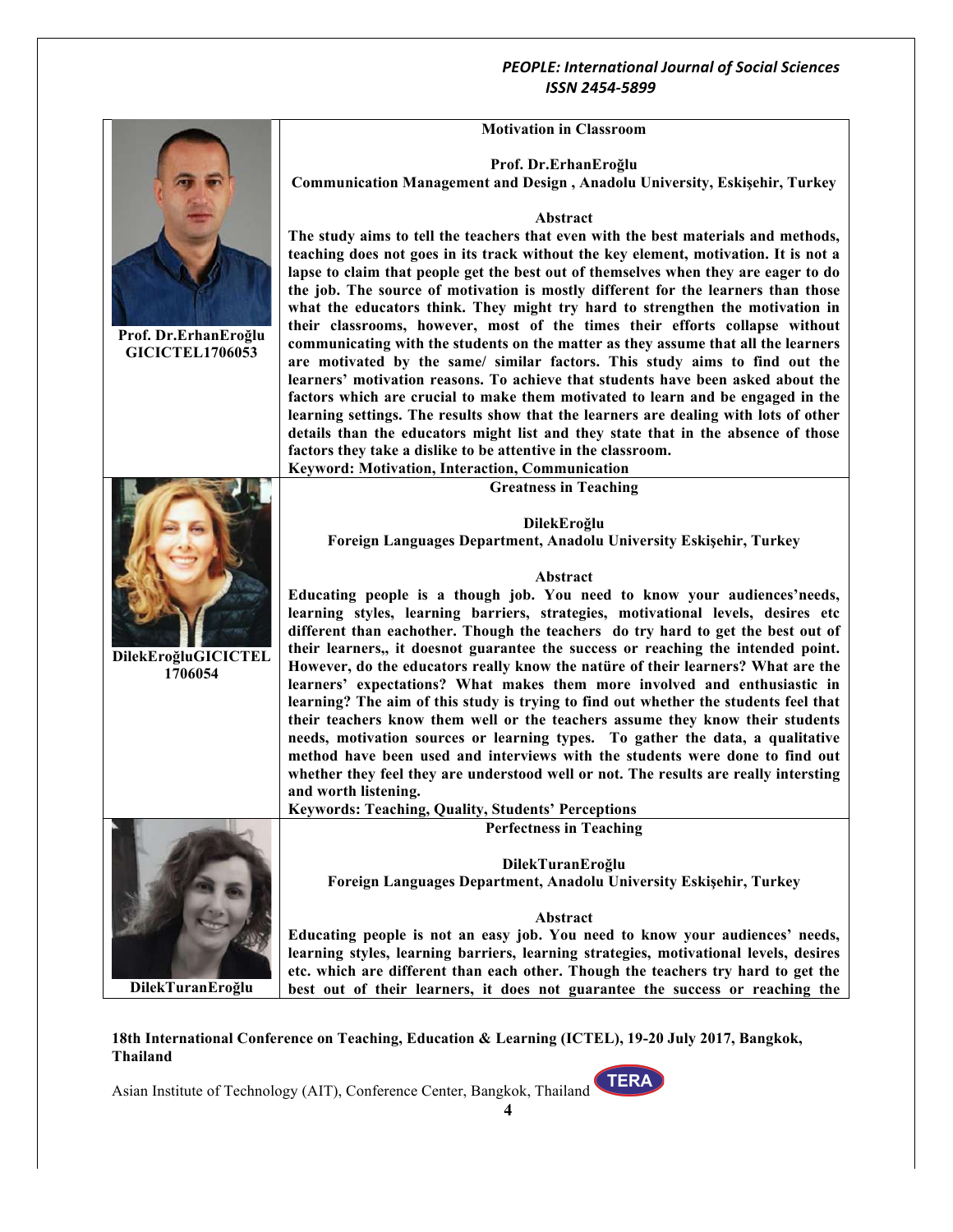| <b>GICICTEL1706055</b> | intended point. However, do the educators know the nature of their learners?        |
|------------------------|-------------------------------------------------------------------------------------|
|                        | What are the learners' expectations? What makes them more involved and              |
|                        | enthusiastic in learning? The aim of this study is trying to find out whether the   |
|                        | students feel that their teachers know them well or the teachers assume that they   |
|                        | know their students' needs, motivation sources or learning types. To gather the     |
|                        | data, a qualitative method has been used and interviews with the students were      |
|                        | done to find out whether they feel they are understood well or not. The results are |
|                        | really interesting and worth listening.                                             |
|                        | Keywords: Teaching, Quality, Students' Perceptions                                  |
| Cheng Ching Ho,        | The effects of task familiarity on Hong Kong students' oral performance             |
| Richard                |                                                                                     |
| <b>GICICTEL1706057</b> | <b>Cheng Ching Ho, Richard</b>                                                      |
|                        | Department of Curriculum and Instruction, the Education University of Hong          |
|                        | Kong, Hong Kong, China                                                              |
|                        |                                                                                     |
|                        | Abstract                                                                            |
|                        | This study investigated the effects of task familiarity on primary students' oral   |
|                        | performance. Total of 40 participants were mainly primary school students, and      |
|                        | their age range is between 10 years old and 12 years old. They have been divided    |
|                        | into two groups, but they were in the same situation during the experiment. The     |
|                        | participants' performance was measured in terms of fluency, accuracy and            |
|                        | complexity, and independent T-test was used to analysis the means of both groups.   |
|                        | This study intended to find out how task familiarity helps primary students in      |
|                        |                                                                                     |
|                        | their oral production and their responds towards task-based teaching. Since there   |
|                        | are a lot of questions towards this kind of teaching approach in Hong Kong, this    |
|                        | study can further imply the impact of task-based language teaching affected on      |
|                        | primary school students.                                                            |
|                        | Keywords: task familiarity, fluency, accuracy, complexity                           |
| Ali Hassanpour-        | The efficacy of three learning methods, collaborative, context-based learning, and  |
| Dehkordi               | traditional, on learning, attitude, and behavior of undergraduate nursing students' |
| <b>GICICTEL1706058</b> | behavior: integrating theory and practice                                           |
|                        |                                                                                     |
|                        | Ali Hassanpour-Dehkordi                                                             |
|                        | Shahrekord University of Medical Sciences, Department of Medical-surgical,          |
|                        | Faculty of Nursing, and Midwifery Shahrekord, Iran                                  |
|                        | FroghEzadi                                                                          |
|                        | Emam Ali Hasspital-, Department Of Midwifery, Shahrekord -Iran                      |
|                        |                                                                                     |
|                        | Aydahassanpourdehkordi                                                              |
|                        | Shahrekord Azad University, Department of psycology and psychiatric,                |
|                        | Shahrekord, Iran                                                                    |
|                        |                                                                                     |
|                        | Abstract                                                                            |
|                        | Background: Communication skills training, responsibility, and respect, self-       |
|                        | awareness, are important indexes of changing learning behaviors in modern           |
|                        | approaches. The aim of this study was to investigate the efficacy of three learning |
|                        | approaches, collaborative, context-based learning (CBL), and traditional, on        |
|                        | learning, attitude, and behavior of undergraduate nursing students' behavior.       |

**18th International Conference on Teaching, Education & Learning (ICTEL), 19-20 July 2017, Bangkok, Thailand**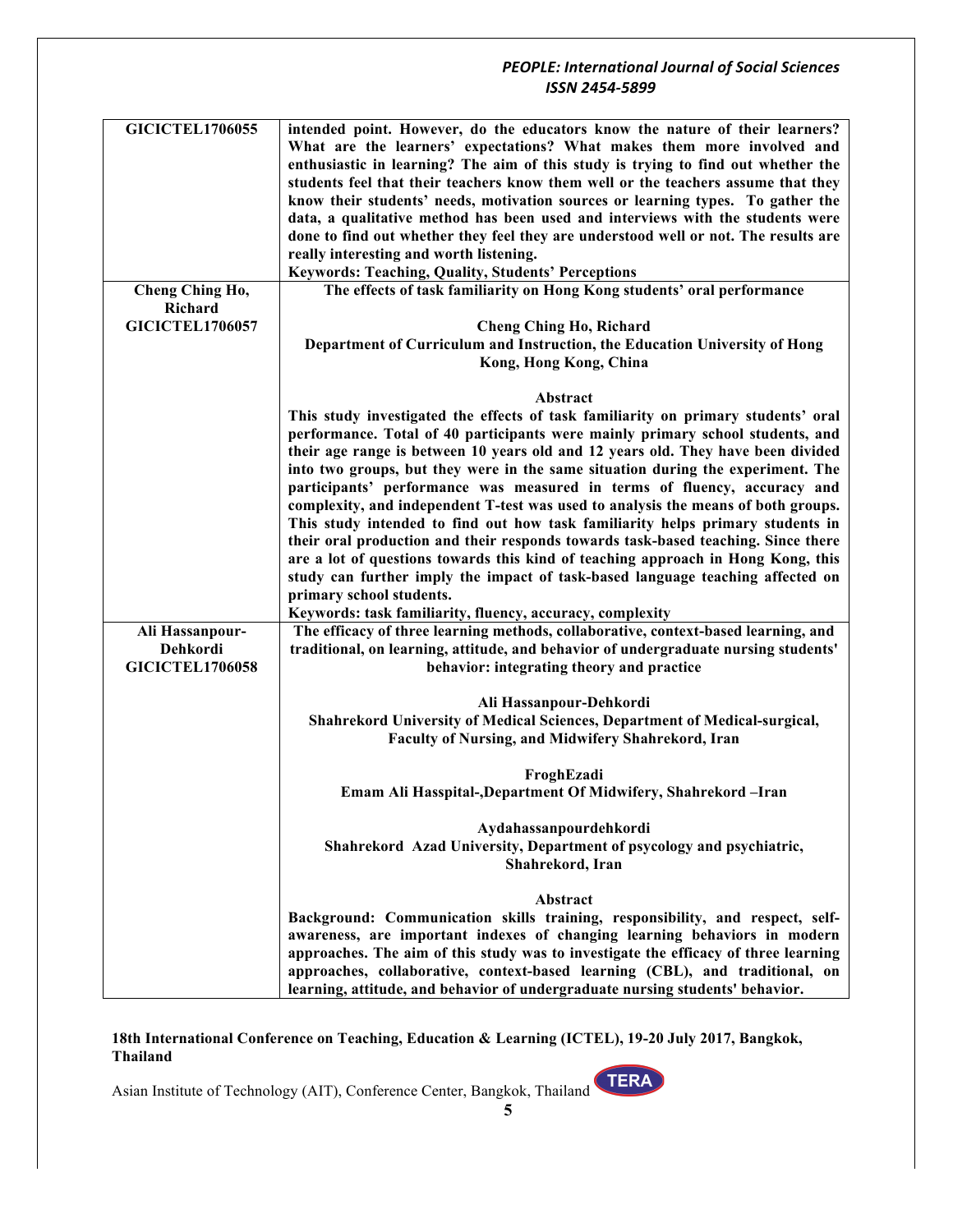#### *PEOPLE: International Journal of Social Sciences ISSN 2454-5899* **Methods: This study was a quasi-experimental study with pretest and posttest design and control group. The research units were nursing students of last semester. The samples were randomly assigned to three groups; CBL, collaborative, and traditional. The method of gathering data was the standard questionnaire of students' behavior and attitude assessment, filled out by the students prior to and after the intervention. Also, the rate of learning was investigated by researcher-developed questions prior to and after the intervention in the three groups. Results: In CBL and collaborative learning groups, the mean score of behavior and attitude increased after intervention. But, no significant association was obtained between the mean scores of behavior and attitude prior to and after the intervention in the traditional group. However, the mean learning score increased significantly in the CBL, collaborative, and traditional group after the study in comparison to before the study. Conclusion: Use of both CBL and collaborative approaches was useful in terms of increased respect, self-awareness, self-evaluation, communication skills, and responsibility as well as increased motivation and learning score in comparison to traditional approaches. Keywords: Collaborative, CBL, learning, behavior, attitude Muhammad KamranGICICTEL170 6060 Teaching of Pakistani Literature in the age of digital technology and globalization Muhammad Kamran Urdu, University of the Punjab, Lahore,Pakistan Abstract In the present era, the teaching of Urdu language and literature and its progression lies in its synchronicity with digital technologies. This is the fact far away from doubt that in 21 st century, only the language that will be maintained with the contemporary requirements of the age will remain aligned to the roads of success. In this sense, the doors of success and prosperity will be opened for the languages that will be compatible with the modern techniques of the teaching and learning. Following the very dimension, Pakistani national language, Urdu has started exploring the possibilities of teaching with the modern digital technologies in many Universities. In my research paper, I will discuss the modern trends of teaching of Pakistani language and literature as well as the contemporary social, political and cultural situation of the Pakistani society in the 21st century. Lynne Nuttall GICICTEL1706061 Irlens Syndrome and Whānau Transformation Lynne Nuttall TePunaMatauranga, TeWānanga o Aotearoa, Te Awamutu, New Zealand Abstract This research paper seeks to explore the reality of Irlens Syndrome, the vision of TeWānanga o Aotearoa, and the praxis that prompted educational transformation for one whānau. Meares-Irlen Syndrome has been defined as the inability to see comfortably without distortion and discomfort (Kriss& Evans, 2005). The ability to read and understand written text is fundamental to learning and participation in all**

**18th International Conference on Teaching, Education & Learning (ICTEL), 19-20 July 2017, Bangkok, Thailand**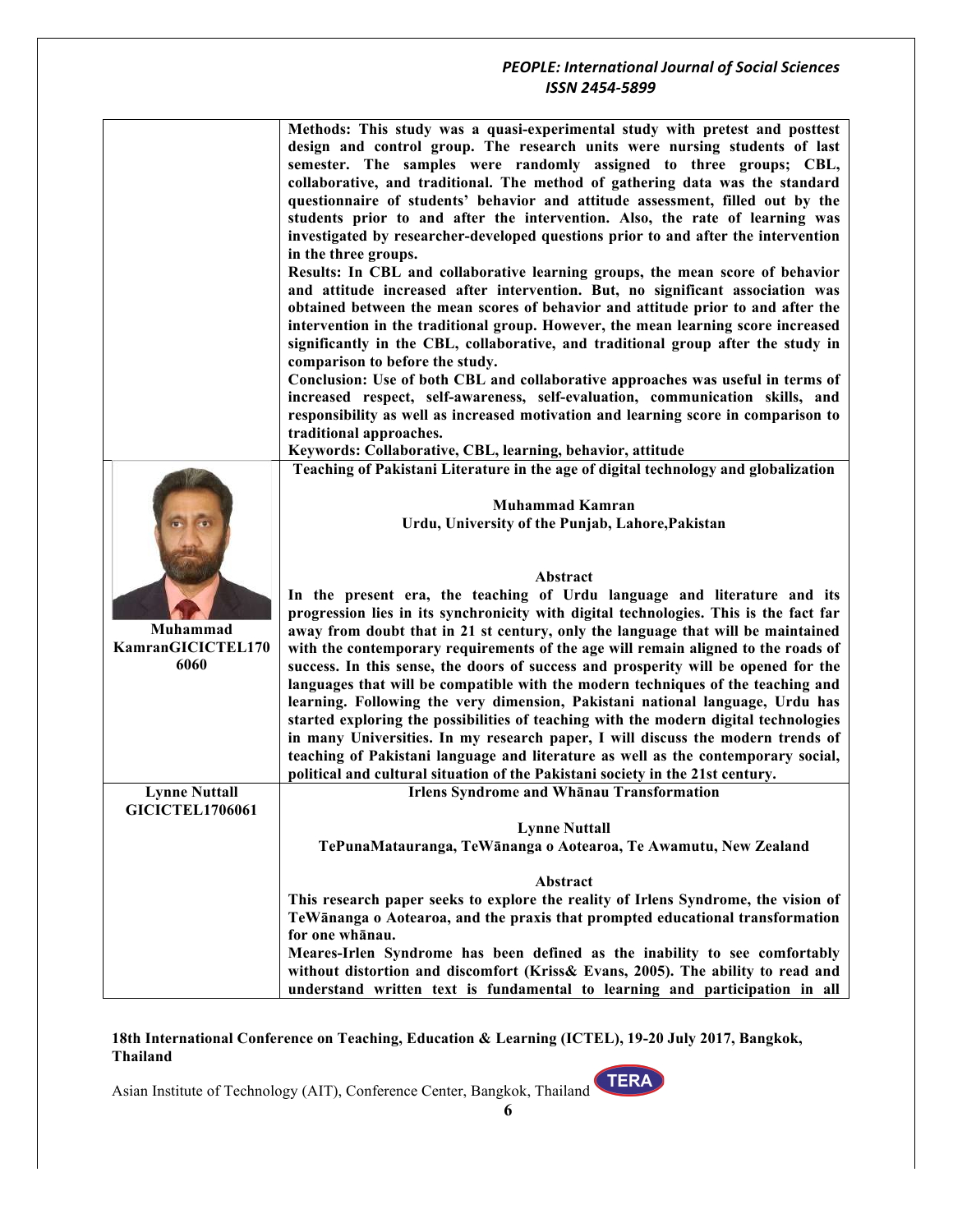|                                             | <b>PEOPLE: International Journal of Social Sciences</b>                                                                                                                                                                                                                                                                                                                                                                                                                                                                                                                                                                                                                                                                                                                                                                                                                                                                                                                                                                                                                                                                                                                   |
|---------------------------------------------|---------------------------------------------------------------------------------------------------------------------------------------------------------------------------------------------------------------------------------------------------------------------------------------------------------------------------------------------------------------------------------------------------------------------------------------------------------------------------------------------------------------------------------------------------------------------------------------------------------------------------------------------------------------------------------------------------------------------------------------------------------------------------------------------------------------------------------------------------------------------------------------------------------------------------------------------------------------------------------------------------------------------------------------------------------------------------------------------------------------------------------------------------------------------------|
|                                             | ISSN 2454-5899                                                                                                                                                                                                                                                                                                                                                                                                                                                                                                                                                                                                                                                                                                                                                                                                                                                                                                                                                                                                                                                                                                                                                            |
|                                             |                                                                                                                                                                                                                                                                                                                                                                                                                                                                                                                                                                                                                                                                                                                                                                                                                                                                                                                                                                                                                                                                                                                                                                           |
|                                             | communities and for individuals who struggle with basic literacy due to this<br>syndrome the acquisition of reading skills is often insurmountable. Socialising the<br>existence and impact of specific learning disabilities within educational institutions<br>is one step towards removing barriers to education.<br>Removing barriers to education has been at the forefront of TeWānanga o<br>Aotearoa (TWoA) revolutionary evolution as an education provider. TWoA is<br>currently one of Aotearoa New Zealand largest tertiary education providers,<br>guided by Māori principles and values. TWoA was founded to provide accessible<br>education to students who for a range of reasons have been alienated by<br>mainstream education.<br>This research project explores the intersection of TWoA and Irlens Syndrome as it<br>occurred through the experiences of one whanau using reflective practice to<br>explore how the praxis of Whanau transformation through education occurred.<br>The research explores the layers of transformation that occur when a specific<br>leaning disability is acknowledged but does not define an educational journey and |
|                                             | offers an accessible narrative to socialise the symptoms and challenges this                                                                                                                                                                                                                                                                                                                                                                                                                                                                                                                                                                                                                                                                                                                                                                                                                                                                                                                                                                                                                                                                                              |
|                                             | syndrome presents to whanau transformation.                                                                                                                                                                                                                                                                                                                                                                                                                                                                                                                                                                                                                                                                                                                                                                                                                                                                                                                                                                                                                                                                                                                               |
|                                             | <b>Reasoning in Primary Mathematics and Science</b>                                                                                                                                                                                                                                                                                                                                                                                                                                                                                                                                                                                                                                                                                                                                                                                                                                                                                                                                                                                                                                                                                                                       |
|                                             |                                                                                                                                                                                                                                                                                                                                                                                                                                                                                                                                                                                                                                                                                                                                                                                                                                                                                                                                                                                                                                                                                                                                                                           |
|                                             | <b>Alan Cross</b>                                                                                                                                                                                                                                                                                                                                                                                                                                                                                                                                                                                                                                                                                                                                                                                                                                                                                                                                                                                                                                                                                                                                                         |
|                                             | <b>Manchester Institute of Education, University of Manchester, United Kingdom</b>                                                                                                                                                                                                                                                                                                                                                                                                                                                                                                                                                                                                                                                                                                                                                                                                                                                                                                                                                                                                                                                                                        |
|                                             |                                                                                                                                                                                                                                                                                                                                                                                                                                                                                                                                                                                                                                                                                                                                                                                                                                                                                                                                                                                                                                                                                                                                                                           |
|                                             | <b>Alison Borthwick</b>                                                                                                                                                                                                                                                                                                                                                                                                                                                                                                                                                                                                                                                                                                                                                                                                                                                                                                                                                                                                                                                                                                                                                   |
|                                             | Abstract                                                                                                                                                                                                                                                                                                                                                                                                                                                                                                                                                                                                                                                                                                                                                                                                                                                                                                                                                                                                                                                                                                                                                                  |
| <b>Alan Cross</b><br><b>GICICTEL1706062</b> | Much is increasingly said in educational circles about pupils' reasoning. About<br>how important it is and about how it contributes to and is contributed to by<br>subjects like mathematics and science.<br>There is international interest in<br>achievement in, and integration of, STEM subjects such as mathematics and<br>science. This paper will explore what we mean by reasoning and what it is not.<br>This will centrearound reasoning as a form of thinking in some cases deductive, in<br>other inductive. The authors will consider how important this is and about how<br>reasoning contributes to and is contributed to by subjects like mathematics and<br>science. They will provide background and a rationale for primary teachers as well<br>as very useful examples of how reasoning in primary mathematics and science                                                                                                                                                                                                                                                                                                                            |
|                                             | classes can develop. It will argue that teachers themselves need to reason about a                                                                                                                                                                                                                                                                                                                                                                                                                                                                                                                                                                                                                                                                                                                                                                                                                                                                                                                                                                                                                                                                                        |
|                                             | number of things including the curriculum and pedagogy and that teachers must                                                                                                                                                                                                                                                                                                                                                                                                                                                                                                                                                                                                                                                                                                                                                                                                                                                                                                                                                                                                                                                                                             |
|                                             | provide opportunity to develop the powers of reasoning in pupils and that                                                                                                                                                                                                                                                                                                                                                                                                                                                                                                                                                                                                                                                                                                                                                                                                                                                                                                                                                                                                                                                                                                 |
|                                             | mathematics and science are excellent vehicles for this learning. It will show how                                                                                                                                                                                                                                                                                                                                                                                                                                                                                                                                                                                                                                                                                                                                                                                                                                                                                                                                                                                                                                                                                        |
|                                             | reasoning skills in mathematics and science are very similar and thus provide                                                                                                                                                                                                                                                                                                                                                                                                                                                                                                                                                                                                                                                                                                                                                                                                                                                                                                                                                                                                                                                                                             |
|                                             | justification for the connection of these two subjects in certain areas. The paper                                                                                                                                                                                                                                                                                                                                                                                                                                                                                                                                                                                                                                                                                                                                                                                                                                                                                                                                                                                                                                                                                        |
|                                             | will include the responses of primary teachers to questions about reasoning in                                                                                                                                                                                                                                                                                                                                                                                                                                                                                                                                                                                                                                                                                                                                                                                                                                                                                                                                                                                                                                                                                            |
|                                             | primary mathematics and science and consideration made for future research and<br>possibilities for curricular development and classroom practice.                                                                                                                                                                                                                                                                                                                                                                                                                                                                                                                                                                                                                                                                                                                                                                                                                                                                                                                                                                                                                        |
| Andrea Valerie I.                           | The Competency of Third Year English Major Students in Writing Learning                                                                                                                                                                                                                                                                                                                                                                                                                                                                                                                                                                                                                                                                                                                                                                                                                                                                                                                                                                                                                                                                                                   |
| Ramirez                                     | <b>Objectives</b>                                                                                                                                                                                                                                                                                                                                                                                                                                                                                                                                                                                                                                                                                                                                                                                                                                                                                                                                                                                                                                                                                                                                                         |
| <b>GICICTEL1706064</b>                      |                                                                                                                                                                                                                                                                                                                                                                                                                                                                                                                                                                                                                                                                                                                                                                                                                                                                                                                                                                                                                                                                                                                                                                           |
|                                             | Andrea Valerie I. Ramirez                                                                                                                                                                                                                                                                                                                                                                                                                                                                                                                                                                                                                                                                                                                                                                                                                                                                                                                                                                                                                                                                                                                                                 |
|                                             | Department of English, Rizal Technological University, Philippines                                                                                                                                                                                                                                                                                                                                                                                                                                                                                                                                                                                                                                                                                                                                                                                                                                                                                                                                                                                                                                                                                                        |

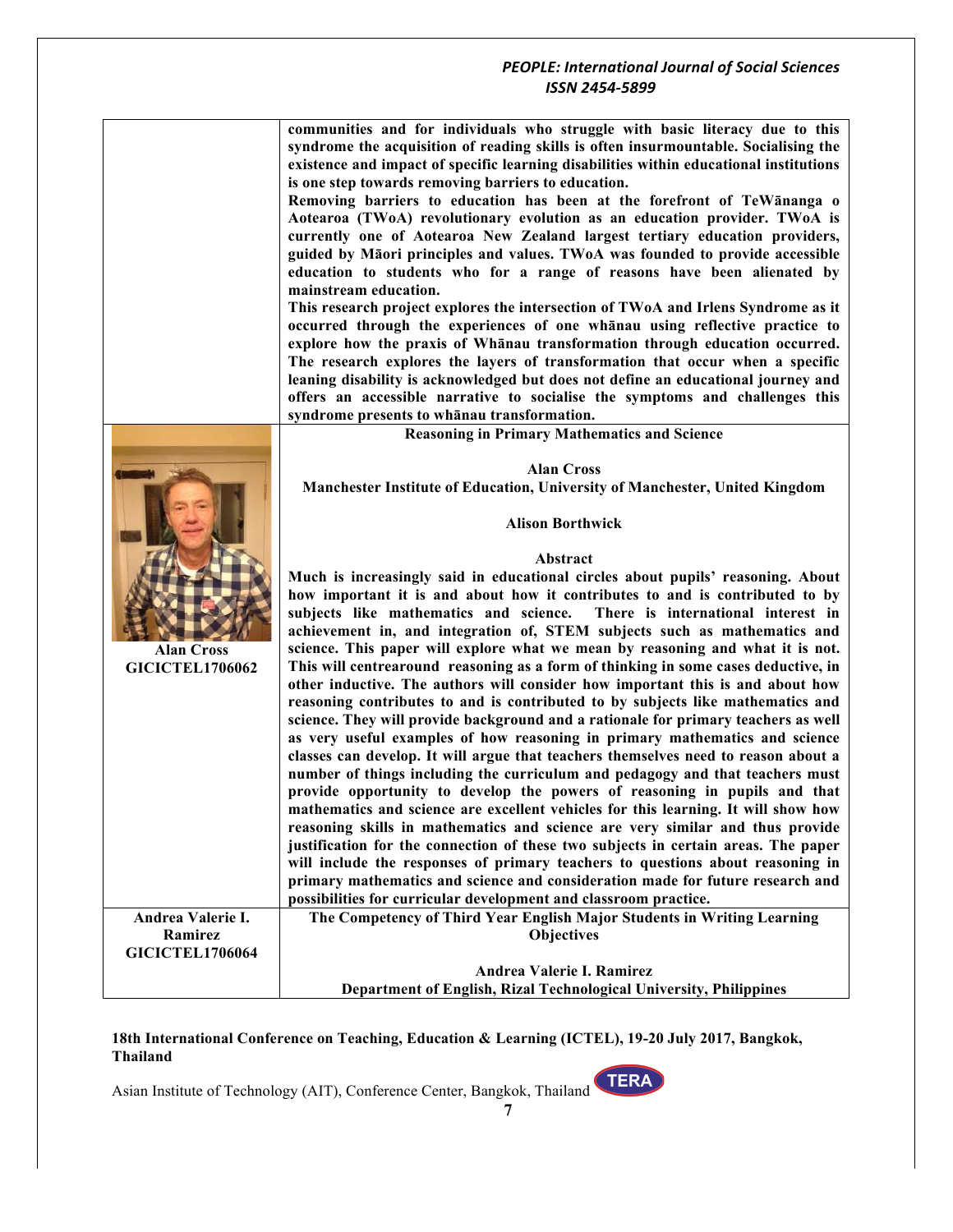|                        | Rowellyn P. Andaya                                                                                                                                                                                                                                                                                                                                                                                                                                                                                                                                                                                                                                                                                                                                                                                                                                                                                                                                                                                                                                                                                                                                                                                                                                                                                                                                                                                                                                                                                                                                                                                                                                                                                                                                                                                                                                                                                                                                                                                                                                                                                                                                                                                                                                                                                                                                                                                                                                                              |
|------------------------|---------------------------------------------------------------------------------------------------------------------------------------------------------------------------------------------------------------------------------------------------------------------------------------------------------------------------------------------------------------------------------------------------------------------------------------------------------------------------------------------------------------------------------------------------------------------------------------------------------------------------------------------------------------------------------------------------------------------------------------------------------------------------------------------------------------------------------------------------------------------------------------------------------------------------------------------------------------------------------------------------------------------------------------------------------------------------------------------------------------------------------------------------------------------------------------------------------------------------------------------------------------------------------------------------------------------------------------------------------------------------------------------------------------------------------------------------------------------------------------------------------------------------------------------------------------------------------------------------------------------------------------------------------------------------------------------------------------------------------------------------------------------------------------------------------------------------------------------------------------------------------------------------------------------------------------------------------------------------------------------------------------------------------------------------------------------------------------------------------------------------------------------------------------------------------------------------------------------------------------------------------------------------------------------------------------------------------------------------------------------------------------------------------------------------------------------------------------------------------|
|                        | <b>Blaise Ann M. Arambulo</b>                                                                                                                                                                                                                                                                                                                                                                                                                                                                                                                                                                                                                                                                                                                                                                                                                                                                                                                                                                                                                                                                                                                                                                                                                                                                                                                                                                                                                                                                                                                                                                                                                                                                                                                                                                                                                                                                                                                                                                                                                                                                                                                                                                                                                                                                                                                                                                                                                                                   |
|                        | John Paolo T. Palon                                                                                                                                                                                                                                                                                                                                                                                                                                                                                                                                                                                                                                                                                                                                                                                                                                                                                                                                                                                                                                                                                                                                                                                                                                                                                                                                                                                                                                                                                                                                                                                                                                                                                                                                                                                                                                                                                                                                                                                                                                                                                                                                                                                                                                                                                                                                                                                                                                                             |
|                        | Abstract<br>This study aimed to determine the competencies of the Third Year English majors<br>in writing their learning objectives. This study also attempted to determine the<br>strengths and weaknesses of the different learning objectives of the Third Year<br>BSE – English major students, in compliance to their lesson planning on becoming<br>a teacher and preparing for their teaching profession. This study will help both the<br>teachers and students to attain learning outcomes.<br>The respondents of this study were the 19 Third Year English major students of<br>Rizal Technological University enrolled in the Professional Education 9: Principles<br>of Teaching subject during the first semester of the school year 2015-2016.<br>The researchers utilized both qualitative and quantitative research and made use<br>of the Descriptive survey. The sampling scheme used was non-probability sampling<br>technique. Specifically, the method used was the purposive method. The study<br>revealed that half of the respondents wrote learning objectives characterized as<br>Specific, Measurable, Clear, and Related that can be assessed, modified and<br>achieved. Furthermore, the learning objectives written by the respondents were<br>found to be not match to the outcomes that the students must attain to their<br>learning objectives. Most of the respondents had written their learning objectives<br>in low level thinking skills. The different types of learning outcomes in their<br>learning objectives were observed to enhance learners' learning style, capabilities<br>and multiple intelligences.<br>Lastly, most of the respondents considered the factors: Bloom's Taxonomy of<br>Learning, Learning Competency, and Level of Thinking Skills of the Students that<br>were essential in writing learning objectives.<br>It is recommended that learning objectives should be performance-based and must<br>be aligned with the K to 12 Curriculum Guide that has been implemented in the<br>educational system. Teachers have to be aware of creating learning objectives that<br>is specific, measurable, attainable, reliable and time-bound. The behavioural verbs<br>used in constructing their learning objectives ought to follow the Bloom's<br>Taxonomy of Learning and the content must adhere to the given learning<br>competencies.<br>Keywords—learning objectives, Bloom's Taxonomy of Learning, K to 12, |
| Rodel O. Miniano       | categories of learning outcomes, thinking skills<br>Correlates Of The Career Assessment Aptitudes Of Grade 9 Students Of Based On                                                                                                                                                                                                                                                                                                                                                                                                                                                                                                                                                                                                                                                                                                                                                                                                                                                                                                                                                                                                                                                                                                                                                                                                                                                                                                                                                                                                                                                                                                                                                                                                                                                                                                                                                                                                                                                                                                                                                                                                                                                                                                                                                                                                                                                                                                                                               |
| <b>GICICTEL1706065</b> | <b>Ncae Results</b>                                                                                                                                                                                                                                                                                                                                                                                                                                                                                                                                                                                                                                                                                                                                                                                                                                                                                                                                                                                                                                                                                                                                                                                                                                                                                                                                                                                                                                                                                                                                                                                                                                                                                                                                                                                                                                                                                                                                                                                                                                                                                                                                                                                                                                                                                                                                                                                                                                                             |
|                        | Rodel O. Miniano<br>Language Department, Paraoir National High School, Balaoan, La Union,<br><b>Philippines</b>                                                                                                                                                                                                                                                                                                                                                                                                                                                                                                                                                                                                                                                                                                                                                                                                                                                                                                                                                                                                                                                                                                                                                                                                                                                                                                                                                                                                                                                                                                                                                                                                                                                                                                                                                                                                                                                                                                                                                                                                                                                                                                                                                                                                                                                                                                                                                                 |
|                        | Abstract<br>This study aimed to determine the correlates of the career assessment aptitudes of                                                                                                                                                                                                                                                                                                                                                                                                                                                                                                                                                                                                                                                                                                                                                                                                                                                                                                                                                                                                                                                                                                                                                                                                                                                                                                                                                                                                                                                                                                                                                                                                                                                                                                                                                                                                                                                                                                                                                                                                                                                                                                                                                                                                                                                                                                                                                                                  |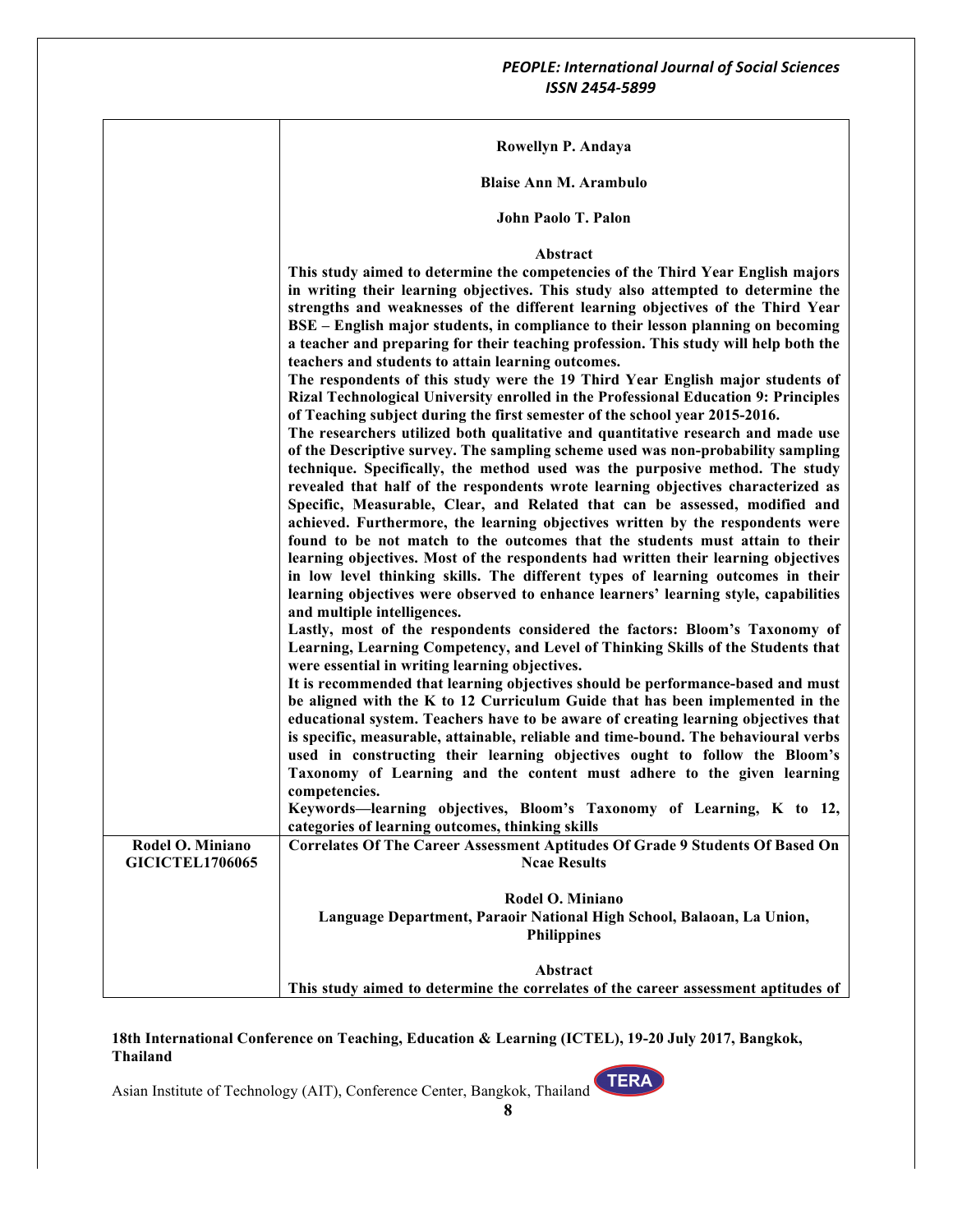|                                             | the Grade 9 students in the Paraoir National High School of Balaoan District,                                                                    |
|---------------------------------------------|--------------------------------------------------------------------------------------------------------------------------------------------------|
|                                             | Division of La Union as revealed by the results of the National Career Assessment                                                                |
|                                             | <b>Examination (NCAE).</b>                                                                                                                       |
|                                             | Specifically, it sought answers to the following problems: (1) What is the profile of                                                            |
|                                             | the respondents in terms of gender, socio-economic status and Grade Point                                                                        |
|                                             | Average (GPA) in Mathematics; (b) Science; (c) English; (d) Filipino; and (e)                                                                    |
|                                             | Technology and Livelihood Education (TLE)? (2) What is the level of career                                                                       |
|                                             | aptitude of the student- respondents based on NCAE results? (3) Is there                                                                         |
|                                             | significant relationship between the profile of the students and their level of career                                                           |
|                                             | assessment aptitude? (4) Which of the profile variables of the students predict                                                                  |
|                                             | their level of career assessment aptitude?                                                                                                       |
|                                             | This study used the descriptive-correlational method of research with                                                                            |
|                                             | documentary analysis. The subjects of the study were the Grade 9 students in the                                                                 |
|                                             | Paraoir National High School, Balaoan District, who took the NCAE. Frequency                                                                     |
|                                             | counts, percentages, mean and Pearson r were the statistical tools used to treat the                                                             |
|                                             | data.                                                                                                                                            |
|                                             | The salient findings were: 52.38 percent females and 47.62 percent males                                                                         |
|                                             | participated in the study. Majority of the parents are high school graduates with a                                                              |
|                                             | monthly income of P12, 999; 29.10 percent fathers and 37.74 percent mothers do                                                                   |
|                                             | not have work at all. Majority belong to families with 1-3 children.                                                                             |
|                                             | Most (50.09 percent) obtained grades in Mathematics ranging from 75-79 (Fair);                                                                   |
|                                             | while 6.18 percent obtained grades ranging from 90-94 (Outstanding). In Science,                                                                 |
|                                             | 41.62 percent had grades equivalent to Poor, and 6.18 percent obtained                                                                           |
|                                             | Outstanding grades. In English, 53.08 percent obtained Fair grades and 4.06                                                                      |
|                                             | percent had Outstanding grades. In Filipino, 41.98 percent had Fair GPA levels;                                                                  |
|                                             | and 8.11 percent had Outstanding grades. Along Technology and Livelihood                                                                         |
|                                             | Education (TLE), 56.97 percent had Fair ratings and 0.35 percent had Poor                                                                        |
|                                             | grades.                                                                                                                                          |
|                                             | Fun-Class Activities and Foreign Language Teaching (FLT)                                                                                         |
|                                             |                                                                                                                                                  |
|                                             | Wirya Ahmed Ameen                                                                                                                                |
|                                             | Department of English/College of Arts, Hayat Private University, Erbil-Iraq                                                                      |
|                                             |                                                                                                                                                  |
|                                             | Mohammad kianiHarchegani                                                                                                                         |
|                                             | College of Arts-English Department/ Hayat Private University / Erbil - Iraq                                                                      |
|                                             |                                                                                                                                                  |
|                                             | Abstract                                                                                                                                         |
|                                             | Everywhere, teachers of English as a foreign language are faced with enormous                                                                    |
|                                             | challenges in their classrooms. They are expected to meet the needs of an                                                                        |
| Wirya Ahmed Ameen<br><b>GICICTEL1706066</b> | increasingly diverse number of learners every year; and there is more content to                                                                 |
|                                             | teach. Providing teachers with different strategies and teaching methods is the area                                                             |
|                                             | of Applied Linguistics. This paper aims at highlighting the value of adding some                                                                 |
|                                             | sort of fun-class activities to the miscellaneous teaching methods that are at the                                                               |
|                                             | discretion of foreign language teachers. It explores the role of such activities in                                                              |
|                                             | motivating students, reducing the boredom of teaching and learning processes, as<br>well as making the whole process as interesting as possible. |
|                                             |                                                                                                                                                  |
|                                             | To tackle the topic, the paper is organized into five sections: section one is                                                                   |
|                                             | introductory. It sheds light on the topic in general and the type of fun-class                                                                   |
|                                             | activities involved. Section two, dwells on the discipline of applied linguistics and                                                            |

**9**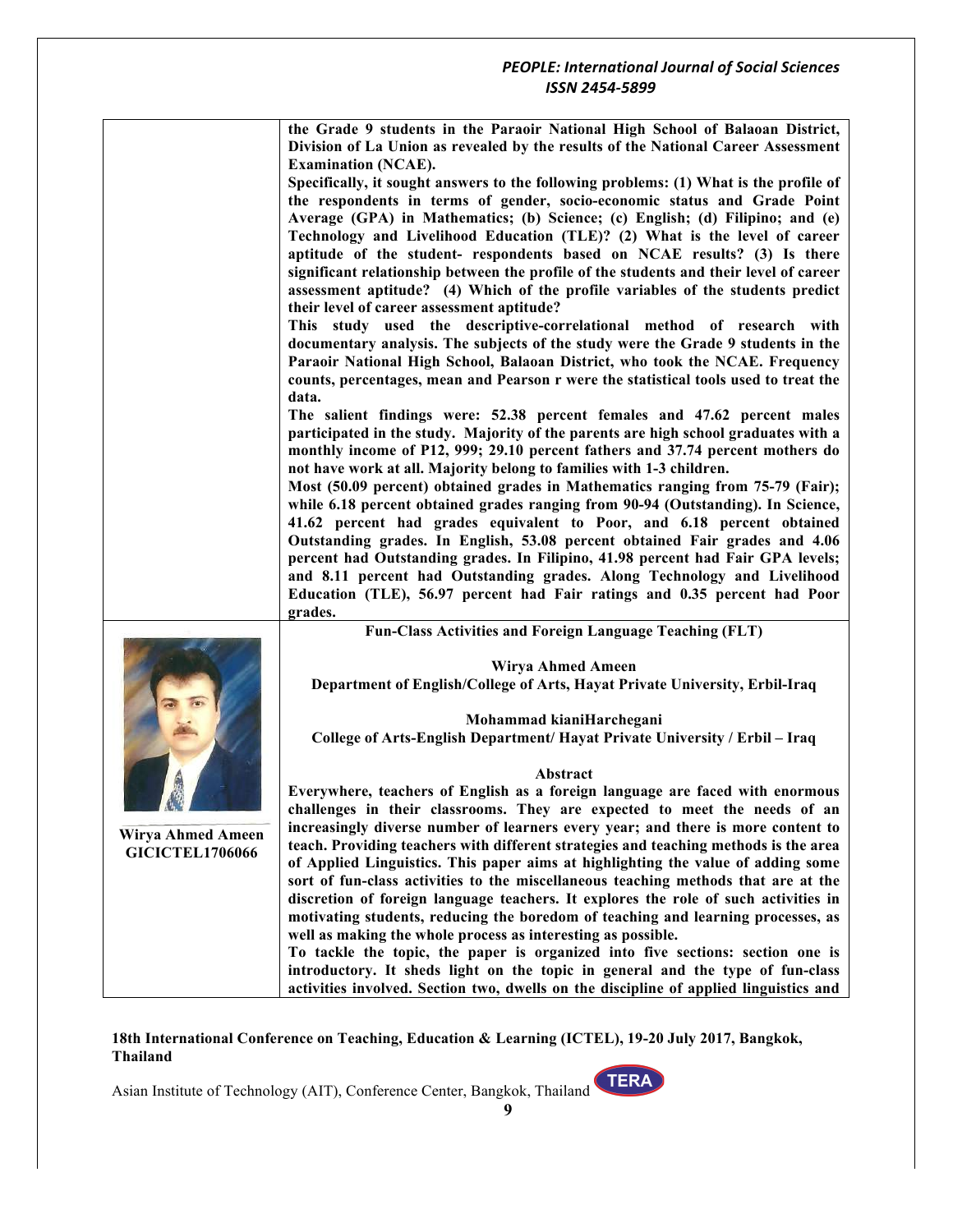#### *PEOPLE: International Journal of Social Sciences ISSN 2454-5899* **its contribution to the process of foreign language teaching. Section three, exhibits the various methods and approaches put forward by applied linguists to assist foreign language teachers in the teaching process. Section four is the core of the study in which different fun-class activities are presented along with the linguistic aspect they support in language classes. Section five, eventually presents the conclusions the study arrived at. The paper ends with a list of the references consulted. Key Words: language , fun-class , teaching, methods RidhaIlma GICICTEL1706072 Students' Perception of Machine Translation Application in Enhancing English Literacy of Tridinanti University RidhaIlma A lecturer of English Education Study Program, Tridinanti University Palembang Palembang, Indonesia Abstract The fast improvement of internet use in the world has also shown the high enhancement of English literacy. Translation as one of the way to achieve the understanding of English both generally and specifically has experienced a significant change, importantly influenced by the development of the Internet in the 1990s, and the successive availability of web-based translation resources, among them also of machine translation (MT) platforms such as Google Translate. The introduction of these resources into the translation will create two sides effect. One refers to all the advantages of the use of it and the other tends to bear some human hindrance in applying it. This paper therefore, attempts at giving all sorts of information about students' perception of machine translation application in enhancing English literacy of Tridinanti university. In doing the study, the writer will do a descriptive method by analyzing the result of questionnaire and interview to get the data. Then, all of students of Tridinanti University Palembang will become the sample of the study. Hopefully, the result will give the awareness for lecturers to care more about students' needs and their behaviors of using machine translation in order to enhance their English literacy . Keywords: internet, machine translation, English literacy. YuyunHendretyGICIC TEL1706073 Perception and ICT Usage of Students and Lecturers of English Study Program of Faculty of Teacher Training and Education Tridinanti University YuyunHendrety English Study Program, Faculty of Teacher Training and Education, University of Tridinanti Palembang, Palembang, Indonesia Abstract Huge developments which were led by the introduction of information and communication technologies (ICT) not only make people share knowledge faster but also create many challenges in all sectors including the educational sector. This study is aimed at investigating the perception and ICT usage of students and**

**lecturers of English Study Program of Faculty of Teacher Training and Education Tridinanti University. The existence of this paper discusses how lecturers perceive ICT in teaching, whether or not lecturers use ICT in teaching, how the lecturers use ICT in their classroom, how students perceive ICT and how students respond** 

#### **18th International Conference on Teaching, Education & Learning (ICTEL), 19-20 July 2017, Bangkok, Thailand**

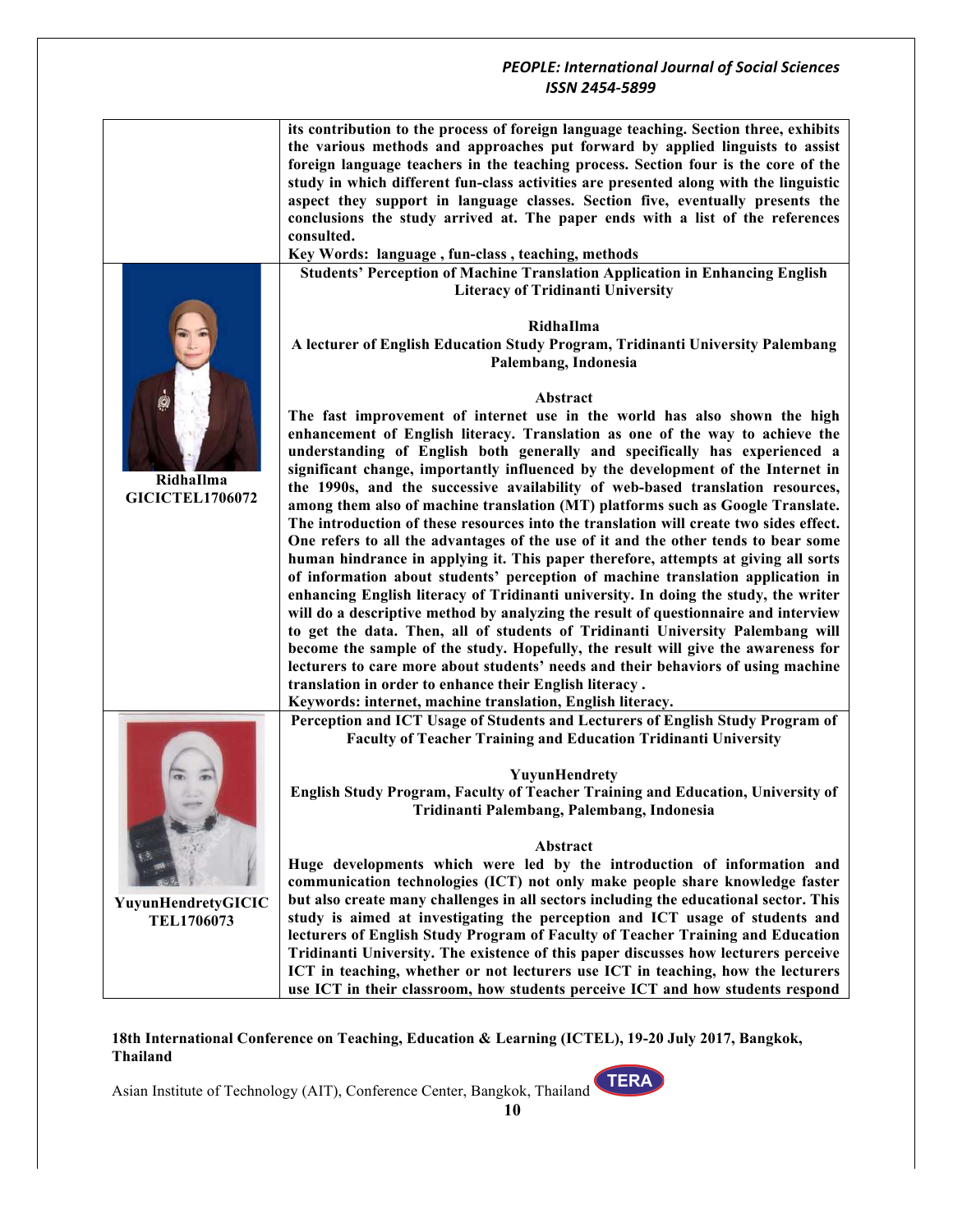| Thanh             | to the use of ICT in their classroom. Descriptive qualitative is used as the research<br>method in this study. The population is all students and lecturers at the odd<br>semester in the academic year of 2016/2017. Questionnaire with open ended<br>questions is used as the instrument. The data is analyzed and interpreted by<br>categorizing them based on the problems of the study. It is expected that this study<br>willl give an understanding dealing with ICT in teaching at English study program<br>and give significant contribution in doing some improvements in teaching process<br>as well.<br>Keywords: perception, ICT, usage.<br>Student-centred pedagogical reforms in Asian countries: activity theory analysis of                                                                                                                                                                                                                                                                                                                                                                                                                                                                                                                                                                                                                                                                                                                                                                                                                                                                                                                                                                                                                                                                                                                                                                                                               |
|-------------------|------------------------------------------------------------------------------------------------------------------------------------------------------------------------------------------------------------------------------------------------------------------------------------------------------------------------------------------------------------------------------------------------------------------------------------------------------------------------------------------------------------------------------------------------------------------------------------------------------------------------------------------------------------------------------------------------------------------------------------------------------------------------------------------------------------------------------------------------------------------------------------------------------------------------------------------------------------------------------------------------------------------------------------------------------------------------------------------------------------------------------------------------------------------------------------------------------------------------------------------------------------------------------------------------------------------------------------------------------------------------------------------------------------------------------------------------------------------------------------------------------------------------------------------------------------------------------------------------------------------------------------------------------------------------------------------------------------------------------------------------------------------------------------------------------------------------------------------------------------------------------------------------------------------------------------------------------------|
| PhamGICICTEL17060 | tensions, contradictions and hybrid practices                                                                                                                                                                                                                                                                                                                                                                                                                                                                                                                                                                                                                                                                                                                                                                                                                                                                                                                                                                                                                                                                                                                                                                                                                                                                                                                                                                                                                                                                                                                                                                                                                                                                                                                                                                                                                                                                                                              |
| 75                |                                                                                                                                                                                                                                                                                                                                                                                                                                                                                                                                                                                                                                                                                                                                                                                                                                                                                                                                                                                                                                                                                                                                                                                                                                                                                                                                                                                                                                                                                                                                                                                                                                                                                                                                                                                                                                                                                                                                                            |
|                   | <b>Thanh Pham</b>                                                                                                                                                                                                                                                                                                                                                                                                                                                                                                                                                                                                                                                                                                                                                                                                                                                                                                                                                                                                                                                                                                                                                                                                                                                                                                                                                                                                                                                                                                                                                                                                                                                                                                                                                                                                                                                                                                                                          |
|                   | Monash University, Monash, Vic, Australia                                                                                                                                                                                                                                                                                                                                                                                                                                                                                                                                                                                                                                                                                                                                                                                                                                                                                                                                                                                                                                                                                                                                                                                                                                                                                                                                                                                                                                                                                                                                                                                                                                                                                                                                                                                                                                                                                                                  |
|                   |                                                                                                                                                                                                                                                                                                                                                                                                                                                                                                                                                                                                                                                                                                                                                                                                                                                                                                                                                                                                                                                                                                                                                                                                                                                                                                                                                                                                                                                                                                                                                                                                                                                                                                                                                                                                                                                                                                                                                            |
|                   | Abstract                                                                                                                                                                                                                                                                                                                                                                                                                                                                                                                                                                                                                                                                                                                                                                                                                                                                                                                                                                                                                                                                                                                                                                                                                                                                                                                                                                                                                                                                                                                                                                                                                                                                                                                                                                                                                                                                                                                                                   |
|                   | There is renewed interest among policy-makers in many Asian countries in                                                                                                                                                                                                                                                                                                                                                                                                                                                                                                                                                                                                                                                                                                                                                                                                                                                                                                                                                                                                                                                                                                                                                                                                                                                                                                                                                                                                                                                                                                                                                                                                                                                                                                                                                                                                                                                                                   |
|                   | student-centred pedagogies both with regard to schooling systems and the<br>university sector (Jensen et al., 2012). This focus on student-centred pedagogies<br>coincides with economic policies designed to shift the regional economies from<br>reliance on labour-intensive and large-scale forms of industrial production to<br>knowledge-based forms of employment where innovation and problem-solving are<br>key requirements of employees. However, bringing about change in pedagogical<br>practices in Asian classrooms is not a simple technical issue of introducing<br>different teaching, learning and assessment tools. Rather, it is a more fundamental<br>issue concerned with challenging sociocultural values and changing ingrained<br>practices about the centrality of knowledge transmission and the primacy of high-<br>stakes testing. (Pham, 2014). Nonetheless, many Asian countries have recently<br>adopted various student-centred pedagogical reform agendas, such as cooperative<br>learning, enquiry learning and problem-based learning. This has sparked debate<br>about the efficacy of simply grafting these Western educational approaches onto<br>established traditions of learning and teaching. Tsui and Wong (2009), for<br>example, proposed that reforms must be grounded in educational traditions and<br>philosophies and in the situated experience of teachers. Likewise, Gu advocated for<br>the 'middle ground' in order to deal with mismatches and conflicts when East<br>meets West (see Gu, Nie & Yi, 2002). This middle ground can be regarded as a<br>'third space' (Bhabha, 1994; Gutiérrez, Baquedano-López, & Tejeda, 1999) or a<br>'boundary zone' as described by activity theorists (Konkola, 2001). The present<br>study used the notion of 'third space' and third generation of activity theory, to<br>investigate how Vietnamese teachers took into account both traditional practices |
|                   | and contemporary policy influences to adapt student-centred practices so that they                                                                                                                                                                                                                                                                                                                                                                                                                                                                                                                                                                                                                                                                                                                                                                                                                                                                                                                                                                                                                                                                                                                                                                                                                                                                                                                                                                                                                                                                                                                                                                                                                                                                                                                                                                                                                                                                         |
|                   | were feasible in their classrooms. Three university lecturers in Vietnam and 150                                                                                                                                                                                                                                                                                                                                                                                                                                                                                                                                                                                                                                                                                                                                                                                                                                                                                                                                                                                                                                                                                                                                                                                                                                                                                                                                                                                                                                                                                                                                                                                                                                                                                                                                                                                                                                                                           |
|                   | college students participated in this one-semester study. The results showed that                                                                                                                                                                                                                                                                                                                                                                                                                                                                                                                                                                                                                                                                                                                                                                                                                                                                                                                                                                                                                                                                                                                                                                                                                                                                                                                                                                                                                                                                                                                                                                                                                                                                                                                                                                                                                                                                          |
|                   | Vietnamese students' conceptions of learning were heavily influenced by                                                                                                                                                                                                                                                                                                                                                                                                                                                                                                                                                                                                                                                                                                                                                                                                                                                                                                                                                                                                                                                                                                                                                                                                                                                                                                                                                                                                                                                                                                                                                                                                                                                                                                                                                                                                                                                                                    |
|                   | examinations and their traditional reproductive learning culture. Consequently,                                                                                                                                                                                                                                                                                                                                                                                                                                                                                                                                                                                                                                                                                                                                                                                                                                                                                                                                                                                                                                                                                                                                                                                                                                                                                                                                                                                                                                                                                                                                                                                                                                                                                                                                                                                                                                                                            |
|                   | the lecturers needed to adapt the initiative to account for these features in                                                                                                                                                                                                                                                                                                                                                                                                                                                                                                                                                                                                                                                                                                                                                                                                                                                                                                                                                                                                                                                                                                                                                                                                                                                                                                                                                                                                                                                                                                                                                                                                                                                                                                                                                                                                                                                                              |
|                   | Vietnamese classrooms. When the revisions were made, the students were                                                                                                                                                                                                                                                                                                                                                                                                                                                                                                                                                                                                                                                                                                                                                                                                                                                                                                                                                                                                                                                                                                                                                                                                                                                                                                                                                                                                                                                                                                                                                                                                                                                                                                                                                                                                                                                                                     |
|                   | evidenced to achieve a growth in learning, and develop strategies for both self-                                                                                                                                                                                                                                                                                                                                                                                                                                                                                                                                                                                                                                                                                                                                                                                                                                                                                                                                                                                                                                                                                                                                                                                                                                                                                                                                                                                                                                                                                                                                                                                                                                                                                                                                                                                                                                                                           |
|                   | learning and collective learning.                                                                                                                                                                                                                                                                                                                                                                                                                                                                                                                                                                                                                                                                                                                                                                                                                                                                                                                                                                                                                                                                                                                                                                                                                                                                                                                                                                                                                                                                                                                                                                                                                                                                                                                                                                                                                                                                                                                          |

**18th International Conference on Teaching, Education & Learning (ICTEL), 19-20 July 2017, Bangkok, Thailand**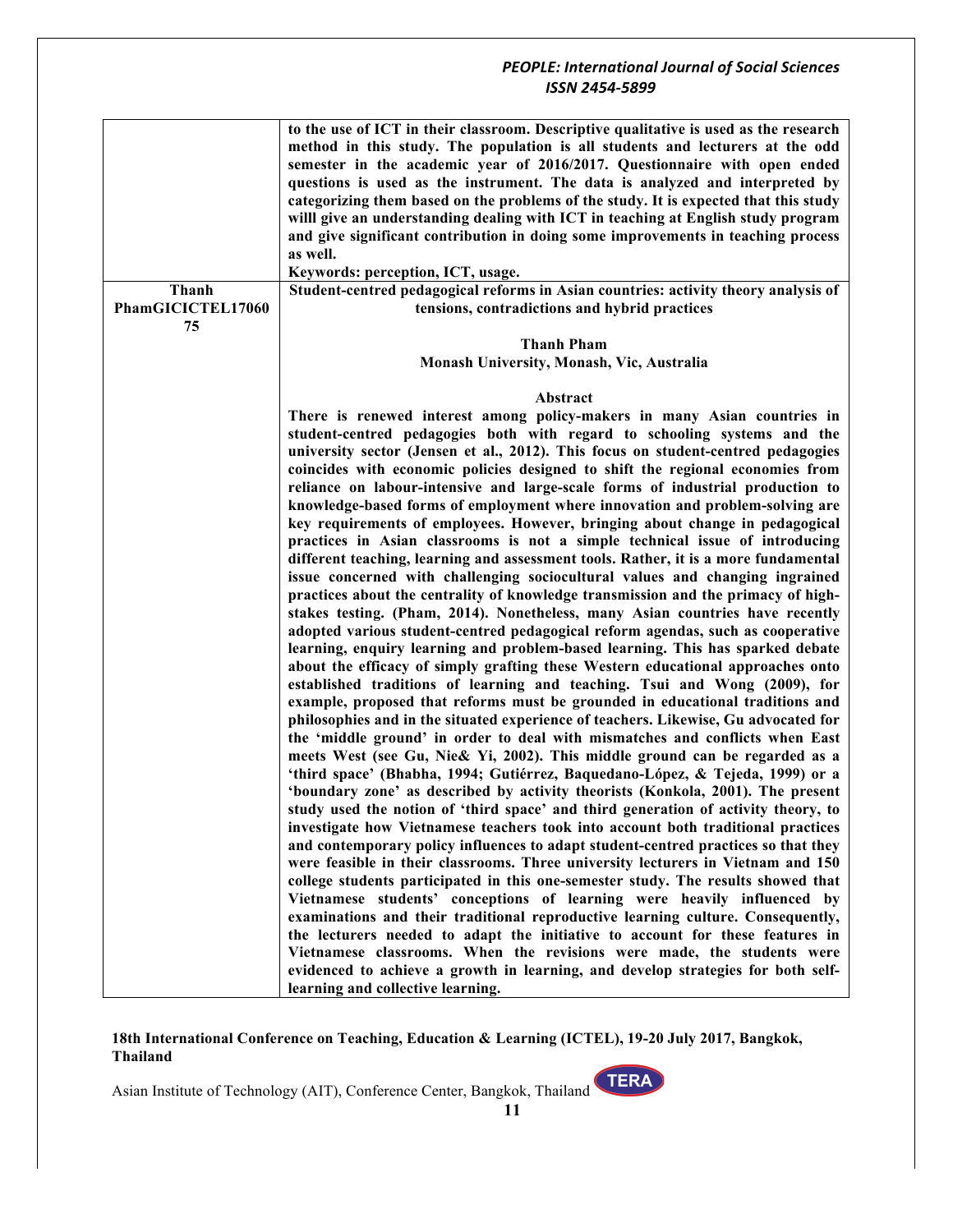|                                                    | Keywords: Asia; activity theory; student-centred; reform                                                                                                                                                                                                                                                                                                                                                                                                                                                                                                                                                                                                                                                                                                                                                                                                                                                                                                                                                                                                                                                                                                                                  |
|----------------------------------------------------|-------------------------------------------------------------------------------------------------------------------------------------------------------------------------------------------------------------------------------------------------------------------------------------------------------------------------------------------------------------------------------------------------------------------------------------------------------------------------------------------------------------------------------------------------------------------------------------------------------------------------------------------------------------------------------------------------------------------------------------------------------------------------------------------------------------------------------------------------------------------------------------------------------------------------------------------------------------------------------------------------------------------------------------------------------------------------------------------------------------------------------------------------------------------------------------------|
|                                                    | The Use of Collaborative Facebook Notes in Narrative Text Writing                                                                                                                                                                                                                                                                                                                                                                                                                                                                                                                                                                                                                                                                                                                                                                                                                                                                                                                                                                                                                                                                                                                         |
| Jenny<br>ElvinnaManurung<br><b>GICICTEL1706076</b> | <b>Jenny ElvinnaManurung</b><br>Department of English, Faculty of Teacher Training and Education, Tridinanti<br>University of Palembang, Palembang, Indonesia                                                                                                                                                                                                                                                                                                                                                                                                                                                                                                                                                                                                                                                                                                                                                                                                                                                                                                                                                                                                                             |
|                                                    | Abstract<br>Technologies which support a cognitive approach to language learning are those<br>which allow learners maximum opportunity to be exposed to language in<br>meaningful context and to construct their own individual knowledge. Facebook is<br>one of examples. This study examines the efficacy of Facebook on students' writing<br>fluency and the students' perceptions of Collaborative Facebook Notes. Forty (40)<br>10th-grade students in Palembang, Indonesia participated in this study, and each<br>student was required to write one narrative text entries at her/his Facebook<br>account entries per three weeks.<br>The data included 80 students' writing entries, questionnaires and the pre- and                                                                                                                                                                                                                                                                                                                                                                                                                                                              |
|                                                    | post-tests on writing performance. The findings showed that the Collaborative<br>Facebook Notes improved the students' writing fluency; writing performance on<br>content, organization, and vocabulary.<br>The students held positive attitudes toward the project and confirmed that<br>Facebook Notes was an important tool for self-growth. They indicated that<br>Collaborative Facebook Notes allowed them to enhanced their self-confidence so<br>that they could get along better with others; matured them through sharing their<br>ideas and self-perceptions; strengthened their confidence in English writing; and<br>gave them the chance to reflect on their daily lives. The implications of these<br>findings for education and research (especially EFL) are discussed.<br>Keywords: Collaborative, Facebook Notes, Narrative Text Writing.                                                                                                                                                                                                                                                                                                                              |
| <b>Singgih Widodo</b><br>Limantoro                 | A Guide Booklet to Minimize Misunderstandings In Cross-Cultural<br>Communication                                                                                                                                                                                                                                                                                                                                                                                                                                                                                                                                                                                                                                                                                                                                                                                                                                                                                                                                                                                                                                                                                                          |
| <b>GICICTEL1706077</b>                             |                                                                                                                                                                                                                                                                                                                                                                                                                                                                                                                                                                                                                                                                                                                                                                                                                                                                                                                                                                                                                                                                                                                                                                                           |
|                                                    | <b>Singgih Widodo Limantoro</b><br>Business English Study Program, PoliteknikUbaya, Surabaya, Indonesia                                                                                                                                                                                                                                                                                                                                                                                                                                                                                                                                                                                                                                                                                                                                                                                                                                                                                                                                                                                                                                                                                   |
|                                                    | Abstract<br>To face the challenges of 21st century education, schools are becoming<br>multicultural in which their teachers and students might be local or foreign from<br>different cultural backgrounds so that they need to develop their cross-cultural<br>communicative competence. Therefore, misunderstandings in cross-cultural<br>communication might happen for they have the lack of cross-cultural<br>communicative competence. In this paper, the writer would make a research-based<br>guide booklet for the students of Ubaya Surabaya in cross-cultural interactions.<br>The survey findings would help the students from different cultural backgrounds<br>learn to live together in one global harmonious campus. This booklet is aimed as a<br>practical tool to increase the cross-cultural communicative competence of the<br>students for their social interactions. And the basic concept of this booklet could<br>also be used and adapted with the local cultural wisdom of each other school to<br>anticipate or minimize misunderstandings in cross-cultural communication. The<br>misunderstanding items surveyed include cross-cultural matters, such as the |

**18th International Conference on Teaching, Education & Learning (ICTEL), 19-20 July 2017, Bangkok, Thailand**

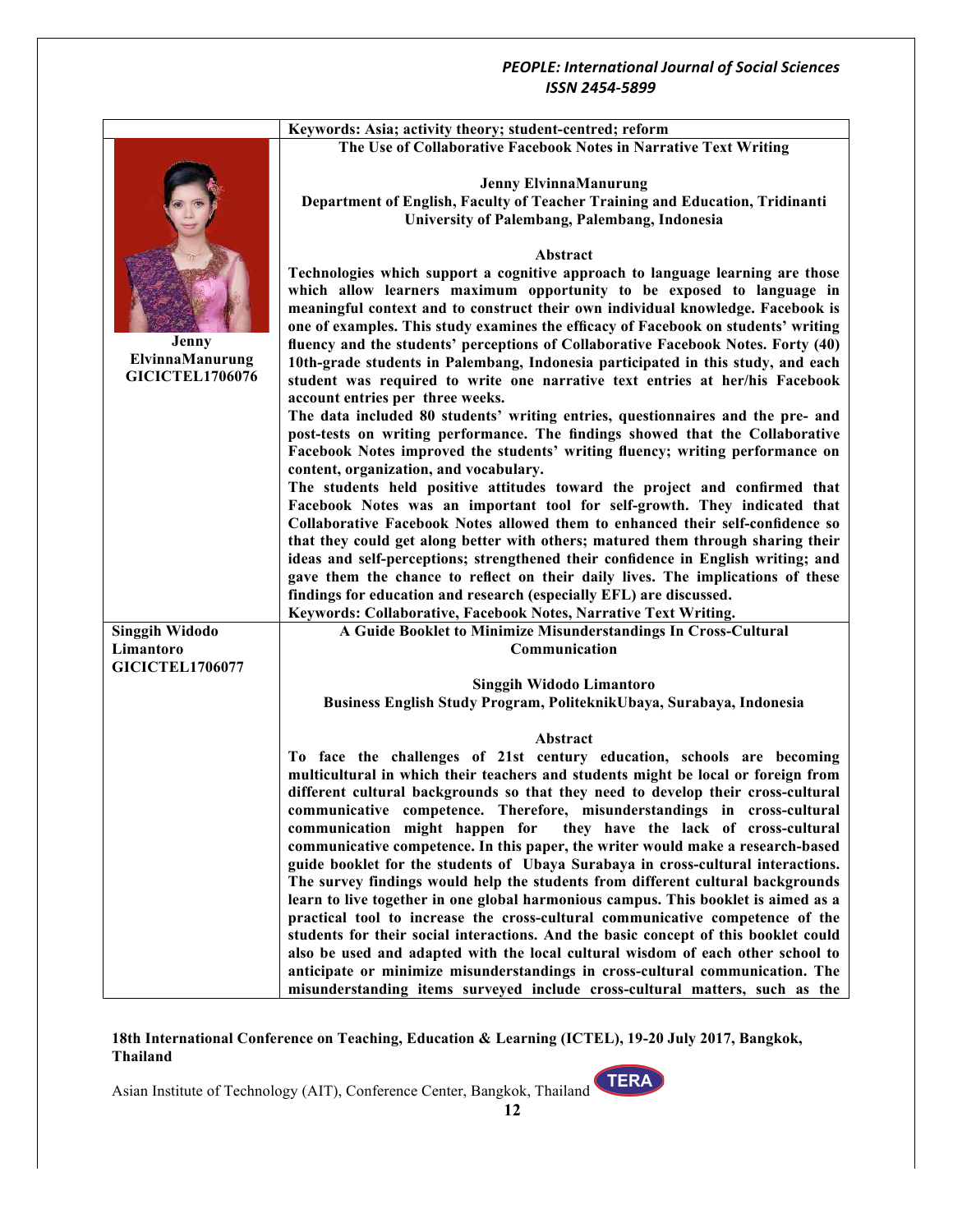|                         | misunderstandings of the use of non-verbal/ gestures, table-manners, honorifics,       |
|-------------------------|----------------------------------------------------------------------------------------|
|                         | and others. For examples, when one give something with his left hand in most           |
|                         |                                                                                        |
|                         | Asian/ Indonesian contexts, it is considered impolite/ rude. When an Indonesian        |
|                         | teacher gives an ok signal gesture, it might mean money for Japanese students and      |
|                         | zero for French students. When eating soup, students from Korea, China, Japan,         |
|                         | some parts of Asia think that slurping is acceptable as a sign of satisfaction but     |
|                         | western students think differently. And there are many other examples that might       |
|                         | create misunderstandings in their real communication. Moreover, the writer also        |
|                         | hope this booklet would help students and teachers enrich their cross-cultural         |
|                         | knowledge and skills for global adaptation and raise the awareness of respecting       |
|                         | others as they are.                                                                    |
|                         |                                                                                        |
|                         | Keywords: misunderstanding, multicultural, communication, guide-booklet                |
| Dikeledi Mahlo          | Parent awareness of the importance of early intervention for their pre-school          |
| <b>GICICTEL1706079</b>  | children with developmental challenges                                                 |
|                         |                                                                                        |
|                         | Dikeledi Mahlo                                                                         |
|                         | <b>Inclusive Education, University of South Africa, South Africa</b>                   |
|                         |                                                                                        |
|                         | <b>Nathan Ferreira</b>                                                                 |
|                         | Department of Inclusive Education, University of South Africa, Pretoria, South         |
|                         | Africa                                                                                 |
|                         |                                                                                        |
|                         | Abstract                                                                               |
|                         | This qualitative study set out to explore parent awareness of early intervention for   |
|                         | their pre-school children with developmental challenges. The study also explores       |
|                         |                                                                                        |
|                         | lack of parent awareness as a possible cause for the lack of early intervention        |
|                         | during the pre-school years. Document analysis, one-on-one interviews with             |
|                         | parents, and observations were used as data collection methods for this study. The     |
|                         | findings revealed that parents were aware of the importance of early intervention      |
|                         | to help their children with learning difficulties.                                     |
|                         | Keywords: Parent awareness, early intervention, pre-school<br>children,                |
|                         | developmental challenges, qualitative study, bio-ecological systems theory             |
| <b>Nde Emmanuel Nji</b> | How To Motivate Students To Learn English As A Second Language                         |
| <b>GICICTEL1706082</b>  | <b>Nde Emmanuel Nji</b>                                                                |
|                         | Department of English, PlutaluangWittaya School, Sattahip-Chonburi, Thailand           |
|                         |                                                                                        |
|                         | Abstract                                                                               |
|                         | The need for English as a medium of communication in our globalized world today        |
|                         | cannot still be overemphasized. In Thailand, it is an important facet of the           |
|                         | workforce and the main language of exchange when AEC (ASEAN Economic                   |
|                         | Community) finally kicks off. Most students know basic grammar rules, but              |
|                         | exhibit a high level of unwillingness to speak while others are shy to speak entirely  |
|                         | partly due to the fear of making mistakes. Others are completely uninterested in       |
|                         | either aspect of the English skills (speaking, writing, reading and listening)         |
|                         | attributed to the system; whereby all the students must have a passed grade; even      |
|                         | after a number of unsuccessful trials of the exam.                                     |
|                         |                                                                                        |
|                         | This article, therefore, looks at some of the ways students can be motivated; to be    |
|                         | involved in learning English, taking an active role (in speaking) in a challenging yet |
|                         | fun-filled English classroom. These motivations range from challenging the             |

**18th International Conference on Teaching, Education & Learning (ICTEL), 19-20 July 2017, Bangkok, Thailand**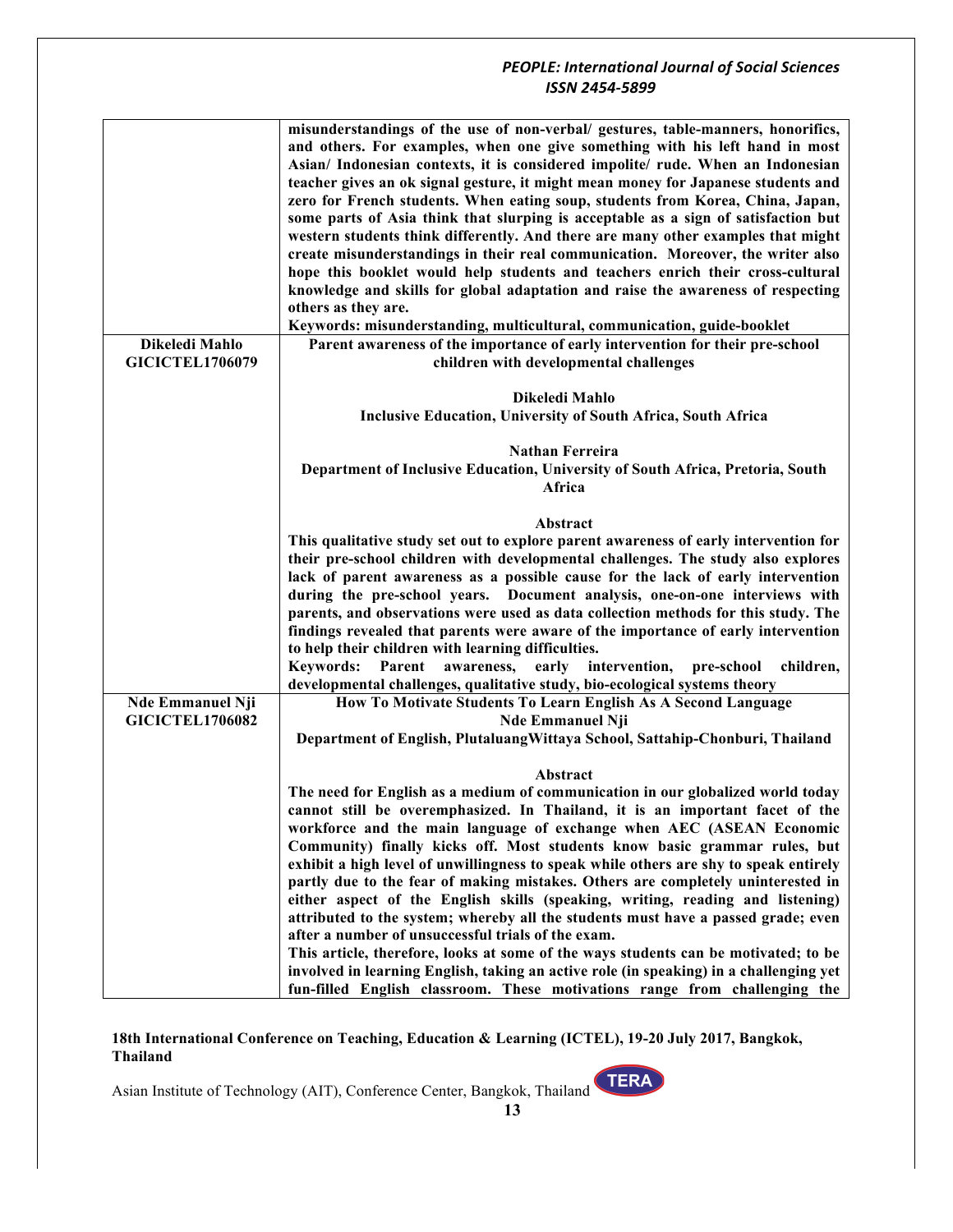|                            | students, classroom seating plan, thought-provoking (open-ended and closed)           |
|----------------------------|---------------------------------------------------------------------------------------|
|                            | questions, maximization of anticipation, assignments, use of technology, students'    |
|                            | self-development, building of communities within classrooms, the enthusiasm of        |
|                            | the teacher, rapport, supportive environment, amongst others.                         |
|                            | <b>Keywords</b>                                                                       |
|                            | Motivation, English Language, Learning, Teaching, Proactive, Speaking                 |
| <b>Melvin TarocMagsayo</b> | <b>Enhancing Academic Performance And Learning Engagement Of Grade 8</b>              |
| <b>GICICTEL1706083</b>     | <b>Students In Biology Using 5 E's Instructional Strategy</b>                         |
|                            |                                                                                       |
|                            | <b>Melvin TarocMagsayo</b>                                                            |
|                            | Department of Education, Faculty of Senior High School Department, Iligan City        |
|                            | National High SchoolBukidnon State University, Iligan City, Philippines               |
|                            |                                                                                       |
|                            | Abstract                                                                              |
|                            | The purpose of this study was to ascertain if the use of 5 E's instructional strategy |
|                            | in planning and presentation of the lesson in Biology could enhance students'         |
|                            | academic performance and learning engagement among eighty Grade 8 students in         |
|                            | Iligan City National High School - Pala-o Annex during the school year 2015-2016.     |
|                            | This study employed the quasi-experimental non-equivalence pretest-posttest           |
|                            | research design. Two intact classes participated in the study. The experimental       |
|                            | group was taught with the use of researcher - made instructional materials            |
|                            | anchored on 5 E's instructional strategy and the control group with the               |
|                            | conventional lecture – method using K to 12 Learning Modules.                         |
|                            | Students' academic performance in Biology was determined using the researcher-        |
|                            | made Biology Academic Performance Test (BAPT) was used for the pretest and            |
|                            | Also, the Engaged Learning Index (ELI) was used for posttest<br>posttest.             |
|                            | respectively. The academic performance test was given to both groups before and       |
|                            | after the conduct of the lesson in cell division, Mitosis, and Meiosis; while the     |
|                            | engaged learning index was tested to both groups after the implementation of the      |
|                            | lesson.                                                                               |
|                            | Findings showed that the experimental group had "very satisfactory" academic          |
|                            | performance level; while the control group had "fairly satisfactory" academic         |
|                            | performance level. Learning Engagement in the experimental group was "very            |
|                            | high" and "average" in the control group. Within this study, it was ascertained       |
|                            | that the 5 E's instructional strategy enhances students' academic performance and     |
|                            | learning engagement in Biology.                                                       |
|                            | Keywords: 5 E's Instructional Strategy, Academic Performance, Learning                |
|                            | <b>Engagement, Biology, Grade 8</b>                                                   |
| <b>Matthew</b>             | Peace Education: Panacea of curbing conflicts in Nigeria                              |
| <b>AbiodunMicheal</b>      |                                                                                       |
| <b>GICICTEL1706088</b>     | <b>Matthew AbiodunMicheal</b>                                                         |
|                            | Social Studies Education, Benue State University Makurdi, Benue State, Nigeria,       |
|                            | Nigeria                                                                               |
|                            |                                                                                       |
|                            | Dr. OmadaV.Alachi                                                                     |
|                            | Department of Curriculum & Teaching, Faculty of Education, Benue State                |
|                            | <b>University, Makurdi</b>                                                            |
|                            |                                                                                       |
|                            | Abstract                                                                              |

**18th International Conference on Teaching, Education & Learning (ICTEL), 19-20 July 2017, Bangkok, Thailand**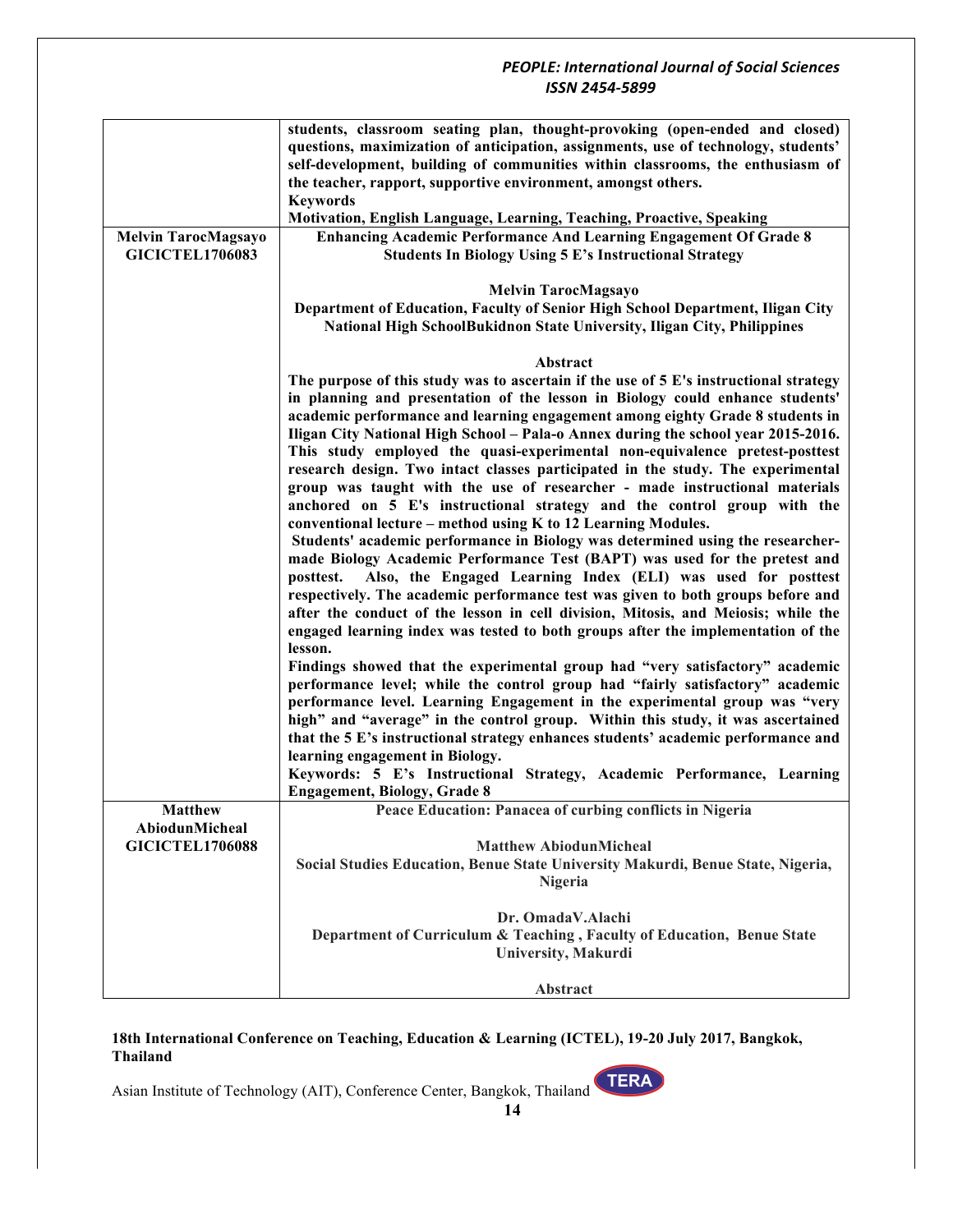**Humankind needs to take lessons from its past in order to build a new and better tomorrow. Among the lessons not yet learnt included the values of peace, nonviolence, tolerance, human right, democracy and good governance. Peace does not come with our Deoxyribonucleic Acid (DNA), to reach peace we need to teach peace, as the world can no longer afford war. People cannot stand by while the numbers of conflict and environmental refugees soar, poverty spreads like an epidemic and money for education, health, job training and other needed service is diverted to pay for weapons. Peace education is the deliberate attempt to educate children and adult on the dynamics of conflict and promotion of peace making skills in homes, schools, communities throughout the world. Since conflict erupts from the minds of man and woman, conscious effort must be made to inculcate in the same mind, the art of peaceful co-existence. The most significant way of promoting a culture of peace is through peace education. The paper therefore xray peace education, essence of peace education and how peace education can be facilitated through effective implementation of social studies curriculum particularly at the primary and Junior secondary school levels which are critical period of their character formation. The paper contends that peace education is pivotal to our drive toward development as this cannot take place in a security vacuum. Key word: Peace, Education, Curbing, Conflict, Panacea. The Effective Pattern Design For Children Education To Raise Godly Children Based On Biblical Standards**



**Magdalena PranataSantoso GICICTEL1706089**

**Magdalena PranataSantoso Teacher Education Department, Faculty of Teacher Education,,Petra Christian University,,Surabaya, Indonesia**

#### **Abstract**

**In this digital era where individuals in the community turn out to be more secular and rely on science and technology, some devoted Christian parents want to teach their kids to have a virtuous character. These parents assume that the Bible ought to be the basis of educating godly children. They need an effective pattern design to teach their kids in the light of the Bible, since childhood. A variable sample of parents was selected based on the children's age, gender, the number of siblings, parents' work, and church ministry. The number of parents is about forty. They focused on teaching their kids to Biblical standards. The procedure begins with the steps of exploration, with determining the indicators. The character of their children had been described before starting the observations. Parents are imitating the pattern design of character education that takes the model of some Bible Heroes and Christian leaders in the Church History, in their childhood. The models are the individuals who have a Christ-like character and credibility. After six months the second observations is made to see how the difference and the development of their children's character. The result is a significant change in the character of their children. Children who encounter this pattern of character education, showing a better character. They are improving the ability to communicate with a healthy emotion, subject to the parents, and also developing better relationships with parents and siblings. Educating children in the Biblical standards can be an effective pattern design of children education. It is a recommendation model to equip parents who want their children to have a godly** 

**18th International Conference on Teaching, Education & Learning (ICTEL), 19-20 July 2017, Bangkok, Thailand**

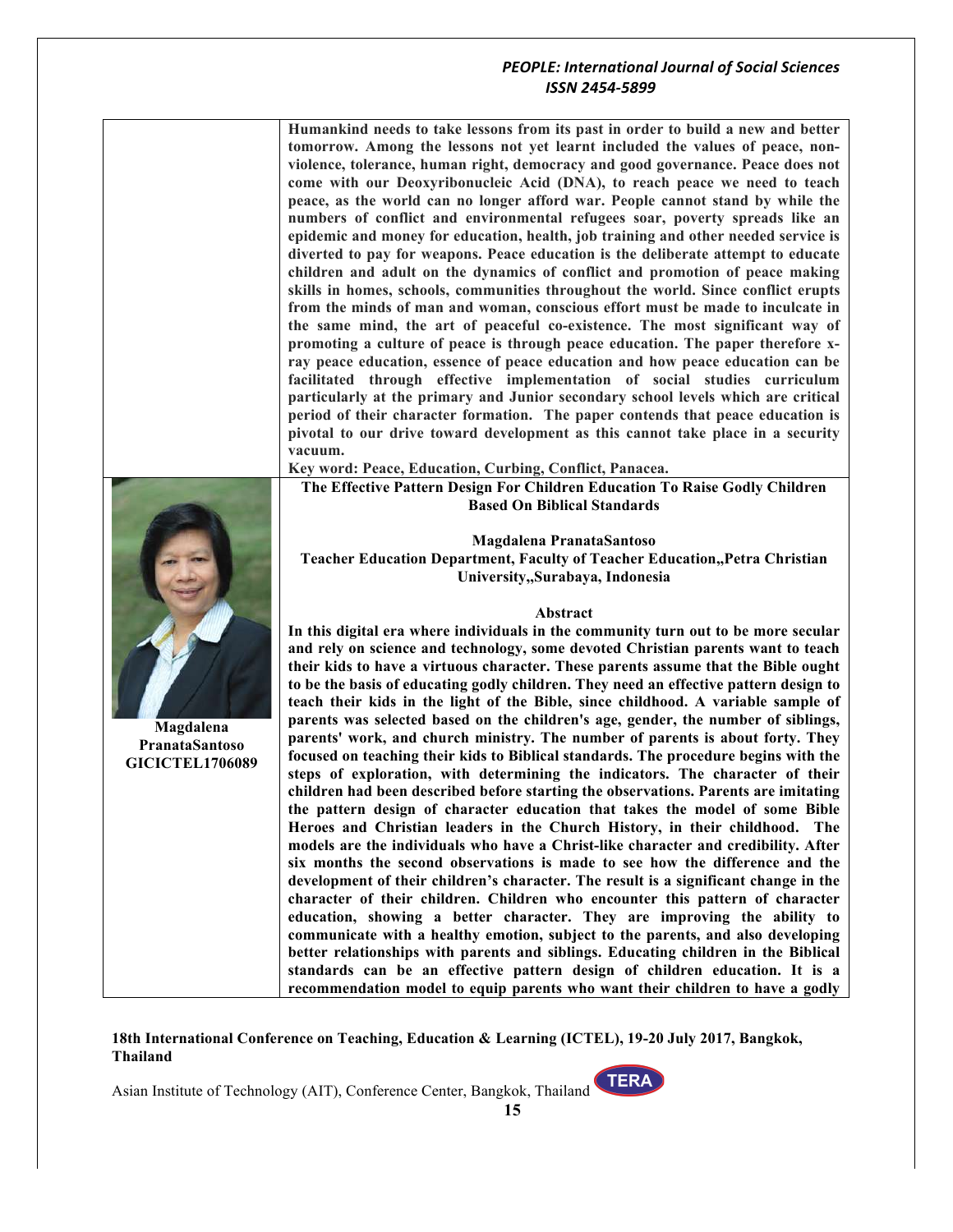|                        | character in the middle of the digital era and secular society.                                                                                                    |
|------------------------|--------------------------------------------------------------------------------------------------------------------------------------------------------------------|
|                        | Keywords: Biblical pattern design, early childhood education, godly character                                                                                      |
|                        | Design of a Configurable Simulator for Teaching of PLC Programming                                                                                                 |
|                        |                                                                                                                                                                    |
|                        | <b>KK</b> Tan                                                                                                                                                      |
|                        | Department of Electrical and Computer Engineering, National University of                                                                                          |
|                        | Singapore, Singapore                                                                                                                                               |
|                        |                                                                                                                                                                    |
|                        | <b>SF Choong</b><br>Department of Electrical and Computer Engineering, National University of                                                                      |
|                        | Singapore                                                                                                                                                          |
|                        |                                                                                                                                                                    |
|                        | Abstract                                                                                                                                                           |
|                        | In this paper, the need for a configurable simulator is illustrated for the teaching                                                                               |
| <b>KK</b> Tan          | of Programmable Logic Control in control engineering courses at the universities.                                                                                  |
| <b>GICICTEL1706090</b> | The concepts and design of the simulator will also be furnished as well as test                                                                                    |
|                        | results The present research adopted relational screening model, which is one of the                                                                               |
|                        | general screening models, and utilized Personal Information Form, Professional                                                                                     |
|                        | Job Satisfaction Scale and Work Related Flow Scale in order to collect data. In                                                                                    |
|                        | order to reveal the correlations between work-related flow levels and professional<br>job satisfaction levels among pre-school teachers, Pearson Product-Moment    |
|                        | Correlation Coefficient Technique; and in order to find out whether work-related                                                                                   |
|                        | flow levels have a predicting effect on professional job satisfaction, Simple Linear                                                                               |
|                        | Regression Analysis will be conducted and the obtained findings will be evaluated.                                                                                 |
| Saira Zafar Khan       | Self-Empowering Education for Women: An Inquiry of Higher Education of                                                                                             |
| <b>GICICTEL1706092</b> | Pakistan                                                                                                                                                           |
|                        |                                                                                                                                                                    |
|                        | Saira Zafar Khan<br>Department of Development Studies, Pakistan Institute of Development Economics                                                                 |
|                        | (PIDE), Islamabad, Pakistan                                                                                                                                        |
|                        |                                                                                                                                                                    |
|                        | Abstract                                                                                                                                                           |
|                        | This study is an attempt to understand the intrinsic value of higher education in                                                                                  |
|                        | personal empowerment of women students. It takes into account formal education                                                                                     |
|                        | (curriculum) and extension of formal education (co-curriculum activities) at post-                                                                                 |
|                        | secondary level, in order to gauge its role in enhancing empowerment in women                                                                                      |
|                        | pursuing higher education. This study reflects on personal dimension of women<br>empowerment, identifying it through power's conceptualization, within Women       |
|                        | <b>Empowerment Approach.</b>                                                                                                                                       |
|                        | Theoretically it is based on the model of personal empowerment, along with                                                                                         |
|                        | generative power modes concepts- power-within and power-to. The postmodern                                                                                         |
|                        | school of thought on education, in terms of knowledge, critical consciousness and                                                                                  |
|                        | delivery; is an additive in understanding the role of education for the receivers in                                                                               |
|                        | this study. Also, gender theory which relates to gender equality in access to                                                                                      |
|                        | education and access in education informs the theoretical base of this study.                                                                                      |
|                        | Employing Explanatory Sequential Research Design, quantitative and qualitative<br>data have been used to expound on the importance of curriculum practices and co- |
|                        | curriculum activities during academic years and their impact on the propagation                                                                                    |
|                        | of self-empowerment of women students.                                                                                                                             |

**18th International Conference on Teaching, Education & Learning (ICTEL), 19-20 July 2017, Bangkok, Thailand**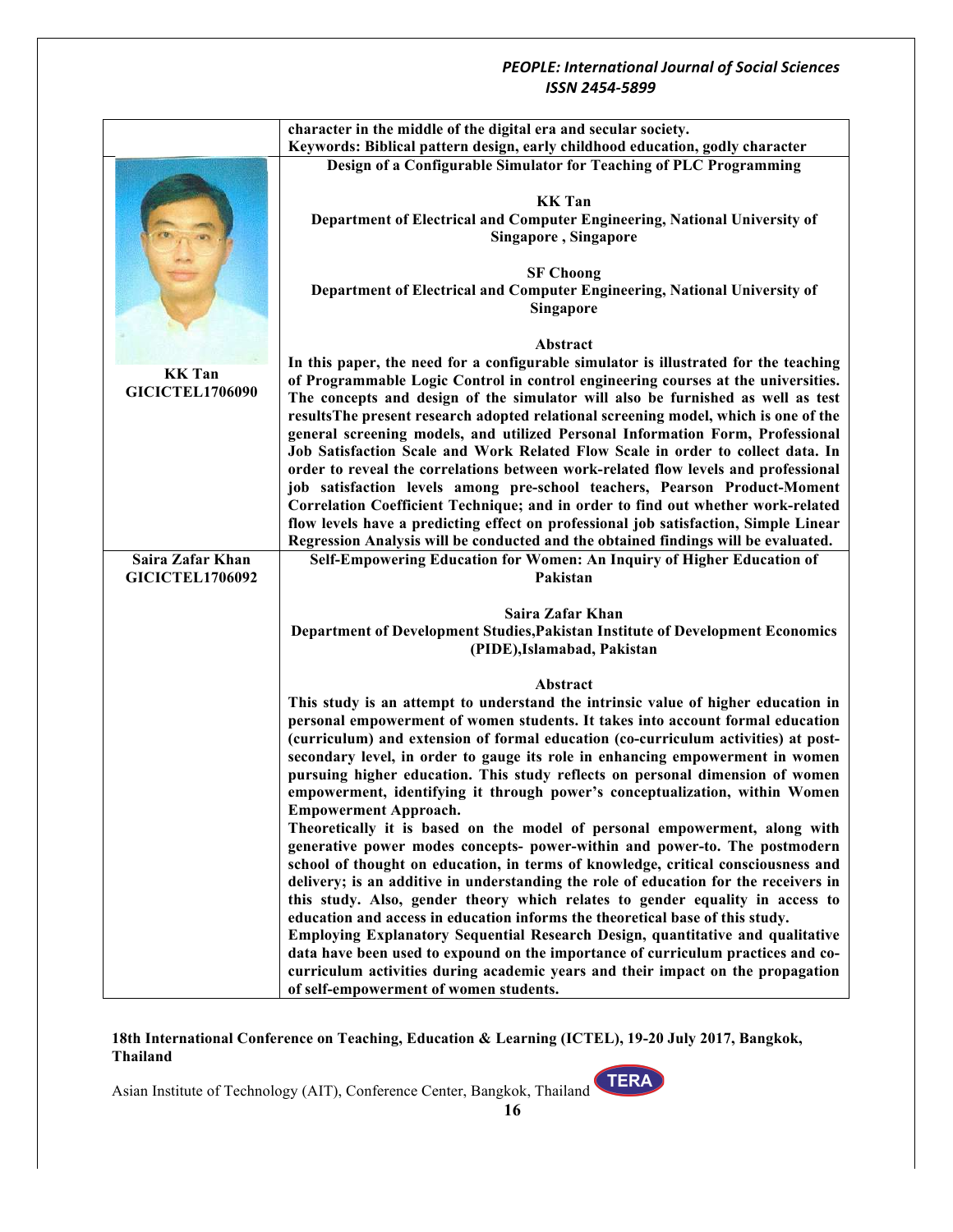|                        | Analysis indicates that higher education in Pakistan needs a thorough inspection of   |
|------------------------|---------------------------------------------------------------------------------------|
|                        | content and determination of common goals and targets for achieving true women        |
|                        | participation. Reforms need to be introduced at every tier and step of academic       |
|                        | phases to experience a holistic gain in terms of women's access in education and      |
|                        |                                                                                       |
|                        | social upgradation.                                                                   |
|                        | Keywords: critical consciousness, development, gender, higher education, self-        |
|                        | empowerment.                                                                          |
| OnurKoksal             | Investigation of the Effects of Work Related Flow Levels on Professional Job          |
| <b>GICICTEL1706093</b> | <b>Satisfaction among Pre-SchoolTeachers</b>                                          |
|                        |                                                                                       |
|                        | Assoc. Prof. Dr. OnurKöksal                                                           |
|                        | Selcuk University School of Foreign Languages, Selcuk University, Konya, Turkey       |
|                        |                                                                                       |
|                        | Assist. Prof. Dr. ÖzgePinarcik                                                        |
|                        | <b>Düzce University Education Faculty</b>                                             |
|                        |                                                                                       |
|                        | Abstract                                                                              |
|                        | The purpose of the present research is investigating the effects of work related flow |
|                        | levels on professional job satisfaction among pre-school teachers. The work groups    |
|                        | of the present research, which was designed in accordance with screening model,       |
|                        |                                                                                       |
|                        | consists of in-service pre-school teachers, who serve at schools affiliated to        |
|                        | Provincial Directorate of National Education in the provinces of Duzce and Konya.     |
|                        | The present research adopted relational screening model, which is one of the          |
|                        | general screening models, and utilized Personal Information Form, Professional        |
|                        | Job Satisfaction Scale and Work Related Flow Scale in order to collect data. In       |
|                        | order to reveal the correlations between work-related flow levels and professional    |
|                        | job satisfaction levels among pre-school teachers, Pearson Product-Moment             |
|                        | Correlation Coefficient Technique; and in order to find out whether work-related      |
|                        | flow levels have a predicting effect on professional job satisfaction, Simple Linear  |
|                        |                                                                                       |
|                        | Regression Analysis will be conducted and the obtained findings will be evaluated.    |
|                        | Key Words: Work-related flow, job satisfaction, Pre-School                            |
|                        | <b>Teaching Critical Appreciation of Literary Work to Enhance ESL Learners</b>        |
|                        | <b>Language Skills</b>                                                                |
|                        |                                                                                       |
|                        | DrShalini Yadav                                                                       |
|                        | Department of English, Faculty of Linguistics and                                     |
|                        | Literature, Aljouf University, Saudi Arabia                                           |
|                        |                                                                                       |
|                        | <b>Abstract</b>                                                                       |
|                        |                                                                                       |
|                        | English, being a tool of knowledge formation and knowledge expansion, is              |
|                        | mandatory for ESL learners in ultramodern age to be proficient in, further, to        |
|                        | survive with the expectancies of new pedagogic and commercial culture and to be       |
| DrShalini Yadav        |                                                                                       |
| <b>GICICTEL1706094</b> | literati. Language teachers also have to accomplish a laborious job designing and     |
|                        | planning several strategies and methodologies for result-oriented teaching. This      |
|                        | paper discovers the prospects of refining skills of ESL learners through teaching     |
|                        | critical appreciation of literature. Additionally, it discourses the critical plan of |
|                        | evaluating literary work and how a language instructor provides assistance and        |
|                        | guidelines to ESL learners for choosing an exact literary genre to value and judge    |

**18th International Conference on Teaching, Education & Learning (ICTEL), 19-20 July 2017, Bangkok, Thailand**

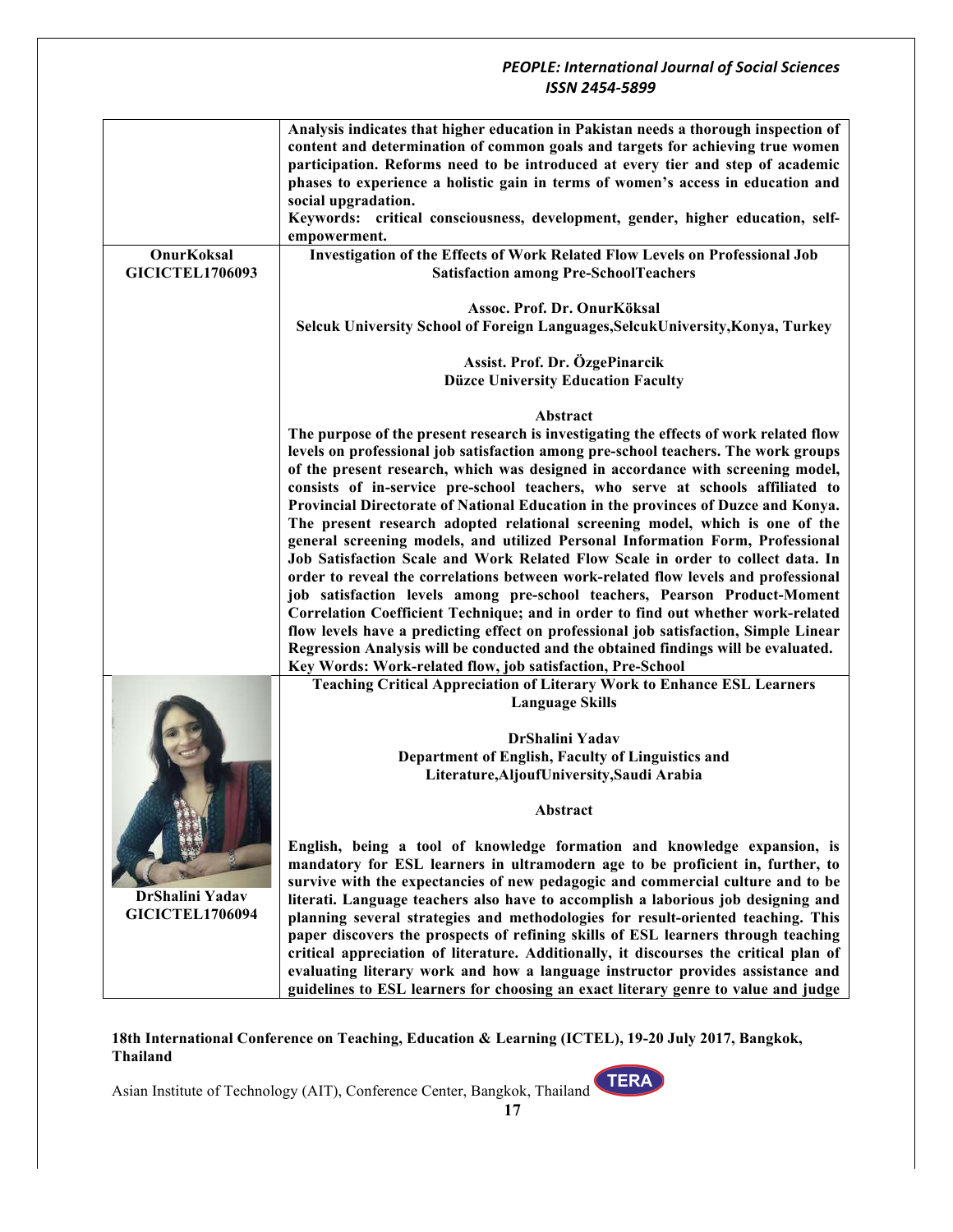|                        | supplying them with features of a skilled critic. Learning strategies are studied<br>which could be focused by the instructors to the learners to infer for successful<br>language learning. Moreover, the paper discusses how the language skills are |
|------------------------|--------------------------------------------------------------------------------------------------------------------------------------------------------------------------------------------------------------------------------------------------------|
|                        | enhanced during the progression of reading, exploring and judging a literary text                                                                                                                                                                      |
|                        | with humanistic approach.                                                                                                                                                                                                                              |
|                        | Keywords-Knowledge, ESL Learners, Pedagogic, Literature, Learning Strategies<br>The Paradox of Learning English Idioms in Non-native Context: Challenges and                                                                                           |
|                        | <b>Implications</b>                                                                                                                                                                                                                                    |
|                        | <b>Mukesh Yadav</b>                                                                                                                                                                                                                                    |
|                        | Department of English, AlJoufUniversity, Sakaka, Kingdom of Saudi Arabia                                                                                                                                                                               |
|                        | Abstract                                                                                                                                                                                                                                               |
|                        | Idioms are one of the important aspects to achieve a successful communication but                                                                                                                                                                      |
|                        | it becomes alarmingly difficult to learn or understand them in non-native context                                                                                                                                                                      |
|                        | because it is cultural-oriented and need to learn different methods of translation to                                                                                                                                                                  |
|                        | achieve the native competence. Therefore, the learning of idioms requires due                                                                                                                                                                          |
|                        | attention and research. This paper intends to make an easy and progressive                                                                                                                                                                             |
|                        | introduction to the idiomatic forms of English language. The copious examples<br>familiarize the students to commoner constructions and better understanding of                                                                                        |
| <b>Mukesh Yadav</b>    | learning idioms. The paper will help Arab students in particular whose career                                                                                                                                                                          |
| <b>GICICTEL1706095</b> | plans and success in the chosen domain depends on their command in English. The                                                                                                                                                                        |
|                        | focus of the paper is on the challenges and the implications to promote study of                                                                                                                                                                       |
|                        | idioms.                                                                                                                                                                                                                                                |
|                        | Keywords: Idioms; Non-native; Challenges; Implications                                                                                                                                                                                                 |
| Osman ÖZDEMİR          | <b>Investigation Of Student Attitudes Towards Using Internet In Learning English</b>                                                                                                                                                                   |
| <b>GICICTEL1706096</b> | Language                                                                                                                                                                                                                                               |
|                        | Osman ÖZDEMİR                                                                                                                                                                                                                                          |
|                        | School Of Foreign Languages, SelcukUniversity, Konya, Turkey                                                                                                                                                                                           |
|                        |                                                                                                                                                                                                                                                        |
|                        | <b>Burcu KARAFİL</b>                                                                                                                                                                                                                                   |
|                        | Abstract                                                                                                                                                                                                                                               |
|                        | The purpose of this study is to determine the level of attitudes of university                                                                                                                                                                         |
|                        | students towards internet use in English learning. Within this concept, the aim of                                                                                                                                                                     |
|                        | this study is to examine the attitudes of university students towards internet usage                                                                                                                                                                   |
|                        | in English language learning. The participants of the study are 372 students<br>studying at different programs of different faculties at BilecikŞeyhEdebali                                                                                            |
|                        | University and taking English I and II classes within distance education system in                                                                                                                                                                     |
|                        | 2016-2017 academic year.<br>The distribution of the students is as follows:                                                                                                                                                                            |
|                        | Vocational High School (58), Vocational High School of Health (64), Engineering                                                                                                                                                                        |
|                        | Faculty (50), Faculty of Economics and Administrative Sciences (43), Faculty of                                                                                                                                                                        |
|                        | Science and Literature (32) and Osmaneli Vocational High School (125). On the                                                                                                                                                                          |
|                        | other hand, 133 of the participants are female while 239 of them are male. A                                                                                                                                                                           |
|                        | personal information form formed by researchers to collect the demographic                                                                                                                                                                             |
|                        | characteristics of the participants and "Attitudes Scale towards Learning English<br>using Internet" developed by the researchers were used to answer the research                                                                                     |
|                        | problems. The obtained data were transferred to a computer environment and                                                                                                                                                                             |
|                        |                                                                                                                                                                                                                                                        |

**18th International Conference on Teaching, Education & Learning (ICTEL), 19-20 July 2017, Bangkok, Thailand**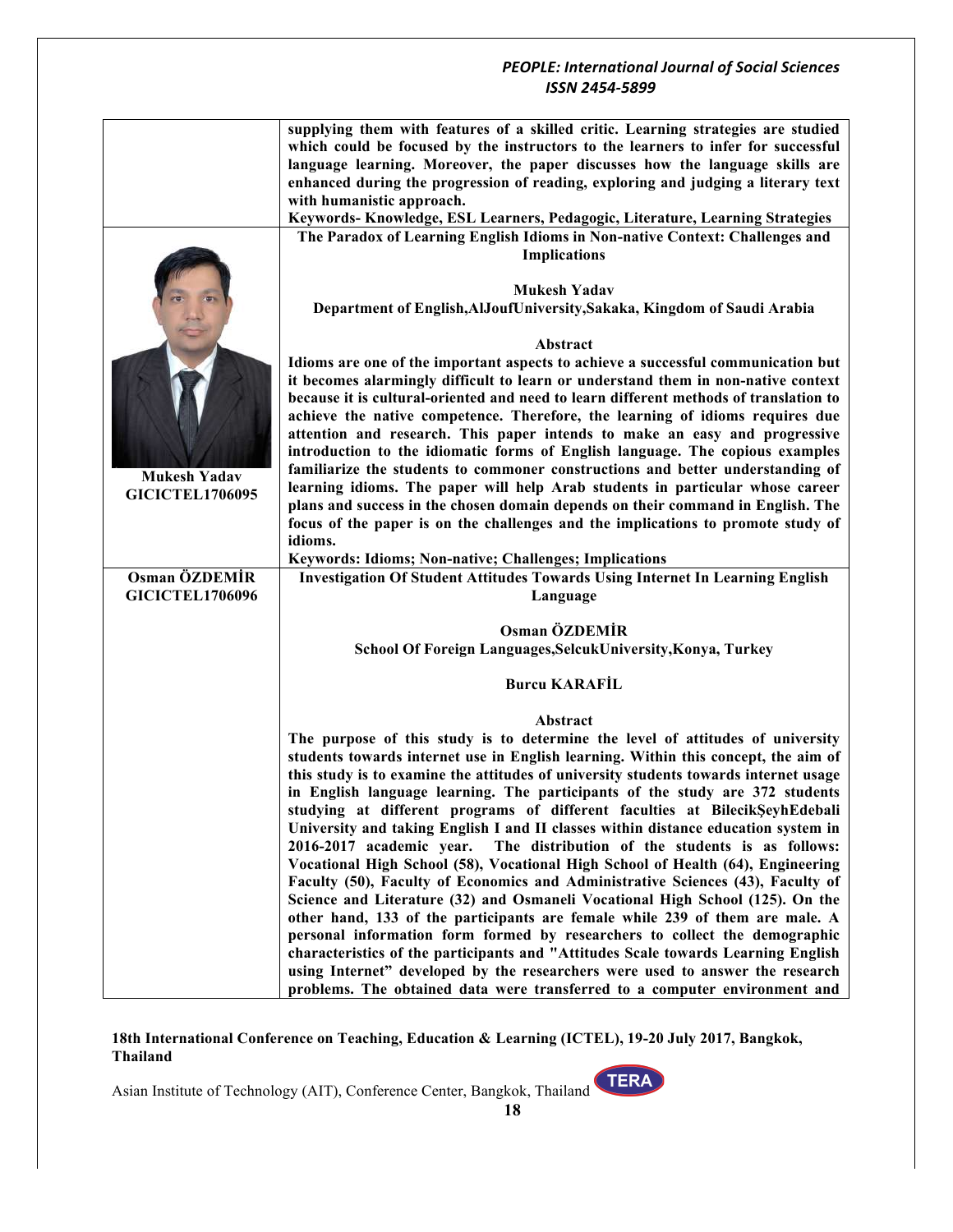|                                                              | analyzed using SPSS data analysis program. The mean and standard deviations,<br>frequency (f) distribution and percentage (%) ratios for each of the subscales of<br>self-directed learning level of the students were summarized. One-way analysis of<br>variance (ANOVA) was used for the variable data with three or more<br>subcategories. The findings obtained from the research showed that level of<br>attitudes of university students towards internet use in English learning students<br>were at a good level. When the students' level of attitudes of towards internet use<br>in English learning was examined in terms of internet usage frequency of the<br>students, the platforms in which the students meet English in the internet<br>environment and the level of competence of the students in English learning on the<br>internet, a significant difference was found.<br>Key Words: Student Attitudes, Using Internet, Learning English Language                                                                                                                                                                                                                                                                                                                                                              |
|--------------------------------------------------------------|---------------------------------------------------------------------------------------------------------------------------------------------------------------------------------------------------------------------------------------------------------------------------------------------------------------------------------------------------------------------------------------------------------------------------------------------------------------------------------------------------------------------------------------------------------------------------------------------------------------------------------------------------------------------------------------------------------------------------------------------------------------------------------------------------------------------------------------------------------------------------------------------------------------------------------------------------------------------------------------------------------------------------------------------------------------------------------------------------------------------------------------------------------------------------------------------------------------------------------------------------------------------------------------------------------------------------------------|
|                                                              | Native and Nonnative Dogmas as Precursors of Value Education: Indian Teacher<br><b>Educators' Attitude towards Development and Implementation of Value</b><br><b>Education in Teacher Education</b><br>Dr. SankaranarayananPaleeri<br>Department of Social Science Education, NSS Training College, Ottapalam<br>(University of Calicut), Ottapalam, Kerala, India                                                                                                                                                                                                                                                                                                                                                                                                                                                                                                                                                                                                                                                                                                                                                                                                                                                                                                                                                                    |
| Dr.<br>SankaranarayananPale<br>eri<br><b>GICICTEL1706097</b> | Abstract<br>Proper Education is a passport to a good, comfortable and secure life. To make<br>man a social being to lead effective social life, education bags different imperatives<br>time to time such as value education, moral education, human rights education,<br>women education, environmental education, sex education and so on (Sharique,<br>1984). Teacher education sector must purposely flourish this wide scope of<br>education through the practice of distinguished ideals because teacher education is<br>that which arranges platforms for a state's future educational affaires. Meticulous<br>teacher education is zeroed in on conscious efforts of moral and social<br>responsibilities of the prospective teachers. Well-designed value education in<br>teacher education may save this purpose to a certain extent.<br>Value education is always essential to shape one's life and to give him/her morale<br>of performing him/herself on the global stage. The need for value education among<br>the parents, children and teachers is constantly increasing. Prospective teachers<br>must be carefully trained during their teacher education course with preplanned<br>actions for value development. Student teachers with value quintessence only can<br>serve as value oriented teachers in future. |
| OktaviaRetnoNawangw<br>ulan<br><b>GICICTEL1706099</b>        | The Effectiveness of Implementing Podcast Learning Project In Enhancing<br><b>Students Speaking Achievement In the Fully Digital Era</b><br>OktaviaRetnoNawangWulan<br>Graduate Program in ELT, Faculty of Teacher Training and Education, LPDP<br>Indonesia, State University of Malang, Malang, Indonesia                                                                                                                                                                                                                                                                                                                                                                                                                                                                                                                                                                                                                                                                                                                                                                                                                                                                                                                                                                                                                           |
|                                                              | Abstract<br>The purpose of the present study aims to investigate whether implementing ICT<br>(Information and Communication Technology) in language teaching and learning,<br>focused on the implementation of podcast learning project, helps the learners to<br>enhance their speaking achievement. In the current century, the appropriation of                                                                                                                                                                                                                                                                                                                                                                                                                                                                                                                                                                                                                                                                                                                                                                                                                                                                                                                                                                                    |

**18th International Conference on Teaching, Education & Learning (ICTEL), 19-20 July 2017, Bangkok, Thailand**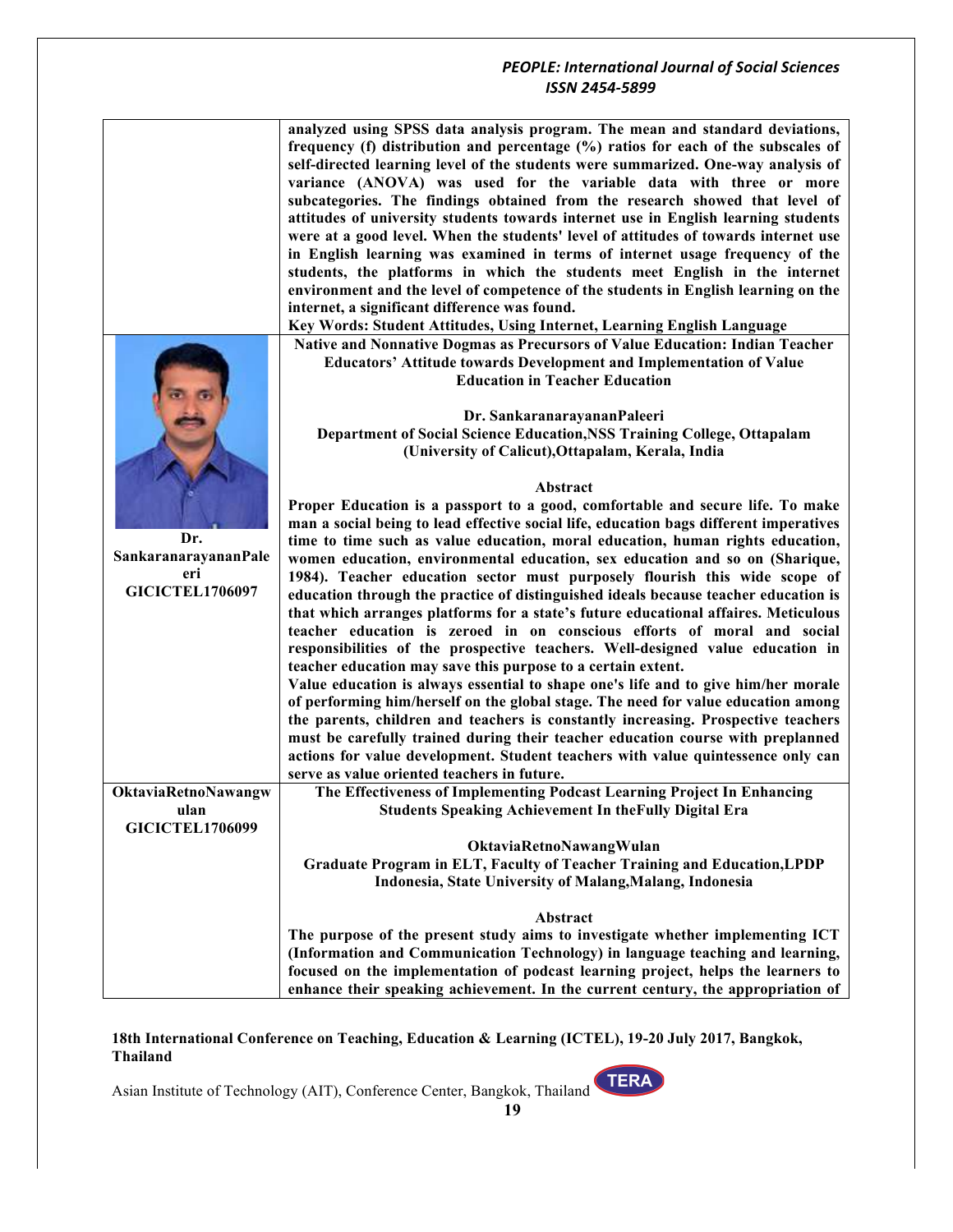| Lia Novita<br><b>GICICTEL1706100</b> | technological platforms which requires new approaches for education should be<br>fostered to today's youth, often referred as digital natives, since they are growing<br>up surrounded and immersed in rapid technological development. This study was<br>conducted with the tenth grade students of science program at SMAN 4 Jember.<br>They were assigned into experimental and control group randomly. To assess their<br>speaking performances in the post-test, analytic scoring rubric covering content,<br>fluency, accuracy on pronounciation, grammar, and spelling was used. From the<br>data analysis, the value of significance column (2-tailed) was 0.025, which was<br>lower than 0.05 ( $p<0.05$ ). Consequently, the formulated null hypothesis (H0) was<br>rejected. Regarding the result of this research, the implementation of podcast<br>learning project gave a significant effect on the tenth grade students' speaking<br>achievement. Further, the implementation of podcast learning project generates<br>the students motivating and challenging. Thus, the current study recommended<br>that EFL learners need to be familiarized and trained with the use of podcasting<br>technology in language learning in order to get better gains in all language skills.<br>Keywords: ICT in education; podcast learning project; EFL speaking in<br>Indonesia; speaking achievement.<br>Oral Presentation As A Technique To Make Students Creative And Independent<br>In The ESP Classroom (A CaseStudy At One Of Private University In Garut)                                                                                         |
|--------------------------------------|---------------------------------------------------------------------------------------------------------------------------------------------------------------------------------------------------------------------------------------------------------------------------------------------------------------------------------------------------------------------------------------------------------------------------------------------------------------------------------------------------------------------------------------------------------------------------------------------------------------------------------------------------------------------------------------------------------------------------------------------------------------------------------------------------------------------------------------------------------------------------------------------------------------------------------------------------------------------------------------------------------------------------------------------------------------------------------------------------------------------------------------------------------------------------------------------------------------------------------------------------------------------------------------------------------------------------------------------------------------------------------------------------------------------------------------------------------------------------------------------------------------------------------------------------------------------------------------------------------------------------------------------------------------|
|                                      | Lia Novita                                                                                                                                                                                                                                                                                                                                                                                                                                                                                                                                                                                                                                                                                                                                                                                                                                                                                                                                                                                                                                                                                                                                                                                                                                                                                                                                                                                                                                                                                                                                                                                                                                                    |
|                                      | Sekolah Tinggi Keguruan Dan IlmuPendidikan (STKIP) Garut, West Java,                                                                                                                                                                                                                                                                                                                                                                                                                                                                                                                                                                                                                                                                                                                                                                                                                                                                                                                                                                                                                                                                                                                                                                                                                                                                                                                                                                                                                                                                                                                                                                                          |
|                                      | Indonesia                                                                                                                                                                                                                                                                                                                                                                                                                                                                                                                                                                                                                                                                                                                                                                                                                                                                                                                                                                                                                                                                                                                                                                                                                                                                                                                                                                                                                                                                                                                                                                                                                                                     |
|                                      | Abstract                                                                                                                                                                                                                                                                                                                                                                                                                                                                                                                                                                                                                                                                                                                                                                                                                                                                                                                                                                                                                                                                                                                                                                                                                                                                                                                                                                                                                                                                                                                                                                                                                                                      |
|                                      | English for Specific purposes (ESP) in higher education can be taught by several<br>techniques. One of the techniques is by giving the task of making oral presentation.<br>It is very effective in developing indispensable professional skills and ESP skills.<br>Also, this technique allows an ESP teacher to combine autonomous learning with<br>social interaction in the classroom. Therefore, this research is focused on the<br>importance of the task of making oral presentation and its relevance in the overall<br>academic setting as well as for the formation of individual professional skills of<br>students in the ESP teaching/learning. This research involved one setting<br>classroom of the fourth semester at English Program. A qualitative approach,<br>particularly descriptive study, was employed in this research with two data<br>collection techniques: questionnaire and interview. The research was to investigate<br>that oral presentation could stimulate learner independence (autonomy) and<br>discussion enhance social interaction and students gain valuable research skills.<br>The research proved that preparation for a presentation and the subsequent<br>performance supplemented by language use tasks designed by students themselves<br>could catalyse learner independence (autonomy), assist the learner and his group<br>mates in acquiring indispensable scientific research skills and ESP skills, and<br>develop critical thinking.<br>Keywords: English for Specific Purposes (ESP), autonomous learning, social<br>interaction, oral presentation, critical thinking, scientific research skills. |

**18th International Conference on Teaching, Education & Learning (ICTEL), 19-20 July 2017, Bangkok, Thailand**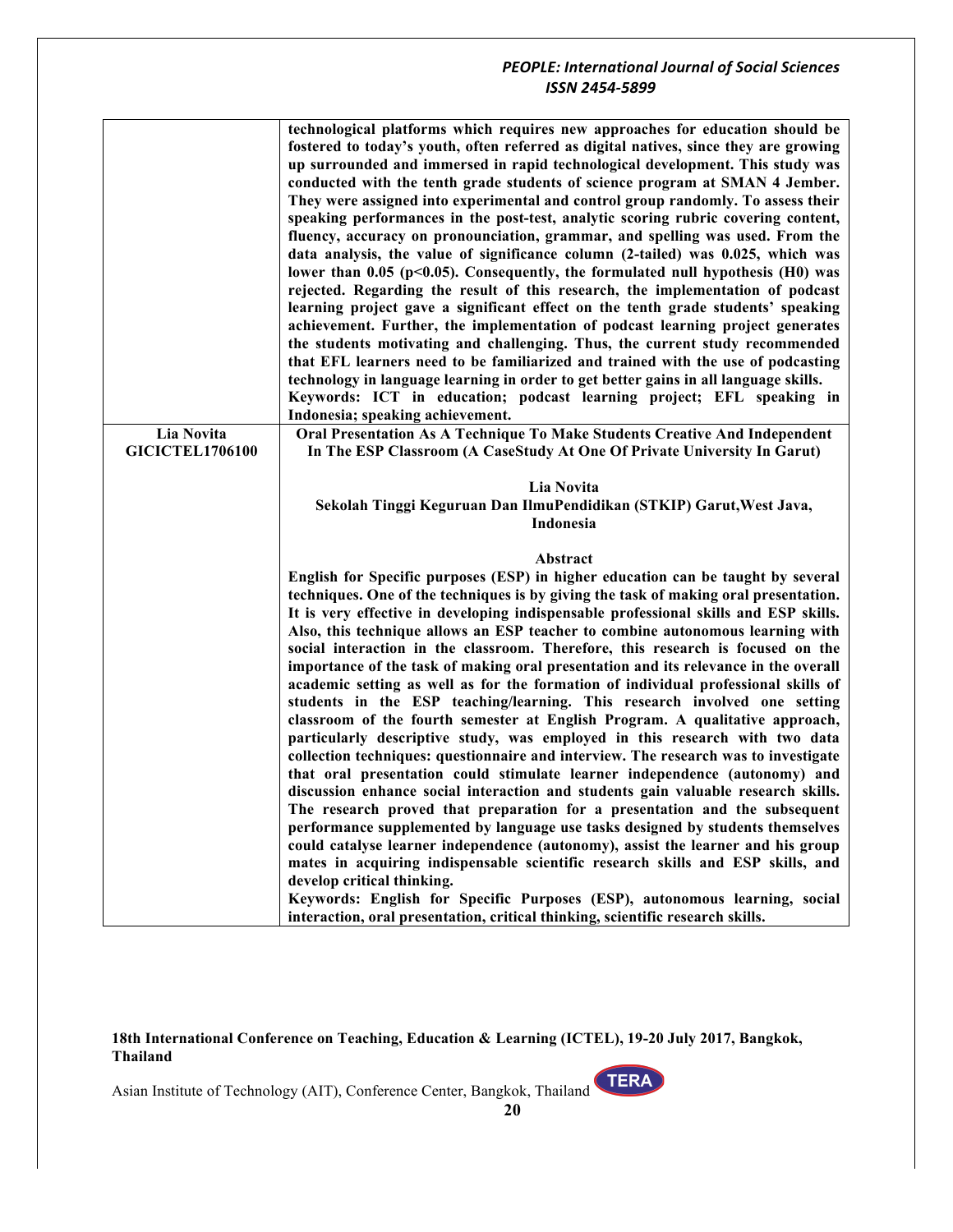

**18th International Conference on Teaching, Education & Learning (ICTEL), 19-20 July 2017, Bangkok, Thailand**

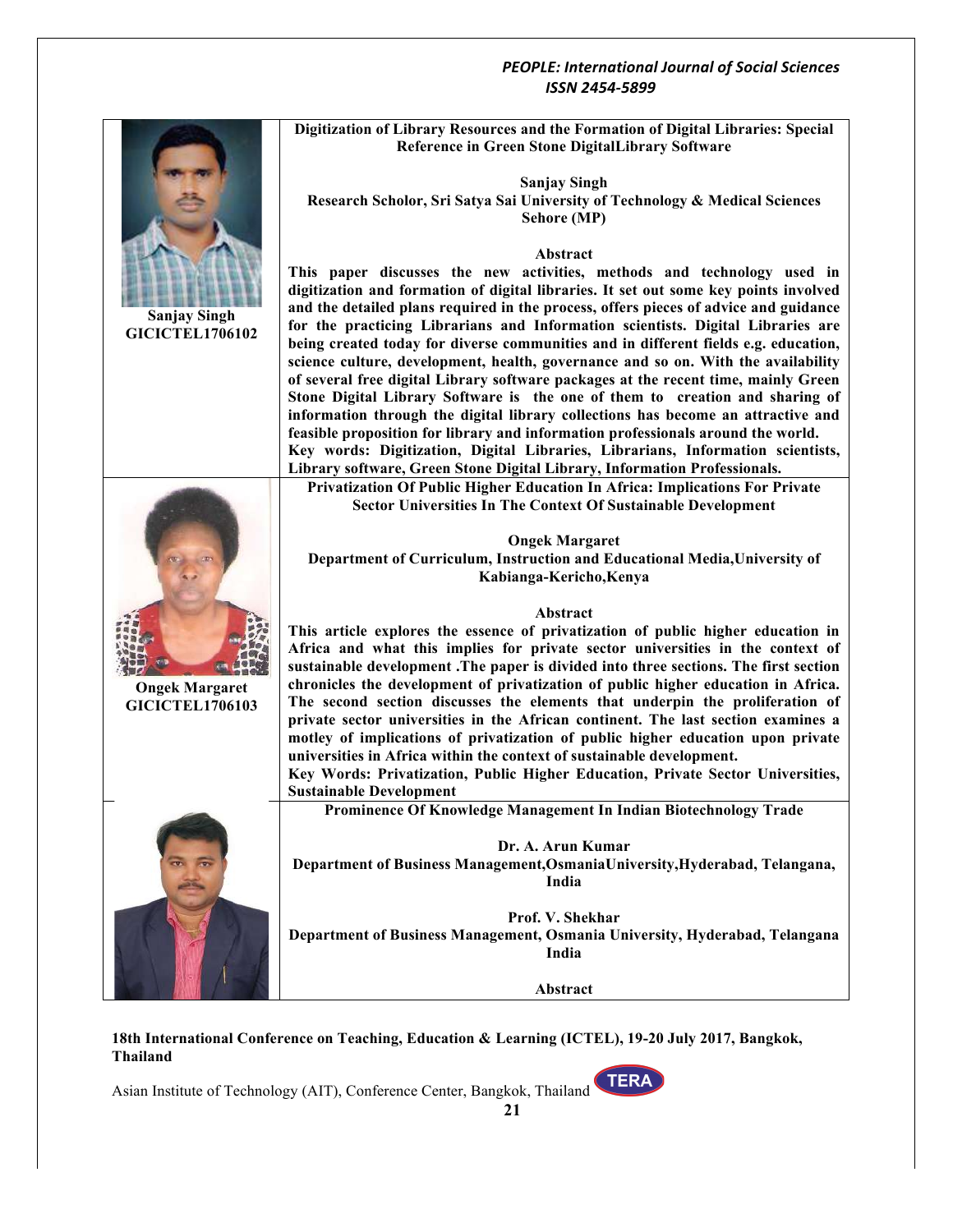| Dr. A. Arun            | Biotechnology is an industry which is completely dependent on creation and                                                                                              |
|------------------------|-------------------------------------------------------------------------------------------------------------------------------------------------------------------------|
| KumarGICICTEL1706      | management of new innovations which are an outcome of new knowledge.                                                                                                    |
| 105                    | Knowledge management is a prime factor which determines the success or failure                                                                                          |
|                        | of a biotechnology company competing in the global competition. A biotechnology                                                                                         |
|                        | company which manages knowledge judiciously will gain commercial value out of                                                                                           |
|                        | the product developed. India is considered to be a hub of Biotechnology industry.                                                                                       |
|                        | With enumerable Biotechnology companies growing in India, knowledge                                                                                                     |
|                        | management in this domain has become a matter of utmost prominence. The                                                                                                 |
|                        | present work reports the status and prominence of knowledge management in                                                                                               |
|                        | Indian Biotechnology industry. The researcher used the survey method through                                                                                            |
|                        | questionnaire to collect the responses of Biotechnology employees about the                                                                                             |
|                        | present scenario of knowledge management in Indian Biotechnology trade. The                                                                                             |
|                        | study revealed some very interesting facts about knowledge management in Indian                                                                                         |
|                        | Biotechnology sector. The status of knowledge management was totally dependent                                                                                          |
|                        | on the experience of the companies in the market. The senior management of these                                                                                        |
|                        | companies were well aware of the pros of knowledge management but were                                                                                                  |
|                        | negligent towards the proper implementation of knowledge management in                                                                                                  |
|                        | Biotechnology companies. 58.6% of the employees opined that their company is                                                                                            |
|                        | recognizing their knowledge but not under the name of knowledge management.                                                                                             |
|                        | Knowledge management is each and everybody's job was the opinion of 25.5% of                                                                                            |
|                        | the respondents. The employees were also of the opinion that they could acquire                                                                                         |
|                        | the required skills from their colleagues. The study provides an overview and                                                                                           |
|                        | insight about the present scenario of knowledge management in Indian<br>Biotechnology sector. An effective knowledge management model for Indian                        |
|                        | Biotechnology trade can be thought of as a future research scope.                                                                                                       |
|                        | Keywords: Knowledge Management, Prominence, India, Biotechnology Trade.                                                                                                 |
| <b>Haw Su Kheng</b>    | Impact of practicing digital storytelling into teaching and learning process                                                                                            |
| <b>GICICTEL1706106</b> |                                                                                                                                                                         |
|                        | <b>Haw Su Kheng</b>                                                                                                                                                     |
|                        | Multimedia University, Cyberjaya, Malaysia                                                                                                                              |
|                        |                                                                                                                                                                         |
|                        | <b>Ling Theng Kai</b>                                                                                                                                                   |
|                        | <b>SMJK Kwang Hua, Klang, Malaysia</b>                                                                                                                                  |
|                        | <b>Ong Shu Ting</b>                                                                                                                                                     |
|                        | Shu Te University, Kaoshiung Taiwan                                                                                                                                     |
|                        |                                                                                                                                                                         |
|                        | <b>Wong Mee Sze</b>                                                                                                                                                     |
|                        | University Malaya, Selangor Malaysia                                                                                                                                    |
|                        |                                                                                                                                                                         |
|                        | Abstract                                                                                                                                                                |
|                        | Digital storytelling has become important tools for teachers and also students. This                                                                                    |
|                        | article present the impact of using digital storytelling in teaching and learning<br>process weather it will helps in academic results or it doesn't. This article also |
|                        | present a brief description on where it comes from, types of storytelling and the                                                                                       |
|                        | impact of applying it in social sciences (Economic) subject in Secondary 4 (high                                                                                        |
|                        | school. Informants in this study include the administration, the head of the                                                                                            |
|                        | foundation, and the guardian of the pupil. Data collection techniques were                                                                                              |
|                        | conducted through interviews, documentation studies, and field observations. The                                                                                        |
|                        |                                                                                                                                                                         |

**18th International Conference on Teaching, Education & Learning (ICTEL), 19-20 July 2017, Bangkok, Thailand**

**TERA**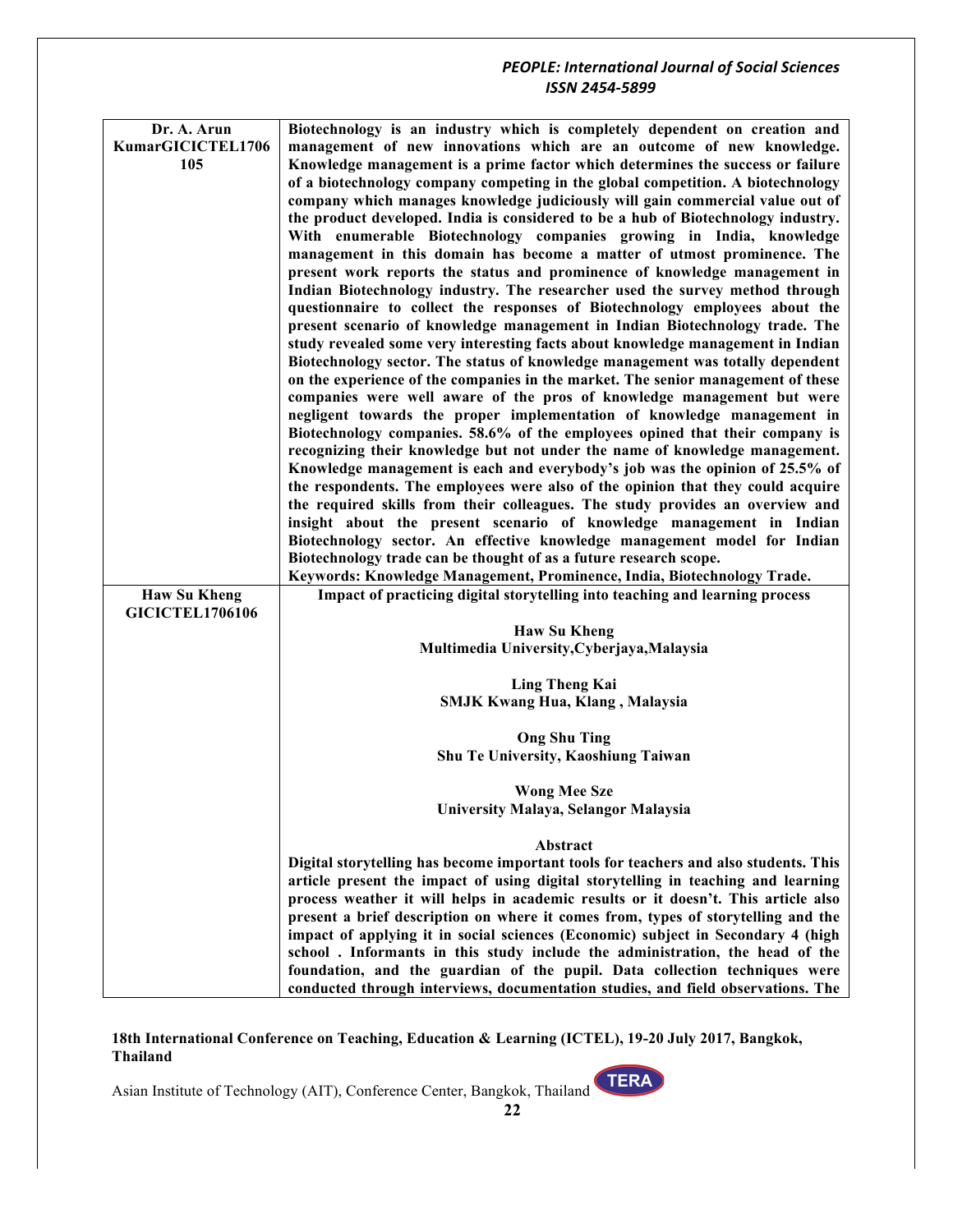|                        | result of this research is the implementation of cross subsidy in Early Childhood    |
|------------------------|--------------------------------------------------------------------------------------|
|                        | Education Institution An-Nuur well-managed financial accountability done with        |
|                        | planned, accountable and transparent, and existence of evaluation of funding every   |
|                        | year. Subsidized monthly infaq subsidy mechanism Early Childhood Education           |
|                        |                                                                                      |
|                        | <b>Institutions</b>                                                                  |
| FiqiKurnia Rahman      | <b>Implementation Of Cross Subsidies In Early Childhood Education Institutions</b>   |
| <b>GICICTEL1706110</b> | <b>Integrated An-Nuur, Sleman</b>                                                    |
|                        |                                                                                      |
|                        | FiqiKurnia Rahman                                                                    |
|                        | Department of educational technology, Yogyakarta State University, Colombo           |
|                        | Street, Yogyakarta, Indonesia                                                        |
|                        |                                                                                      |
|                        | RirinAnjarwati                                                                       |
|                        | Department of Education Management, Yogyakarta State University, Colombo             |
|                        | Street, Yogyakarta, Indonesia                                                        |
|                        |                                                                                      |
|                        | KristiyanaDewi                                                                       |
|                        | Department of Early School Teacher Education, Yogyakarta State University,           |
|                        | Colombo Street, Yogyakarta, Indonesia                                                |
|                        |                                                                                      |
|                        | DesyNurhidayah                                                                       |
|                        | Department of Elementary School Teacher Education, Yogyakarta Stat University,       |
|                        | Colombo Street, Yogyakarta, Indonesia                                                |
|                        |                                                                                      |
|                        | WisnuPrawijaya                                                                       |
|                        | Department of educational technology, Yogyakarta State University, Colombo           |
|                        | Street, Yogyakarta, Indonesia                                                        |
|                        |                                                                                      |
|                        | Abstract                                                                             |
|                        | This study aims to describe the implementation of cross subsidies in Early           |
|                        | Childhood Education Institutions An-NuurSleman Integrated. The focus of this         |
|                        | research is financial management and community participation. And cross              |
|                        | subsidies. This research uses descriptive qualitative method based on                |
|                        |                                                                                      |
|                        | phenomenology theory. Informants in this study include the administration, the       |
|                        | head of the foundation, and the guardian of the pupil. Data collection techniques    |
|                        | were conducted through interviews, documentation studies, and field observations.    |
|                        | The result of this research is the implementation of cross subsidy in Early          |
|                        | Childhood Education Institution An-Nuur well-managed financial accountability        |
|                        | done with planned, accountable and transparent, and existence of evaluation of       |
|                        | funding every year. Subsidized monthly infaq subsidy mechanism Early Childhood       |
|                        | Education Institutions AN-Nuur is divided into 15 levels so that it can be reached   |
|                        | by all walks of life. Determination of the amount of tuition and maintenance fees in |
|                        | Early Childhood Education Institutions AN-Nuur is conducted in conjunction with      |
|                        | the parent/guardian by considering various aspects. In addition, subsidies are       |
|                        | made between levels within the institution of early childhood education.             |
|                        | Keywords: Cross subsidy, Education, Early Childhood                                  |
| ListyoYuwanto          | Disaster Education Based On Psychological First Aid For Student: Increasing          |
| <b>GICICTEL1706112</b> | <b>Capacity Dealing With Disaster</b>                                                |
|                        |                                                                                      |

#### **18th International Conference on Teaching, Education & Learning (ICTEL), 19-20 July 2017, Bangkok, Thailand**

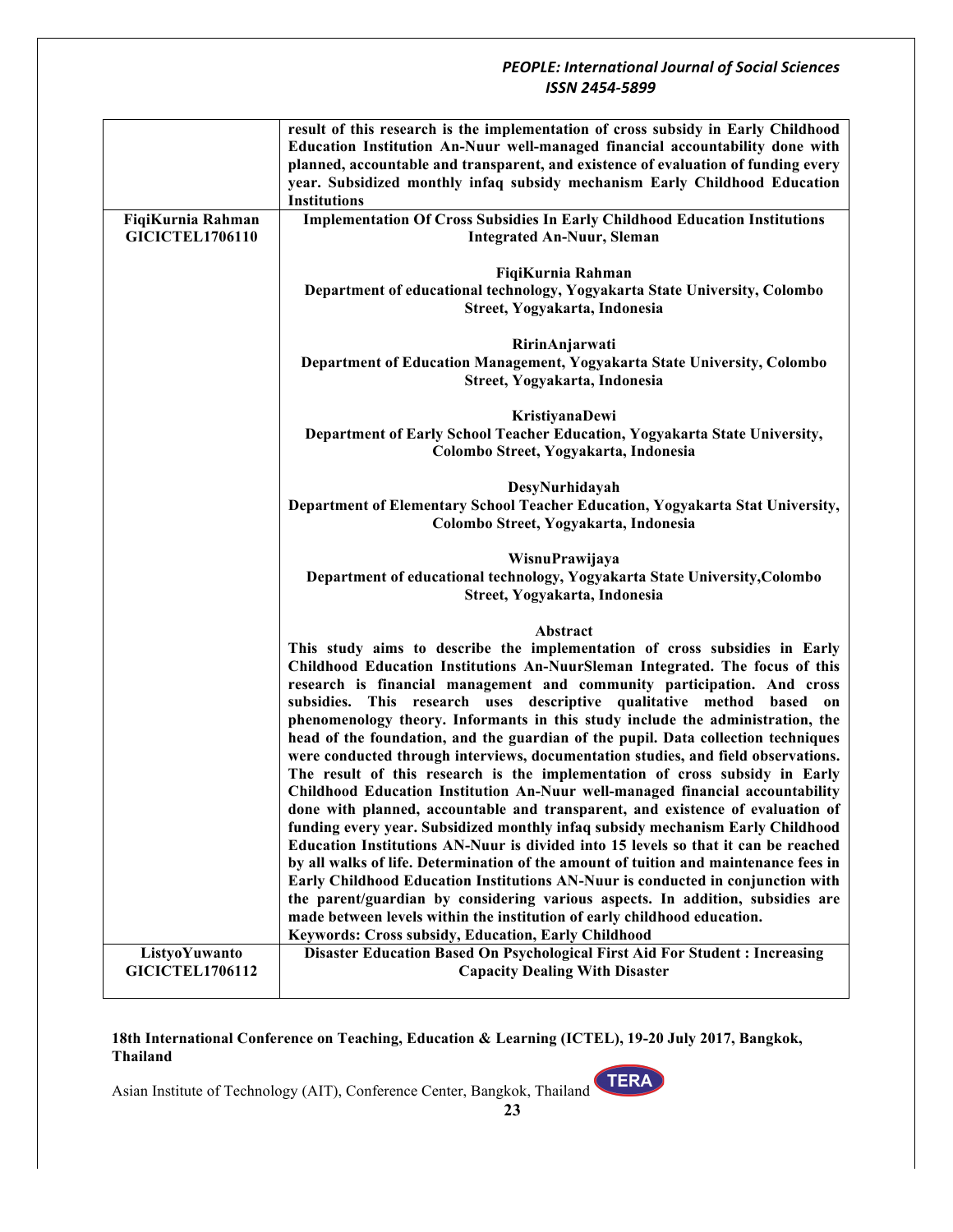|                        | ListyoYuwanto                                                                                                                                                                                                                                                                                                                                                                                                                                                                                                                                                                                                                                                                                      |
|------------------------|----------------------------------------------------------------------------------------------------------------------------------------------------------------------------------------------------------------------------------------------------------------------------------------------------------------------------------------------------------------------------------------------------------------------------------------------------------------------------------------------------------------------------------------------------------------------------------------------------------------------------------------------------------------------------------------------------|
|                        | Faculty of Psychology, Universitas Surabaya, Indonesia, Surabaya, Indonesia                                                                                                                                                                                                                                                                                                                                                                                                                                                                                                                                                                                                                        |
|                        |                                                                                                                                                                                                                                                                                                                                                                                                                                                                                                                                                                                                                                                                                                    |
|                        | Abstract                                                                                                                                                                                                                                                                                                                                                                                                                                                                                                                                                                                                                                                                                           |
|                        | Indonesia has a high potential for disaster based on geographical location, one of<br>which is Sajen Village, Mojokerto Regency, East Java. Sajen village has high<br>hazards suffered disasters such as landslides, flash floods, and high winds.<br>Disasters that have occurred cause the impact of casualties, damage to settlements,<br>the source of life of the population, psychological problems, and social (high risk).<br>The Tangguh Village Disaster Program based on psychological first aid applied to<br>100 students to improve disaster capacity through disaster education as an effort to<br>reduce risk. So far, no disaster education program has been implemented based on |
|                        | psychological first aid for students. This paper will describe the implementation of                                                                                                                                                                                                                                                                                                                                                                                                                                                                                                                                                                                                               |
|                        | disaster education for students covering physical health training that is knowledge<br>of potential disaster, self-preservation and survival from disaster. Psychological<br>health is the ability of psychological recovery during or post disaster. Behavioral                                                                                                                                                                                                                                                                                                                                                                                                                                   |
|                        | health ability to empower themselves and communities economically, socially, and<br>culturally or other areas of life and healthy behavior during and after the disaster.                                                                                                                                                                                                                                                                                                                                                                                                                                                                                                                          |
|                        | Outcomes of disaster education programs include increased knowledge and                                                                                                                                                                                                                                                                                                                                                                                                                                                                                                                                                                                                                            |
|                        | psychological first aid capabilities, handbooks of disaster education based on                                                                                                                                                                                                                                                                                                                                                                                                                                                                                                                                                                                                                     |
|                        | psychological first aid, psychological first aid and sustainable disaster education                                                                                                                                                                                                                                                                                                                                                                                                                                                                                                                                                                                                                |
|                        | programs. The results of the implementation of disaster education related to                                                                                                                                                                                                                                                                                                                                                                                                                                                                                                                                                                                                                       |
|                        | physical health, psychological health and behavioral health are discussed further.<br>Keywords: Disaster Education, Psychological First Aid, The Tangguh Village                                                                                                                                                                                                                                                                                                                                                                                                                                                                                                                                   |
|                        | <b>Disaster Program</b>                                                                                                                                                                                                                                                                                                                                                                                                                                                                                                                                                                                                                                                                            |
| KulajitKhaneeyor       | The Effectiveness of Authentic Listening Materials on EFL Learners Vocabulary                                                                                                                                                                                                                                                                                                                                                                                                                                                                                                                                                                                                                      |
| <b>GICICTEL1706116</b> | <b>Acquisition</b>                                                                                                                                                                                                                                                                                                                                                                                                                                                                                                                                                                                                                                                                                 |
|                        |                                                                                                                                                                                                                                                                                                                                                                                                                                                                                                                                                                                                                                                                                                    |
|                        | KulajitKhaneeyor                                                                                                                                                                                                                                                                                                                                                                                                                                                                                                                                                                                                                                                                                   |
|                        | Faculty of Humanities, Srinakharinwirot University, Bangkok, Thailand                                                                                                                                                                                                                                                                                                                                                                                                                                                                                                                                                                                                                              |
|                        |                                                                                                                                                                                                                                                                                                                                                                                                                                                                                                                                                                                                                                                                                                    |
|                        | Abstract<br>Aims: The current study aimed at determining the attitudes of EFL students                                                                                                                                                                                                                                                                                                                                                                                                                                                                                                                                                                                                             |
|                        | towards the use of authentic listening material in EFL classrooms. Also, the impact                                                                                                                                                                                                                                                                                                                                                                                                                                                                                                                                                                                                                |
|                        | of the material on the enhancement of their vocabulary has been investigated in                                                                                                                                                                                                                                                                                                                                                                                                                                                                                                                                                                                                                    |
|                        | the study.                                                                                                                                                                                                                                                                                                                                                                                                                                                                                                                                                                                                                                                                                         |
|                        | Methodology: The secondary research revealed that no past studies have been                                                                                                                                                                                                                                                                                                                                                                                                                                                                                                                                                                                                                        |
|                        | dedicated to exploring the same for young students from Grade I or equivalent.                                                                                                                                                                                                                                                                                                                                                                                                                                                                                                                                                                                                                     |
|                        | The study thus conducted primary research with a sample of 40 Grade I students<br>studying English as a foreign language in Thailand. The current study uses both                                                                                                                                                                                                                                                                                                                                                                                                                                                                                                                                  |
|                        | qualitative as well as quantitative approaches. The study used a combination of                                                                                                                                                                                                                                                                                                                                                                                                                                                                                                                                                                                                                    |
|                        | experiment and interviews to conduct the primary research. The sample for the                                                                                                                                                                                                                                                                                                                                                                                                                                                                                                                                                                                                                      |
|                        | study has been chosen such that half of the respondents use text books and the                                                                                                                                                                                                                                                                                                                                                                                                                                                                                                                                                                                                                     |
|                        | other half use text books along with audio visuals tools. Both the groups are then                                                                                                                                                                                                                                                                                                                                                                                                                                                                                                                                                                                                                 |
|                        | provided with authentic listening material by the researcher. The first group is the                                                                                                                                                                                                                                                                                                                                                                                                                                                                                                                                                                                                               |
|                        | control group and the second is the experiment group for the purpose of the study.                                                                                                                                                                                                                                                                                                                                                                                                                                                                                                                                                                                                                 |
|                        | Findings: The results of primary research indicate that students who used audio<br>visual tools combined with text books gained more from authentic listening                                                                                                                                                                                                                                                                                                                                                                                                                                                                                                                                      |
|                        | material in terms of improvement in vocabulary of students. Also, the primary                                                                                                                                                                                                                                                                                                                                                                                                                                                                                                                                                                                                                      |
|                        |                                                                                                                                                                                                                                                                                                                                                                                                                                                                                                                                                                                                                                                                                                    |

**18th International Conference on Teaching, Education & Learning (ICTEL), 19-20 July 2017, Bangkok, Thailand**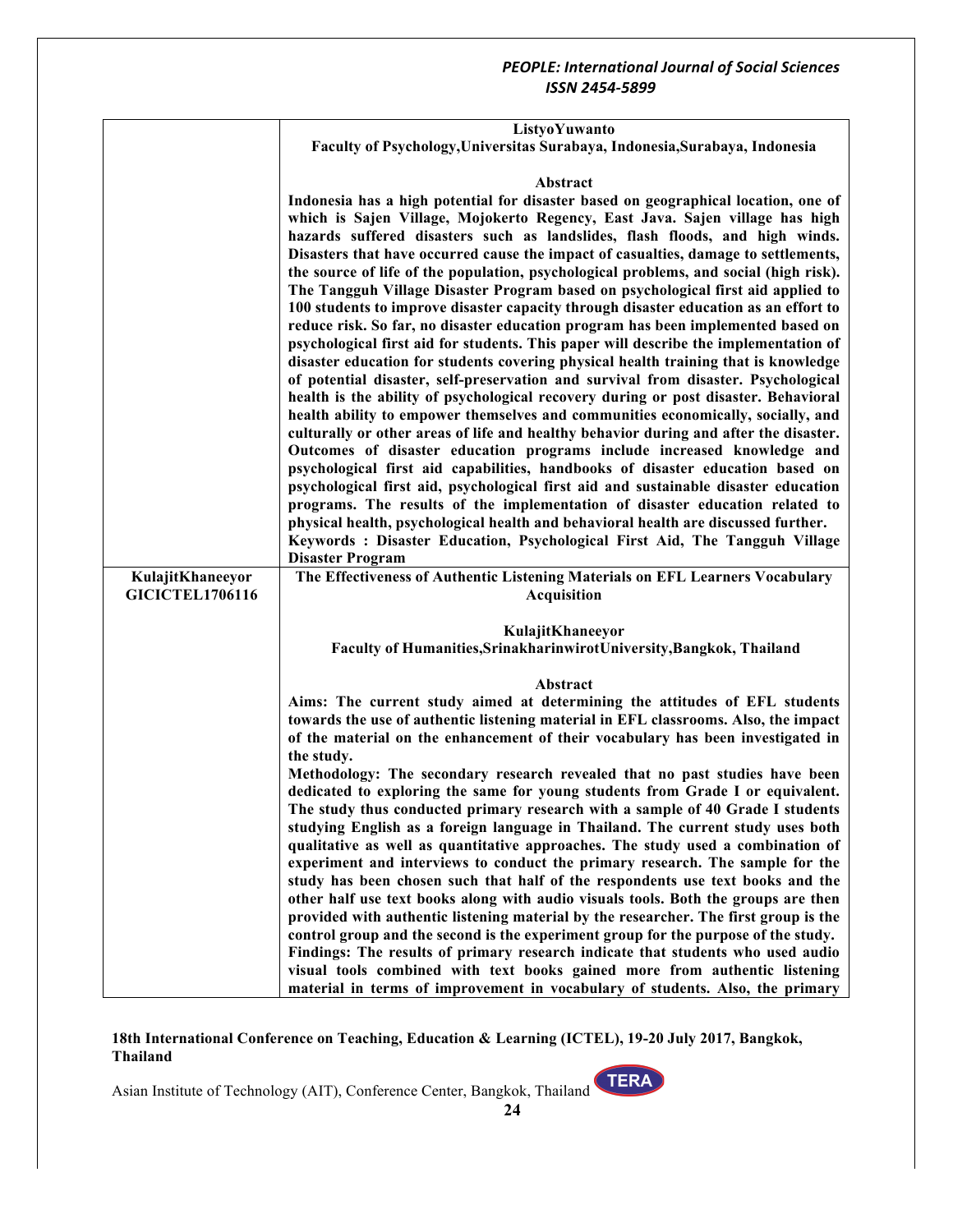|                                             | research found that the attitude of students who used text books along with audio<br>visual tools is very positive towards authentic listening material.<br>Recommendations: The researcher has recommended that authentic listening<br>material used in classrooms be of high quality and up dated. Further, it has been<br>recommended that authentic listening material be used in combination with text<br>books and audio/visual tools rather than using only text books. It has been<br>recommended that the teachers are trained and counselled to be able to manage<br>students from diverse cultures and handle them with courtesy and respect rather<br>than adhering to stereotypes about the culture. The teachers must also ensure that<br>students are able to overcome all their inhibitions regarding the new language and<br>new content and they feel comfortable in the learning environment of their class<br>rooms. Overall, an interactive teaching-learning environment is recommended<br>instead of indoctrination and controlled classroom.<br>Key Words: authentic listening material, EFL, vocabulary, learning environment,<br>audio visual tools                              |
|---------------------------------------------|------------------------------------------------------------------------------------------------------------------------------------------------------------------------------------------------------------------------------------------------------------------------------------------------------------------------------------------------------------------------------------------------------------------------------------------------------------------------------------------------------------------------------------------------------------------------------------------------------------------------------------------------------------------------------------------------------------------------------------------------------------------------------------------------------------------------------------------------------------------------------------------------------------------------------------------------------------------------------------------------------------------------------------------------------------------------------------------------------------------------------------------------------------------------------------------------------------|
| <b>AsrinLubis</b><br><b>GICICTEL1706117</b> | Students Performance To Overcome Logical Problems At Indonesian Higher<br><b>Education In Discrete Mathematics</b>                                                                                                                                                                                                                                                                                                                                                                                                                                                                                                                                                                                                                                                                                                                                                                                                                                                                                                                                                                                                                                                                                         |
|                                             | <b>AsrinLubis</b><br>Mathematics Education, Faculty of Mathamtics and Natural Sciences, Medan State<br>University, Medan, Indonesia                                                                                                                                                                                                                                                                                                                                                                                                                                                                                                                                                                                                                                                                                                                                                                                                                                                                                                                                                                                                                                                                        |
|                                             | <b>Andrea ArifsyahNasution</b><br>Faculty of Mathematics and Natural Sciences, State University of Medan<br>Willem Iskandar Street Medan Estate, Medan - North Sumatera                                                                                                                                                                                                                                                                                                                                                                                                                                                                                                                                                                                                                                                                                                                                                                                                                                                                                                                                                                                                                                    |
|                                             | Abstract<br>In Indonesian educational system, students formally start learning about logic<br>when they pursue to senior-high school, though the earlier assignments did not<br>label them as logics. Although the students already had much experience towards<br>logics, it does not assure that they have a better understand about it even they<br>purpose to university. Therefore, this study aimed to contribute to the<br>development of teaching and learning about logics at higher education and to<br>acquire the information on what strategies university students use to solve logic-<br>based problems where contexts exist. To deal with this, this study applied the<br>heuristic of developmental research. About 53 students in the third semester who<br>proposed mathematics discrete course were given a four-question test. The result<br>shows that the students apply several strategies to solve contextual logic-based<br>problems, such as random proportions, word description, permutation and<br>combination and deriving conclusion through logical premises.<br>Keywords: Student's Performace, Logical Reasoning, Context-Based Problem,<br><b>Discrete Mathematics</b> |
| Priyanka Rai<br><b>GICICTEL1706118</b>      | Parental Perception Towards Bilingual Education In Two Aspects: Academic<br>Performance And Career Opportunities In Kathamandu, Nepal                                                                                                                                                                                                                                                                                                                                                                                                                                                                                                                                                                                                                                                                                                                                                                                                                                                                                                                                                                                                                                                                      |
|                                             | Priyanka Rai<br>Faculty of Education, Rangsit University, Pathumthani, Thailand                                                                                                                                                                                                                                                                                                                                                                                                                                                                                                                                                                                                                                                                                                                                                                                                                                                                                                                                                                                                                                                                                                                            |
|                                             | Abstract                                                                                                                                                                                                                                                                                                                                                                                                                                                                                                                                                                                                                                                                                                                                                                                                                                                                                                                                                                                                                                                                                                                                                                                                   |

**18th International Conference on Teaching, Education & Learning (ICTEL), 19-20 July 2017, Bangkok, Thailand**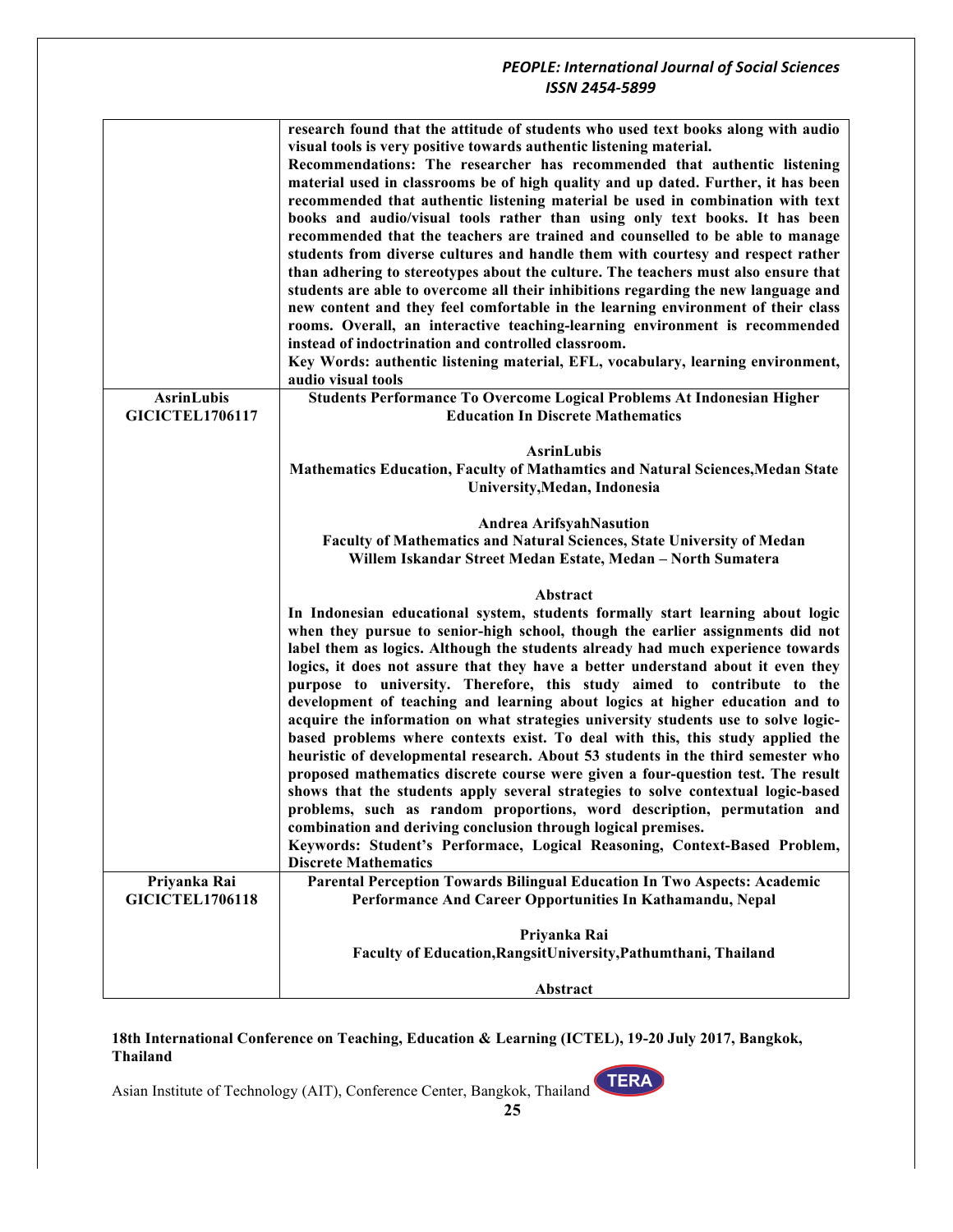|                        | The study aims to understand parental perception on bilingual education and its<br>implication in attaining better academic performances and career opportunities. A<br>mixed method with a Likert-scale questionnaire and in-depth interview was<br>administered for the research. The sample consisted of 288 parents of student from<br>three different schools. A statistical analysis of mean and standard deviation was<br>used to analyze the survey results and a thematic analysis approach was used for<br>the interview data. The findings revealed that the parents confirmed to the aims of<br>the study and the response differed base on the parents' ethnic group, age,<br>educational level and income. The study summarizes that the main objective for<br>parents to favor bilingual education is to preserve the Nepali culture and identity<br>and language. |
|------------------------|-----------------------------------------------------------------------------------------------------------------------------------------------------------------------------------------------------------------------------------------------------------------------------------------------------------------------------------------------------------------------------------------------------------------------------------------------------------------------------------------------------------------------------------------------------------------------------------------------------------------------------------------------------------------------------------------------------------------------------------------------------------------------------------------------------------------------------------------------------------------------------------|
| Tanishka Jain          | <b>Survival of Humanity</b>                                                                                                                                                                                                                                                                                                                                                                                                                                                                                                                                                                                                                                                                                                                                                                                                                                                       |
| <b>GICICTEL1706120</b> |                                                                                                                                                                                                                                                                                                                                                                                                                                                                                                                                                                                                                                                                                                                                                                                                                                                                                   |
|                        | Tanishka Jain                                                                                                                                                                                                                                                                                                                                                                                                                                                                                                                                                                                                                                                                                                                                                                                                                                                                     |
|                        | Department Of English Literature, StXaviers College, Jaipur, India                                                                                                                                                                                                                                                                                                                                                                                                                                                                                                                                                                                                                                                                                                                                                                                                                |
|                        |                                                                                                                                                                                                                                                                                                                                                                                                                                                                                                                                                                                                                                                                                                                                                                                                                                                                                   |
|                        | Abstract:                                                                                                                                                                                                                                                                                                                                                                                                                                                                                                                                                                                                                                                                                                                                                                                                                                                                         |
|                        | It's been a dilemma since ages long that why man hides the carnal sin? The fight                                                                                                                                                                                                                                                                                                                                                                                                                                                                                                                                                                                                                                                                                                                                                                                                  |
|                        | between devilish temptation and goodness has never been more. He tempts lust,                                                                                                                                                                                                                                                                                                                                                                                                                                                                                                                                                                                                                                                                                                                                                                                                     |
|                        |                                                                                                                                                                                                                                                                                                                                                                                                                                                                                                                                                                                                                                                                                                                                                                                                                                                                                   |
|                        | gluttony, wrath, sloth, greed and pride. Doctor Faustus, scholar and lover of                                                                                                                                                                                                                                                                                                                                                                                                                                                                                                                                                                                                                                                                                                                                                                                                     |
|                        | beauty, craves for fiendish pride battling against his better sense. He seeks to                                                                                                                                                                                                                                                                                                                                                                                                                                                                                                                                                                                                                                                                                                                                                                                                  |
|                        | achieve godhood himself, and so he leaves behind the Christian conceptions of                                                                                                                                                                                                                                                                                                                                                                                                                                                                                                                                                                                                                                                                                                                                                                                                     |
|                        | human limitation. Though he fancies himself to be a seeker of Greek greatness, he                                                                                                                                                                                                                                                                                                                                                                                                                                                                                                                                                                                                                                                                                                                                                                                                 |
|                        | leads to the path of lust where he seeks damnation in the end. The similar case in                                                                                                                                                                                                                                                                                                                                                                                                                                                                                                                                                                                                                                                                                                                                                                                                |
|                        | society today that people are giving up hopes, aspiration just to be more                                                                                                                                                                                                                                                                                                                                                                                                                                                                                                                                                                                                                                                                                                                                                                                                         |
|                        | extravagant and powerful that they want glory by sinning: Wealth without work;                                                                                                                                                                                                                                                                                                                                                                                                                                                                                                                                                                                                                                                                                                                                                                                                    |
|                        | Pleasure without conscience; Knowledge without character; Commerce without                                                                                                                                                                                                                                                                                                                                                                                                                                                                                                                                                                                                                                                                                                                                                                                                        |
|                        | morality; Science without humanity; Religion without sacrifice and Politics                                                                                                                                                                                                                                                                                                                                                                                                                                                                                                                                                                                                                                                                                                                                                                                                       |
|                        | without principle.                                                                                                                                                                                                                                                                                                                                                                                                                                                                                                                                                                                                                                                                                                                                                                                                                                                                |
|                        |                                                                                                                                                                                                                                                                                                                                                                                                                                                                                                                                                                                                                                                                                                                                                                                                                                                                                   |
|                        | This paper aims at exploring the evil nature hidden behind the mask of every                                                                                                                                                                                                                                                                                                                                                                                                                                                                                                                                                                                                                                                                                                                                                                                                      |
|                        | individual through some of the best novels that reflect that "A devil is an angel in                                                                                                                                                                                                                                                                                                                                                                                                                                                                                                                                                                                                                                                                                                                                                                                              |
|                        | disguise" They leave faith behind and follow the path of damnation as seen in                                                                                                                                                                                                                                                                                                                                                                                                                                                                                                                                                                                                                                                                                                                                                                                                     |
|                        | "Young Goodman brown" that Humanity needs to survive in order to eliminate                                                                                                                                                                                                                                                                                                                                                                                                                                                                                                                                                                                                                                                                                                                                                                                                        |
|                        | evil.                                                                                                                                                                                                                                                                                                                                                                                                                                                                                                                                                                                                                                                                                                                                                                                                                                                                             |
| ChantanaPotikruprase   | The Needs Of Stakeholders In Academic Service Of Institute Vocational Education                                                                                                                                                                                                                                                                                                                                                                                                                                                                                                                                                                                                                                                                                                                                                                                                   |
| rt                     | <b>Of Bangkok</b>                                                                                                                                                                                                                                                                                                                                                                                                                                                                                                                                                                                                                                                                                                                                                                                                                                                                 |
| <b>GICICTEL1706123</b> |                                                                                                                                                                                                                                                                                                                                                                                                                                                                                                                                                                                                                                                                                                                                                                                                                                                                                   |
|                        |                                                                                                                                                                                                                                                                                                                                                                                                                                                                                                                                                                                                                                                                                                                                                                                                                                                                                   |
|                        | ChantanaPotikruprasert                                                                                                                                                                                                                                                                                                                                                                                                                                                                                                                                                                                                                                                                                                                                                                                                                                                            |
|                        | Department of Industrial Education, Faculty of Industrial                                                                                                                                                                                                                                                                                                                                                                                                                                                                                                                                                                                                                                                                                                                                                                                                                         |
|                        | <b>Education, KingMongkut"s Institute of Technology</b>                                                                                                                                                                                                                                                                                                                                                                                                                                                                                                                                                                                                                                                                                                                                                                                                                           |
|                        | Ladkrabang, Bangkok, Thailand                                                                                                                                                                                                                                                                                                                                                                                                                                                                                                                                                                                                                                                                                                                                                                                                                                                     |
|                        |                                                                                                                                                                                                                                                                                                                                                                                                                                                                                                                                                                                                                                                                                                                                                                                                                                                                                   |
|                        | Abstract                                                                                                                                                                                                                                                                                                                                                                                                                                                                                                                                                                                                                                                                                                                                                                                                                                                                          |
|                        | The purpose of this research is to examine the needs of stakeholders group who are                                                                                                                                                                                                                                                                                                                                                                                                                                                                                                                                                                                                                                                                                                                                                                                                |
|                        | related to academic service of Vocational Educational Institute, Bangkok                                                                                                                                                                                                                                                                                                                                                                                                                                                                                                                                                                                                                                                                                                                                                                                                          |
|                        | Metropolitan under the Office of Vocational Education Commissions. The 12                                                                                                                                                                                                                                                                                                                                                                                                                                                                                                                                                                                                                                                                                                                                                                                                         |
|                        | participants of the study are sampling consists of 3 educational management team,                                                                                                                                                                                                                                                                                                                                                                                                                                                                                                                                                                                                                                                                                                                                                                                                 |
|                        | 3 curriculum teachers, 3 Vocational Education Institutes executives which are                                                                                                                                                                                                                                                                                                                                                                                                                                                                                                                                                                                                                                                                                                                                                                                                     |
|                        | composed of 1 institute chairman; 1 institute director; 1 institute committee, and                                                                                                                                                                                                                                                                                                                                                                                                                                                                                                                                                                                                                                                                                                                                                                                                |

**18th International Conference on Teaching, Education & Learning (ICTEL), 19-20 July 2017, Bangkok, Thailand**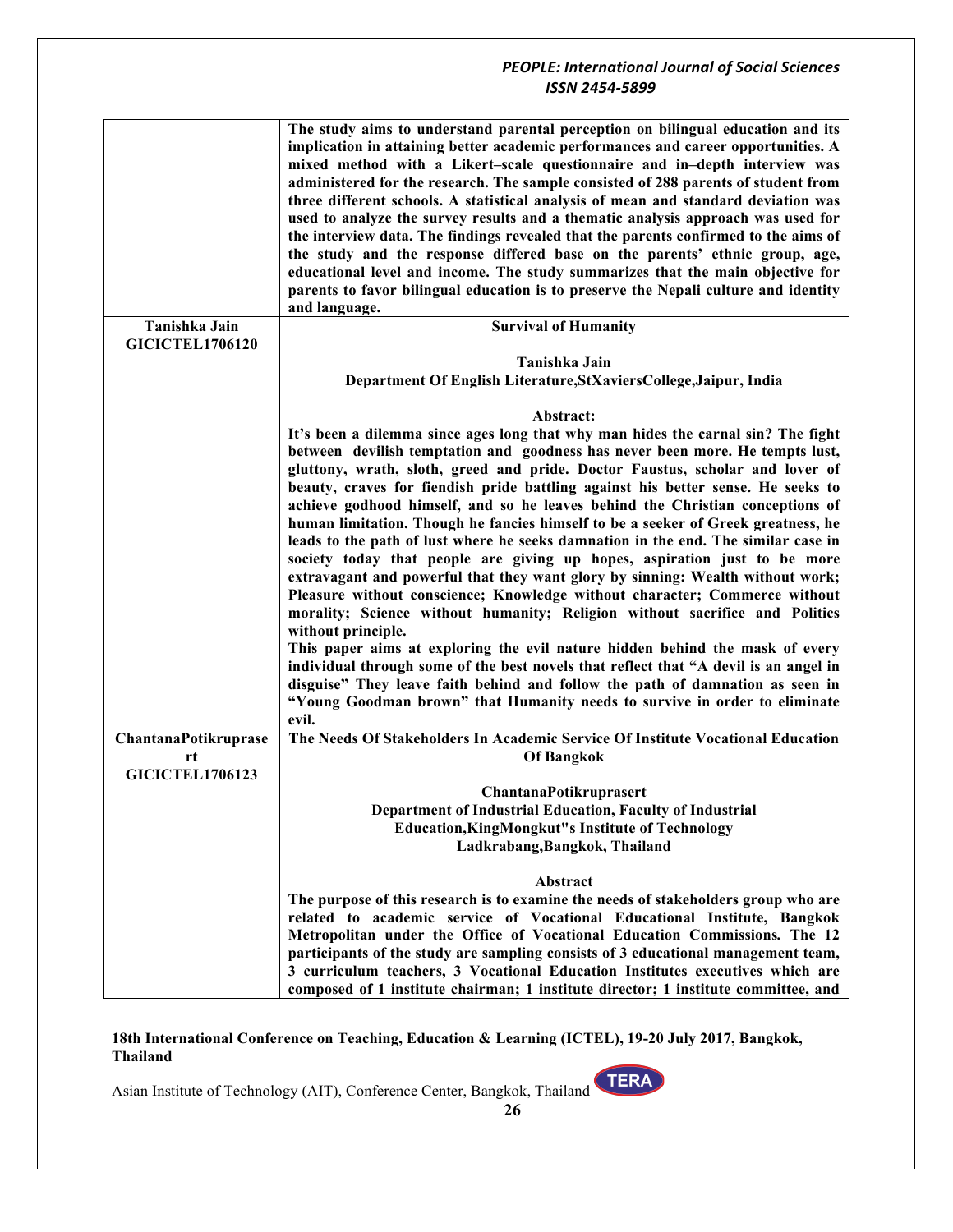|                        | 3entrepreneur representatives cooperating with the educational management for                                                            |
|------------------------|------------------------------------------------------------------------------------------------------------------------------------------|
|                        | bachelor degree. The interview about academic and vocational service is used as                                                          |
|                        | the instrument of collecting data. The result revealed that 1) test and analysis                                                         |
|                        | service provided the handbook for testing, analysis, procedures, for setting the                                                         |
|                        | criteria, and for monitoring the result of testing; 2) academic/learning and                                                             |
|                        | teaching consultation service provided the academic data planning service, as well                                                       |
|                        | as conducted the advised plans related to the academic, technical and commercial                                                         |
|                        | vocation, and new knowledge; 3) the service of training, meeting, and seminar                                                            |
|                        | provided the planning schedule for training, meeting, seminar; set the short and                                                         |
|                        | long curriculum of training/seminar; set the priority of topic about training,                                                           |
|                        | meeting, seminar; set the scope of training, meeting, seminar service involving in                                                       |
|                        | learning procedure theory, new technology, specific technology, research and                                                             |
|                        | development, and SME management; 4) the service of mechanic and equipment                                                                |
|                        | installation safely and conveniently provided the location for setting equipment by                                                      |
|                        | factory planning, and zoning division; 5) the research project service provided the                                                      |
|                        | community to share idea, action, analysis, to solve the problem professionally, and                                                      |
|                        | to expand the development of social community; and 6) the maintenance service                                                            |
|                        | clearly provided the equipment usage, and provided the full and semi handbook of                                                         |
|                        | equipment for the users.                                                                                                                 |
|                        | Keywords: Academic service, needs of stakeholders, Vocational Education                                                                  |
|                        | Institutes.                                                                                                                              |
|                        | Promotion of Mental Health within Life Skills as a Subject in the Foundation                                                             |
|                        | <b>Phase</b>                                                                                                                             |
|                        |                                                                                                                                          |
|                        | Professor N.P. Mudzielwana                                                                                                               |
|                        | Department of Early Childhood Education, School of Education, University of<br>Venda, Thohoyandou, South Africa                          |
|                        |                                                                                                                                          |
|                        | S.A. Mulovhedzi                                                                                                                          |
|                        | Department of Early Childhood Education, School of Education, University of                                                              |
| Professor N.P.         | Venda, Thohoyandou, South Africa                                                                                                         |
| Mudzielwana            |                                                                                                                                          |
| <b>GICICTEL1706059</b> | Abstract                                                                                                                                 |
|                        | The study examined the promotion of mental health within Life Skills as a subject                                                        |
|                        | in the Foundation phase. This was a qualitative study which adopted a case study                                                         |
|                        | design. Twelve (12) teachers (6 males and 6 females) who participated in the study                                                       |
|                        | were randomly drawn from four foundation phase schools. Data were collected by                                                           |
|                        | conducting focus group discussions with participants. Challenges such as lack of                                                         |
|                        | training, inadequate teaching and learning materials, large class sizes and                                                              |
|                        | inadequate learning facilities were identified. The study revealed that due to the                                                       |
|                        | challenges mentioned above, foundation phase teachers fail to plan effectively and                                                       |
|                        | teach Life skills proficiently to promote mental health in learners. The study                                                           |
|                        | recommends that in order to promote mental health in learners within life skills as                                                      |
|                        | a subject, Department of Basic Education (DBE) must conduct workshops and<br>courses for Foundation Phase teachers at regular intervals. |
|                        | <b>KEYWORDS Life Skills Education. Schools Curriculum. Mental Health and Well-</b>                                                       |
|                        | Being. Learning Facilities. Social Learning. Successful Living                                                                           |
| <b>Jian-Hong Ye</b>    | A Comparative Study of Different Cognitive Flexibility, Competition Anxiety,                                                             |
| <b>GICICTEL1706067</b> | Learning Engagement, Learning Interest, and Continuous Improvement Attitude                                                              |

**18th International Conference on Teaching, Education & Learning (ICTEL), 19-20 July 2017, Bangkok, Thailand**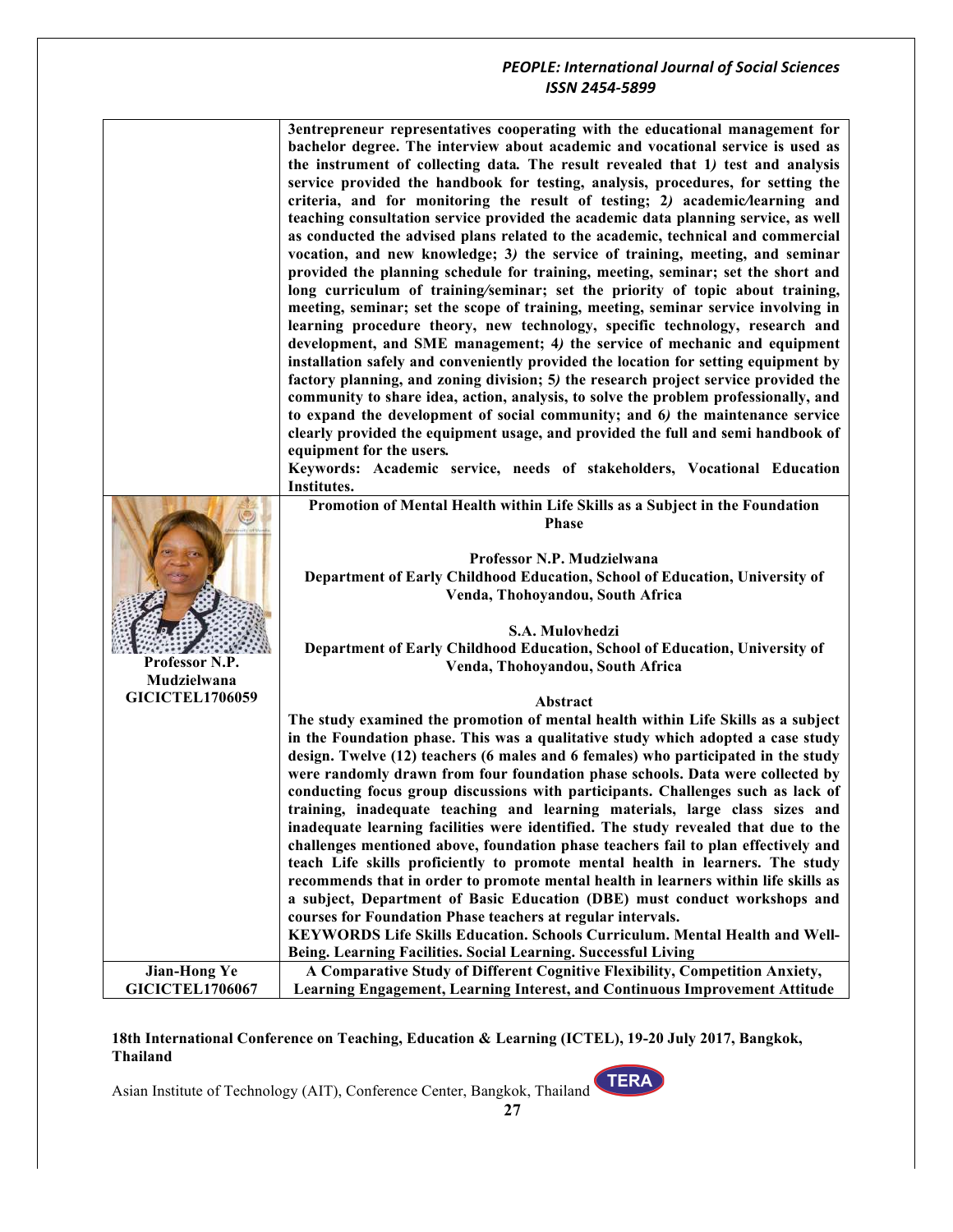|                        | on Students' Competitive Performance in Project Design                                                                                                                |
|------------------------|-----------------------------------------------------------------------------------------------------------------------------------------------------------------------|
|                        | <b>Jian-Hong Ye</b>                                                                                                                                                   |
|                        | Department of Industrial Education, National Taiwan Normal University, Taipei,                                                                                        |
|                        | Taiwan                                                                                                                                                                |
|                        | <b>Jon-Chao Hong</b>                                                                                                                                                  |
|                        | Department of Industrial Education, National Taiwan Normal University, Taipei,                                                                                        |
|                        | Taiwan                                                                                                                                                                |
|                        |                                                                                                                                                                       |
|                        | <b>Yi-Wen Peng</b>                                                                                                                                                    |
|                        | Department of Industrial Education, National Taiwan Normal University, Taipei,<br>Taiwan                                                                              |
|                        |                                                                                                                                                                       |
|                        | Abstract                                                                                                                                                              |
|                        | This study aims to explore the comparative of different cognitive flexibility,                                                                                        |
|                        | competition anxiety, learning engagement, learning interest, and continuous                                                                                           |
|                        | improvement attitude on students' competitive performance in project design.                                                                                          |
|                        | Furthermore, to carry out the research purpose, this study adopted survey<br>research method on 403 participants from students at department of design in             |
|                        | Taiwan. After removing 118 invalid samples, the response rate is 70.7% and the                                                                                        |
|                        | average age of participants is 21.4 year-old. The sample includes 119 males                                                                                           |
|                        | $(41.8\%)$ and 166 females (58.2%). The analysis was conducted using IBM SPSS                                                                                         |
|                        | 23.0 to analyze the reliability and validity, independent sample t-test, and One way                                                                                  |
|                        | ANOVA. The study showed two findings: (1) The cognitive flexibility, learning                                                                                         |
|                        | engagement, learning interest, and continuous improvement attitude of the                                                                                             |
|                        | winning students was significantly higher than the non-winning students. (2) The                                                                                      |
|                        | competition anxiety of the winning students was significantly lower than the non-<br>winning students. (3) The continuous improvement attitude of the products design |
|                        | students was significantly higher than the general design and spatial design                                                                                          |
|                        | students.                                                                                                                                                             |
|                        | Keyword: Department of design, Project design, Higher education, Taiwan                                                                                               |
| <b>Florence Martin</b> | Student perception of facilitation strategies that enhance instructor presence in                                                                                     |
| <b>GICICTEL1706071</b> | online courses                                                                                                                                                        |
|                        | <b>Florence Martin</b>                                                                                                                                                |
|                        | University of North Carolina Charlotte, USA                                                                                                                           |
|                        |                                                                                                                                                                       |
|                        | <b>Chuang Wang</b><br>University of North Carolina Charlotte, USA                                                                                                     |
|                        |                                                                                                                                                                       |
|                        | Ayesha Sadaf                                                                                                                                                          |
|                        | University of North Carolina Charlotte, USA                                                                                                                           |
|                        | <b>Abstract</b>                                                                                                                                                       |
|                        | Instructor presence is the intersection of social presence and teaching presence and                                                                                  |
|                        | occurs usually during the live part of the online course.                                                                                                             |
|                        | <b>Research Objectives</b>                                                                                                                                            |
|                        | 1. Which facilitation strategies do students perceive helpful in establishing                                                                                         |

**18th International Conference on Teaching, Education & Learning (ICTEL), 19-20 July 2017, Bangkok, Thailand**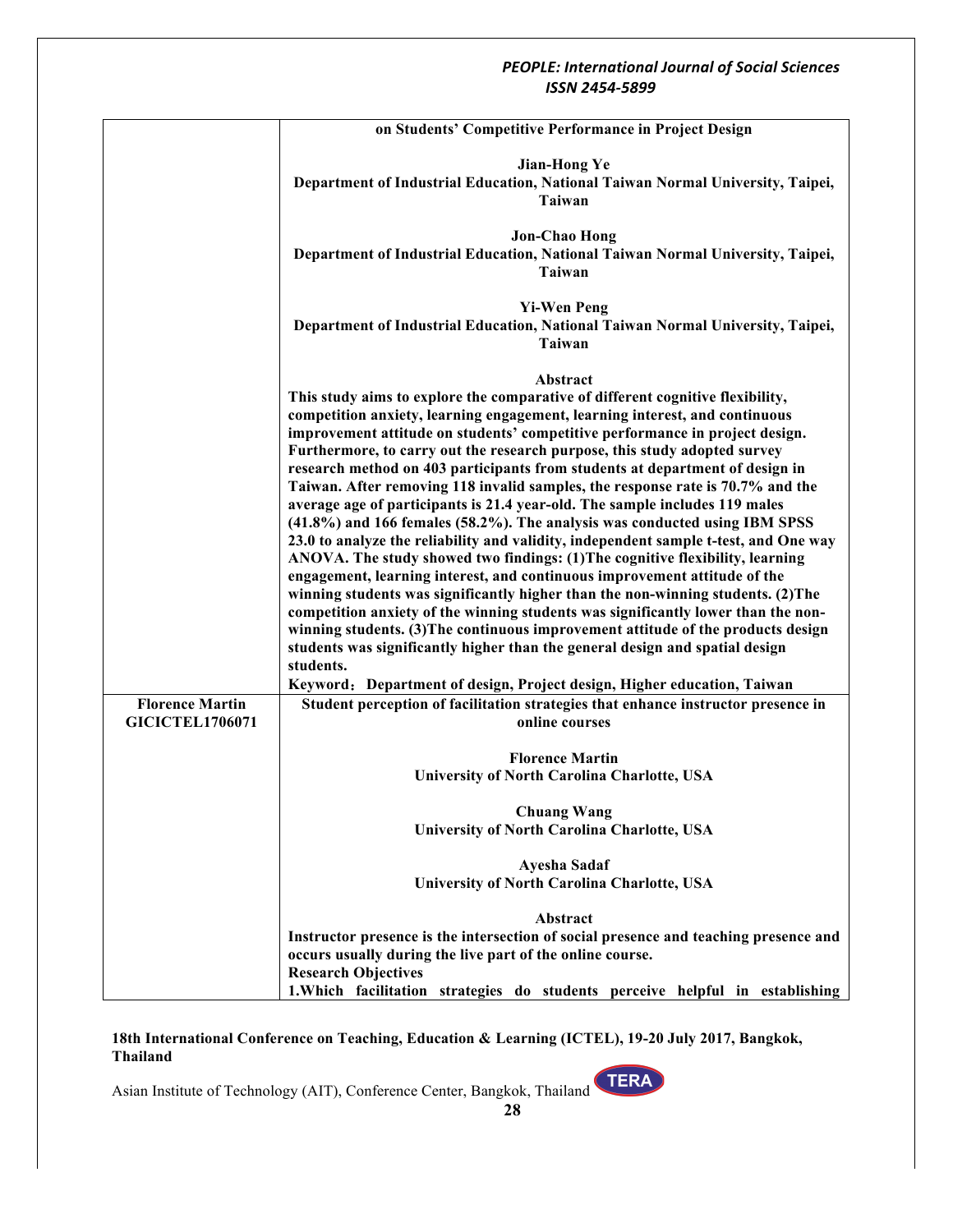|                        | instructor presence, instructor connection, engagement and learning in the online                                                                                      |
|------------------------|------------------------------------------------------------------------------------------------------------------------------------------------------------------------|
|                        | course?                                                                                                                                                                |
|                        | 2. Are there aspects of construct validity of the instrument?                                                                                                          |
|                        | 3.Is there a difference between gender, major, students' academic standing on                                                                                          |
|                        | their perceptions of facilitation strategies?                                                                                                                          |
|                        | Methodology                                                                                                                                                            |
|                        | Survey based research - Student perception on the helpfulness of twelve different                                                                                      |
|                        | facilitation strategies used by instructors were examined from a survey with 188                                                                                       |
|                        | students.                                                                                                                                                              |
|                        | <b>Findings</b>                                                                                                                                                        |
|                        | Among the 12 facilitation strategies, instructors timely response to questions and                                                                                     |
|                        | instructors timely feedback on assignments/projects were rated the highest in all                                                                                      |
|                        | four constructs (instructor presence, instructor connection, engagement and                                                                                            |
|                        | learning) and interactive visual syllabi of the course was rated the lowest in all of                                                                                  |
|                        | the four constructs and video based introduction and instructors use of various                                                                                        |
|                        | features in synchronous sessions to interact with students were rated lowest among<br>two of the four constructs. Confirmatory factor analysis was employed to examine |
|                        | the construct validity of the instrument developed. Results from analysis of                                                                                           |
|                        | variance revealed no statistically significant differences between male and female                                                                                     |
|                        | students on their perceptions. However, post-doctoral students rated higher than                                                                                       |
|                        | undergraduate students on engagement and learning strategies. No differences                                                                                           |
|                        | were noted between post-doctoral, master's, and doctoral students.                                                                                                     |
|                        | <b>Research Outcomes</b>                                                                                                                                               |
|                        | Instructor's timely response and timely feedback was the facilitation strategy that                                                                                    |
|                        | made a difference on instructor presence in the course. There was a significant                                                                                        |
|                        | difference on student perception based on academic standing.                                                                                                           |
|                        | <b>Future Scope</b>                                                                                                                                                    |
|                        | This study has implications for instructional designers and online instructors for                                                                                     |
|                        | designing online courses. Future studies can explore facilitation strategies focusing                                                                                  |
|                        | on teaching presence, social presence and cognitive presence.                                                                                                          |
|                        | Keywords: Facilitation Strategies, Instructor Presence, Online Learning, Student                                                                                       |
|                        | <b>Perception, Instructor Connection</b>                                                                                                                               |
| <b>Alan Cross</b>      | <b>Reasoning in Primary Mathematics and Science</b>                                                                                                                    |
| <b>GICICTEL1706085</b> |                                                                                                                                                                        |
|                        | <b>Alan Cross</b>                                                                                                                                                      |
|                        | Affiliation: Manchester Institute of Education, University of Manchester, Oxford                                                                                       |
|                        | Road, Manchester, England                                                                                                                                              |
|                        | <b>Alison Borthwick</b>                                                                                                                                                |
|                        |                                                                                                                                                                        |
|                        | Abstract                                                                                                                                                               |
|                        | Much is increasingly said in educational circles about pupils' reasoning. About                                                                                        |
|                        | how important it is and about how it contributes to and is contributed to by                                                                                           |
|                        | subjects like mathematics and science. There is international interest in                                                                                              |
|                        | achievement in, and integration of, STEM subjects such as mathematics and                                                                                              |
|                        | science. This paper will explore what we mean by reasoning and what it is not.                                                                                         |
|                        | This will centrearound reasoning as a form of thinking in some cases deductive, in                                                                                     |
|                        | other inductive. The authors will consider how important this is and about how                                                                                         |
|                        | reasoning contributes to and is contributed to by subjects like mathematics and                                                                                        |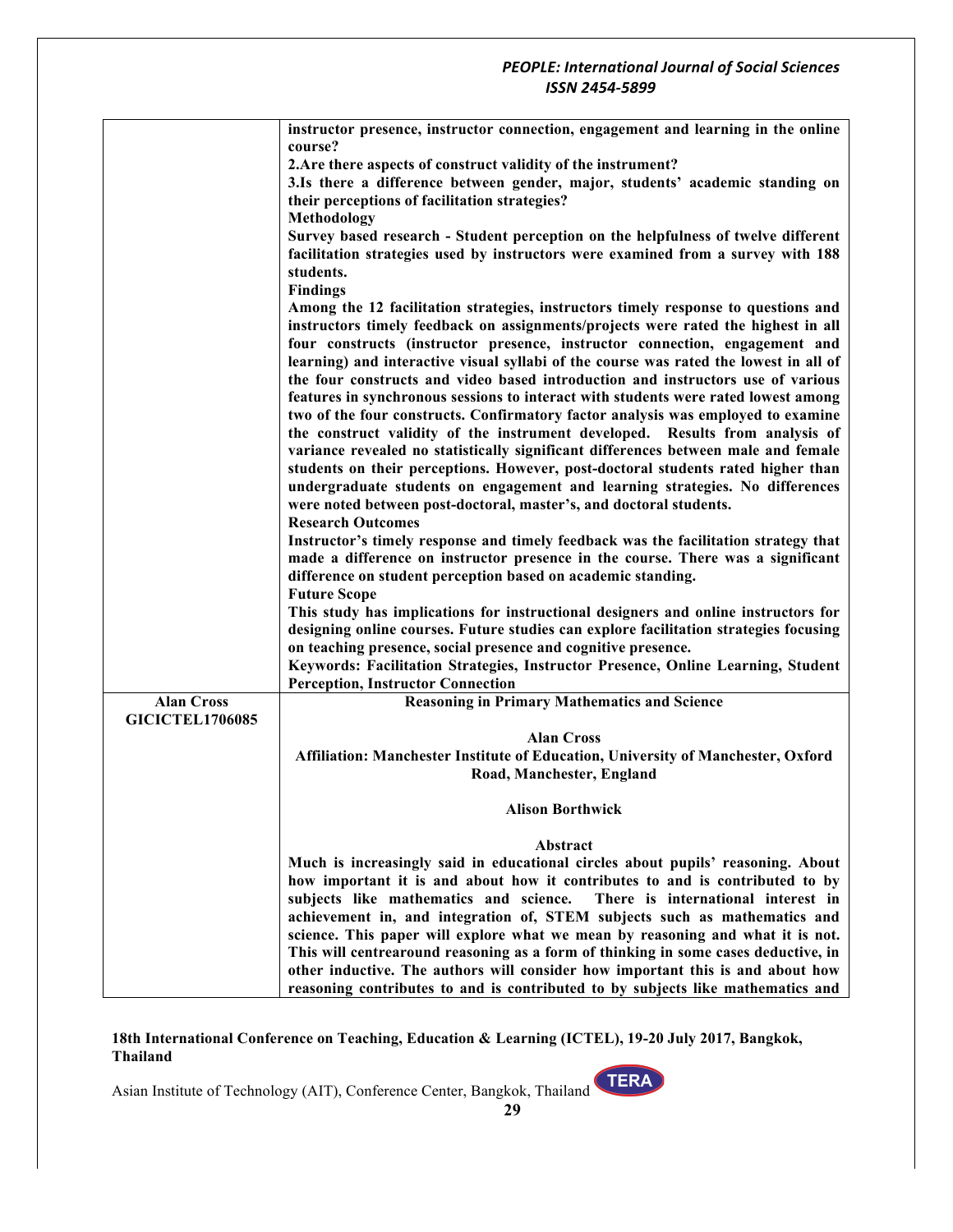|                             | science. They will provide background and a rationale for primary teachers as well<br>as very useful examples of how reasoning in primary mathematics and science<br>classes can develop. It will argue that teachers themselves need to reason about a<br>number of things including the curriculum and pedagogy and that teachers must<br>provide opportunity to develop the powers of reasoning in pupils and that<br>mathematics and science are excellent vehicles for this learning. It will show how<br>reasoning skills in mathematics and science are very similar and thus provide<br>justification for the connection of these two subjects in certain areas. The paper<br>will include the responses of primary teachers to questions about reasoning in<br>primary mathematics and science and consideration made for future research and<br>possibilities for curricular development and classroom practice.                                                                                                                                                                                                      |
|-----------------------------|---------------------------------------------------------------------------------------------------------------------------------------------------------------------------------------------------------------------------------------------------------------------------------------------------------------------------------------------------------------------------------------------------------------------------------------------------------------------------------------------------------------------------------------------------------------------------------------------------------------------------------------------------------------------------------------------------------------------------------------------------------------------------------------------------------------------------------------------------------------------------------------------------------------------------------------------------------------------------------------------------------------------------------------------------------------------------------------------------------------------------------|
| <b>Angela Choi Fung Tam</b> | Understanding how a blend of scaffolding instructions facilitate a switch of                                                                                                                                                                                                                                                                                                                                                                                                                                                                                                                                                                                                                                                                                                                                                                                                                                                                                                                                                                                                                                                    |
| <b>GICICTEL1706104</b>      | medium-of- instruction in teaching                                                                                                                                                                                                                                                                                                                                                                                                                                                                                                                                                                                                                                                                                                                                                                                                                                                                                                                                                                                                                                                                                              |
|                             | Angela Choi Fung Tam<br>Division of Language and Communication, Hong Kong Community College, The<br>Hong Kong Polytechnic University, Hong Kong                                                                                                                                                                                                                                                                                                                                                                                                                                                                                                                                                                                                                                                                                                                                                                                                                                                                                                                                                                                 |
|                             | <b>Abstract</b>                                                                                                                                                                                                                                                                                                                                                                                                                                                                                                                                                                                                                                                                                                                                                                                                                                                                                                                                                                                                                                                                                                                 |
|                             | Much attention has been put on either general pedagogical or specific linguistic<br>scaffolding in English, there is a somewhat missing link to investigate the<br>summation of scaffolding to student learning. This study constructs a blended<br>model to examine how linguistic, cognitive, social, cultural and affective scaffolding<br>facilitate Chinese language teaching in Putonghua-Medium-of-instruction (PMI)<br>classroom. Lessons of a teacher in a secondary school who attended a professional<br>development workshop were observed. Stimulated recall interviews were also used<br>to collect data. The findings indicate that the teachers can help students to achieve<br>Chinese Language and Putonghua learning through scaffolding in various aspects:<br>(1) provision of linguistic scaffolding to students to adapt Putonghua instruction,<br>(2) association of students' academic background knowledge with meaningful<br>instruction to foster cognitive development, (3) stimulation of peer interaction and<br>cooperation, (4) develop positive attitudes towards a switch of PMI from mother |
|                             |                                                                                                                                                                                                                                                                                                                                                                                                                                                                                                                                                                                                                                                                                                                                                                                                                                                                                                                                                                                                                                                                                                                                 |
|                             | tongue to arouse the learning motivation of learners, and (5) flexible use of                                                                                                                                                                                                                                                                                                                                                                                                                                                                                                                                                                                                                                                                                                                                                                                                                                                                                                                                                                                                                                                   |
|                             | strategies to connect the cultural and historical understandings of learners with the                                                                                                                                                                                                                                                                                                                                                                                                                                                                                                                                                                                                                                                                                                                                                                                                                                                                                                                                                                                                                                           |
|                             | texts. This paper suggests that teacher's knowledge about scaffolding strategies is                                                                                                                                                                                                                                                                                                                                                                                                                                                                                                                                                                                                                                                                                                                                                                                                                                                                                                                                                                                                                                             |
|                             | critical to language teaching rather than a switch of medium-of-instruction (MOI)                                                                                                                                                                                                                                                                                                                                                                                                                                                                                                                                                                                                                                                                                                                                                                                                                                                                                                                                                                                                                                               |
|                             | per se. Implications for teacher education and future studies are discussed.                                                                                                                                                                                                                                                                                                                                                                                                                                                                                                                                                                                                                                                                                                                                                                                                                                                                                                                                                                                                                                                    |
|                             | Keywords: Scaffolding, Medium-of-instruction, Chinese Language, Putonghua                                                                                                                                                                                                                                                                                                                                                                                                                                                                                                                                                                                                                                                                                                                                                                                                                                                                                                                                                                                                                                                       |

**18th International Conference on Teaching, Education & Learning (ICTEL), 19-20 July 2017, Bangkok, Thailand**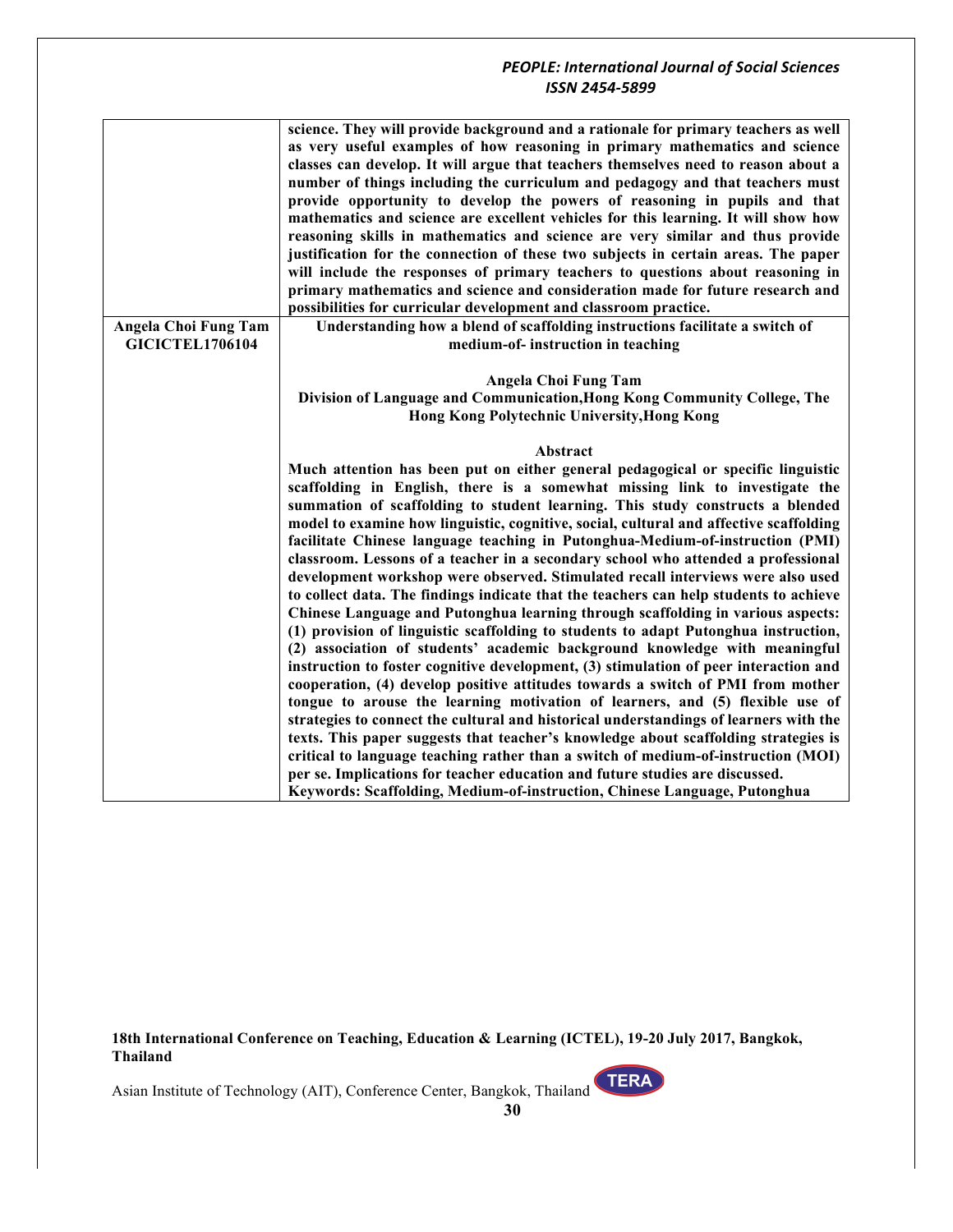|                        | Turkish student teachers attitudes toward teaching in university-based and                                                                                             |
|------------------------|------------------------------------------------------------------------------------------------------------------------------------------------------------------------|
|                        | alternative certification programs in Turkey                                                                                                                           |
|                        |                                                                                                                                                                        |
|                        | ErdemAksoy                                                                                                                                                             |
|                        | <b>Faculty of Education, Department of English Language</b>                                                                                                            |
|                        | Teaching, TEDUniversity, Turkey, Ankara                                                                                                                                |
|                        |                                                                                                                                                                        |
|                        | Abstract<br>The objective of this study is to comparatively analyze the university-based and                                                                           |
|                        | alternative teacher certification systems in Turkey in terms of the attitudes of                                                                                       |
|                        | trainee teachers toward the teaching profession, explore the reasons of choosing                                                                                       |
|                        | teaching as a career as well as analyze attitudes by gender, department, and                                                                                           |
| <b>Erdem Aksoy</b>     | graduating faculty type in the frame of dominant ideological and economical                                                                                            |
| <b>GICICTEL1706107</b> | paradigms. For the study, rational screening model was used, employing mixed                                                                                           |
|                        | methods research strategy. Participants in the study were 208 trainee teachers                                                                                         |
|                        | from the departments at the faculty of educational sciences and 200 trainee                                                                                            |
|                        | teachers at alternative certification programs at the same university. As a result of                                                                                  |
|                        | this research, it was found that university-based trainee teachers have better                                                                                         |
|                        | attitudes than trainee teachers of alternative certification programs toward the                                                                                       |
|                        | teaching profession and that female trainee teachers in both groups had better                                                                                         |
|                        | attitudes toward the teaching profession. Further, it was found that university-                                                                                       |
|                        | based trainee teachers utilized intrinsic motivators more, whereas trainees at                                                                                         |
|                        | alternative certification programs mainly utilized extrinsic motivators for career                                                                                     |
|                        | choice. Thus, intrinsic motivations of student teachers need to be strengthened as                                                                                     |
|                        | without realizing and emphasizing the divine values and the respectability of the<br>teaching profession, it would be impossible to raise a new generation of teachers |
|                        | with high levels of intrinsic motivation, and the result could be having an army of                                                                                    |
|                        | technicians aiming to earn more money or have a more comfortable life rather                                                                                           |
|                        | than intellectuals who believe in contributing to and making a change in the lives                                                                                     |
|                        | of students.                                                                                                                                                           |
|                        | <b>Keywords</b>                                                                                                                                                        |
|                        | Pre-service teacher education Alternative certification Teacher attitudes Program                                                                                      |
|                        | effectiveness                                                                                                                                                          |
| ListyoYuwanto          | Disaster Education Based On Psychological First Aid                                                                                                                    |
| <b>GICICTEL1706112</b> | For Student: Increasing Capacity Dealing With Disaster                                                                                                                 |
|                        | ListyoYuwanto                                                                                                                                                          |
|                        | Faculty of Psychology, Universitas Surabaya, Indonesia, Surabaya, Indonesia                                                                                            |
|                        | Abstract                                                                                                                                                               |
|                        | Sajen village has high hazards suffered disasters such as landslides, flash floods,                                                                                    |
|                        | and high winds. Disasters that have occurred cause the impact of casualties,                                                                                           |
|                        | damage to settlements, the source of life of the population, psychological problems,                                                                                   |
|                        | and social (high risk). The Tangguh Village Disaster Program based on                                                                                                  |
|                        | psychological first aid applied to 100 students to improve disaster capacity through                                                                                   |
|                        | disaster education as an effort to reduce risk. So far, no disaster education                                                                                          |
|                        | program has been implemented based on psychological first aid for students. This                                                                                       |
|                        | paper will describe the implementation of disaster education for students covering                                                                                     |
|                        | physical health training that is knowledge of potential disaster, self-preservation                                                                                    |
|                        | and survival from disaster. Psychological health is the ability of psychological                                                                                       |

**18th International Conference on Teaching, Education & Learning (ICTEL), 19-20 July 2017, Bangkok, Thailand**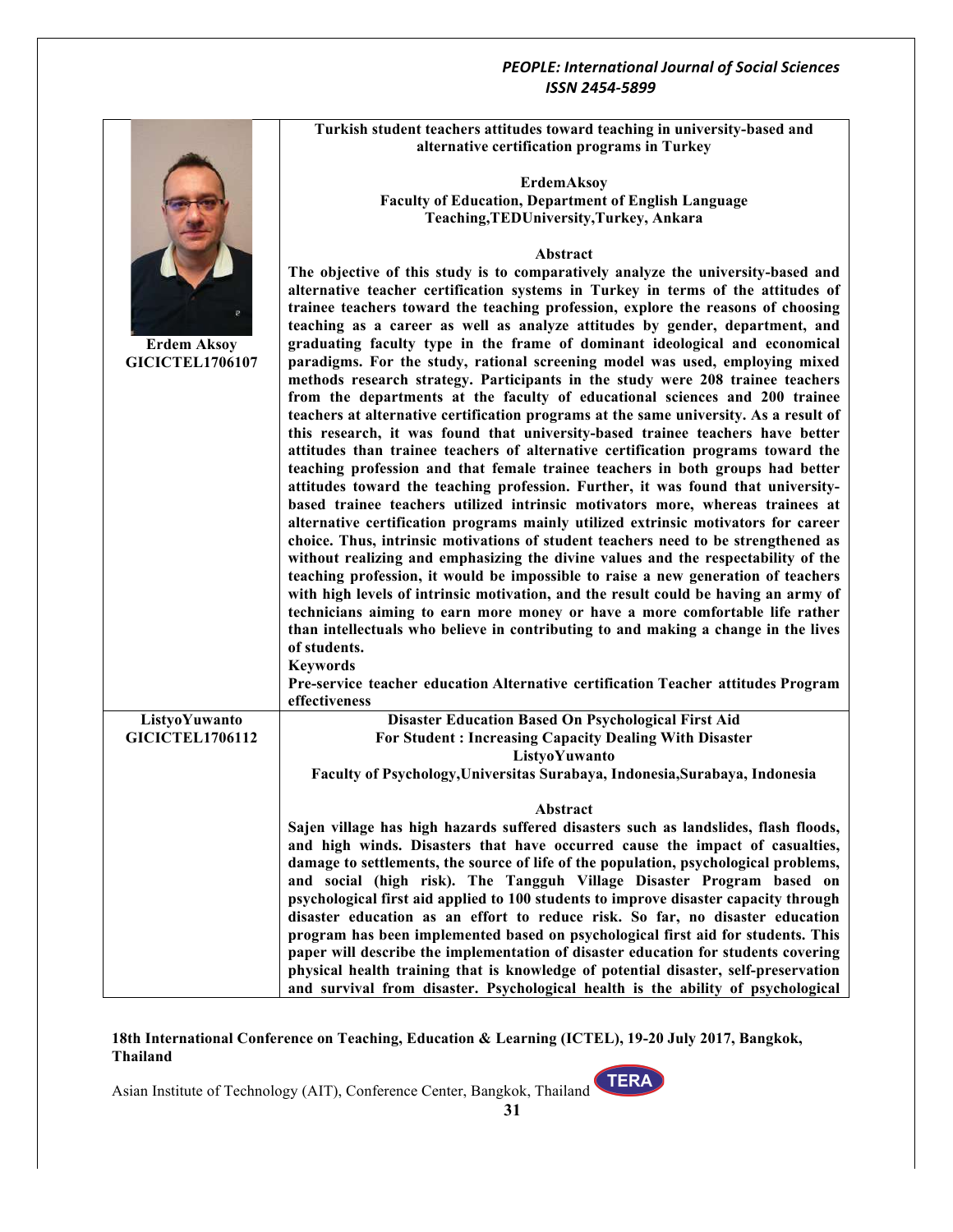|                        | recovery during or post disaster. Behavioral health ability to empower themselves   |
|------------------------|-------------------------------------------------------------------------------------|
|                        | and communities economically, socially, and culturally or other areas of life and   |
|                        | healthy behavior during and after the disaster. Outcomes of disaster education      |
|                        | programs include increased knowledge and psychological first aid capabilities,      |
|                        | handbooks of disaster education based on psychological first aid, psychological     |
|                        | first aid and sustainable disaster education programs. The results of the           |
|                        | implementation of disaster education related to physical health, psychological      |
|                        | health and behavioral health are discussed further.                                 |
|                        | Keywords: Disaster Education, Psychological First Aid, The Tangguh Village          |
|                        |                                                                                     |
|                        | <b>Disaster Program</b>                                                             |
|                        | Discussion on Current State and Possible Future Directions of K-MOOC                |
|                        | Li Xiaohui                                                                          |
|                        | College of Education, Pusan National University, Busan, South Korea                 |
|                        |                                                                                     |
|                        |                                                                                     |
|                        | <b>Changun Park</b>                                                                 |
|                        | College of Education, Pusan National University, Busan, South Korea                 |
|                        |                                                                                     |
|                        | Abstract                                                                            |
|                        | This study aims to discuss the current development state of Korean Massive Open     |
|                        | Online Course (K-MOOC). Findings show that Korean government has created a          |
|                        | favorable environment for the development of K-MOOC by implementing                 |
| Li Xiaohui             | necessary policies, technology, accreditation, and financial support system. There  |
| <b>GICICTEL1706113</b> | are, however, few problems on the evaluation, and feedback system. Furthermore,     |
|                        | a revenue expenditure disequilibrium, unbalanced academic fields segmentation       |
|                        |                                                                                     |
|                        | arise as systematic flaws of K-MOOC. To this end, this study suggests that K-       |
|                        | MOOC needs to engender a structural condition that can balance revenue and          |
|                        | expenditure within the system. Moreover, K-MOOC needs to attract various            |
|                        | private corporations and research institutes from foreign universities.             |
|                        | Keywords: MOOC, Korea, K-MOOC, Current State, Future Development                    |
|                        | <b>Direction</b>                                                                    |
|                        | Comparison between China and South Korea of MOOC                                    |
|                        | Li Zhangpei                                                                         |
|                        | Department of Education, Pusan National University, Busan, South Korea              |
|                        |                                                                                     |
|                        | MinjongYoun                                                                         |
|                        | Department of Education, Pusan National University, Busan, South Korea              |
|                        |                                                                                     |
|                        | Abstract                                                                            |
|                        |                                                                                     |
|                        | To understand how Massive Open Online Course (MOOC) system is operated in           |
| Li                     | Asian countries, this study compares MOOC operating system between South            |
| ZhangpeiGICICTEL17     | Korea and China. Our findings show that the main difference between two             |
| 06114                  | countries is that Korean Massive Open Online Course (K-MOOC) system is fully        |
|                        | operated by public sector, Ministry of Education in South Korea. As a result, K-    |
|                        | MOOC is free for all participants, and its financial resource is provided by the    |
|                        | public sector. In China, on the other hand, Government, including Ministry of       |
|                        | Education is not actively involved in MOOC operating system. Indeed, MOOC in        |
|                        |                                                                                     |
|                        | China is mainly operated by private sector, gearing for higher profit. To this end, |

**18th International Conference on Teaching, Education & Learning (ICTEL), 19-20 July 2017, Bangkok, Thailand**

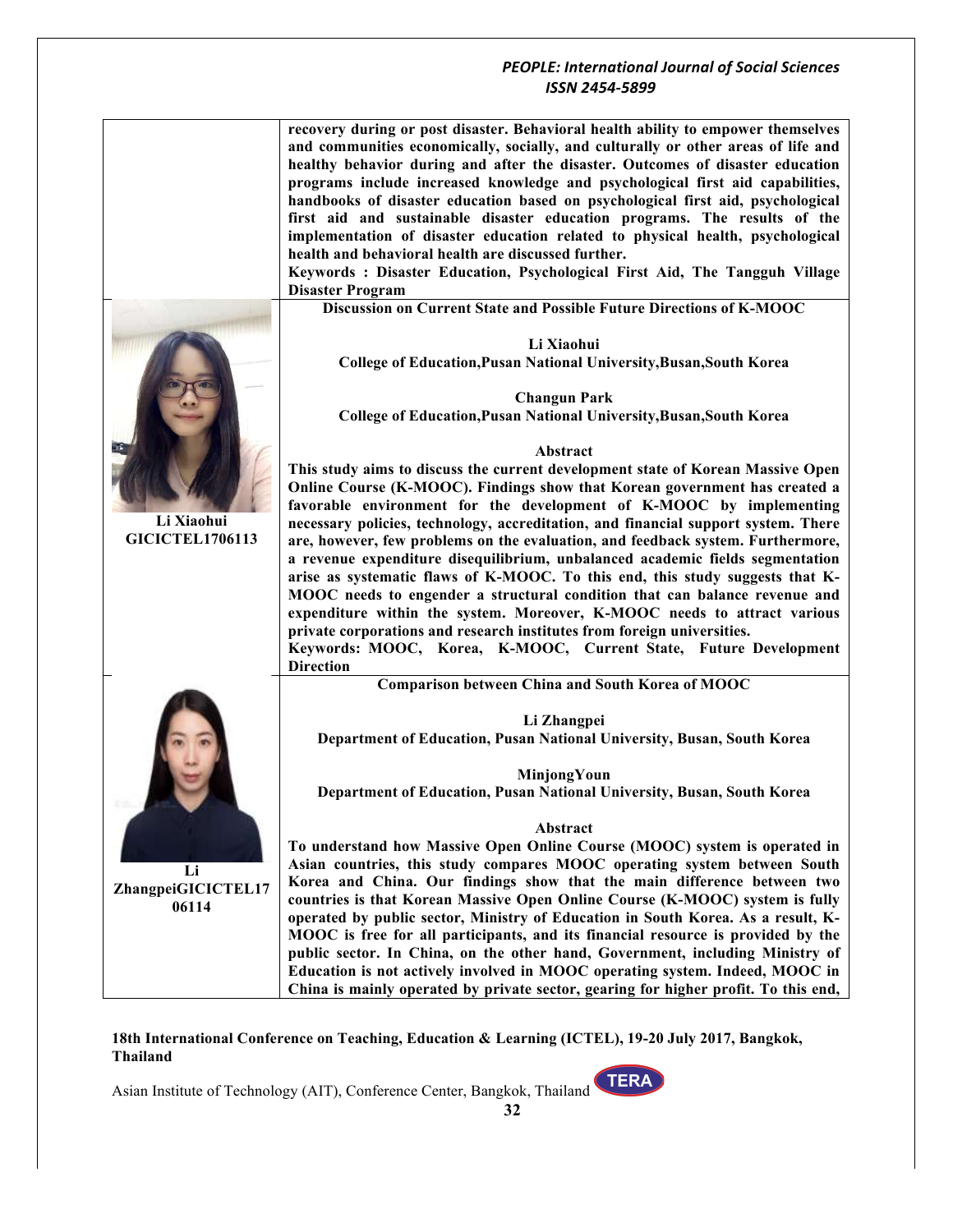|                        | this study discusses the meaning and historical development of MOOC in these        |
|------------------------|-------------------------------------------------------------------------------------|
|                        | countries and suggest policy implications to improve the current system.            |
|                        | Keyword: MOOC, MOOC in China, K-MOOC, comparison                                    |
| Priyanka Rai           | Parental Perception Towards Bilingual Education In Two Aspects: Academic            |
| <b>GICICTEL1706118</b> | Performance And Career Opportunities In Kathamandu, Nepal.                          |
|                        | Priyanka Rai                                                                        |
|                        | <b>Rangsit UniversityThailand</b>                                                   |
|                        | Abstract                                                                            |
|                        | The study aims to understand parental perception on bilingual education and its     |
|                        | implication in attaining better academic performances and career opportunities. A   |
|                        | mixed method with a Likert-scale questionnaire and in-depth interview was           |
|                        | administered for the research. The sample consisted of 288 parents of student from  |
|                        | three different schools. A statistical analysis of mean and standard deviation was  |
|                        | used to analyze the survey results and a thematic analysis approach was used for    |
|                        | the interview data. The findings revealed that the parents confirmed to the aims of |
|                        | the study and the response differed base on the parents' ethnic group, age,         |
|                        | educational level and income. The study summarizes that the main objective for      |
|                        | parents to favor bilingual education is to preserve the Nepali culture and identity |
|                        | and language.                                                                       |
|                        |                                                                                     |

# **Listeners**

| Kanishka                                                                                            |
|-----------------------------------------------------------------------------------------------------|
| English Language and Lieterature, Kabul Education University, Kabul                                 |
| <b>GICICTEL1706051</b>                                                                              |
| OjediranAkinwumi O.                                                                                 |
| Jubilee Great International School, Osogbo, Nigeria                                                 |
| <b>GICICTEL1706056</b>                                                                              |
| <b>Muhammad Jehanzaib Chaudhry</b>                                                                  |
| <b>Mathematics, Qatar Foundation, Qatar</b>                                                         |
| <b>GICICTEL1706063</b>                                                                              |
| NgamgaSilvane Manuela                                                                               |
| Department Of Management, Administrator, The Nation Complex, Mutengene-Cameroon                     |
| <b>GICICTEL1706070</b>                                                                              |
| AyubaGarbaAsugu                                                                                     |
| Department of English C.O.E WAKA BIU, College of education Waka-BiuBorno state Nigeria, BIU Nigeria |
| <b>GICICTEL1706074</b>                                                                              |
| <b>Yusuf Mohammed Petel</b>                                                                         |
| Department of English C.O.E WAKA BIU, College of education Waka-BiuBorno state Nigeria, BIU Nigeria |
| <b>GICICTEL1706081</b>                                                                              |
| <b>Taniya Muhammad</b>                                                                              |
| Department of History, University of Karachi university of Karachi, Pakistan                        |
| <b>GICICTEL1706084</b>                                                                              |
| <b>Mutebi Ronald</b>                                                                                |
|                                                                                                     |

**18th International Conference on Teaching, Education & Learning (ICTEL), 19-20 July 2017, Bangkok, Thailand**